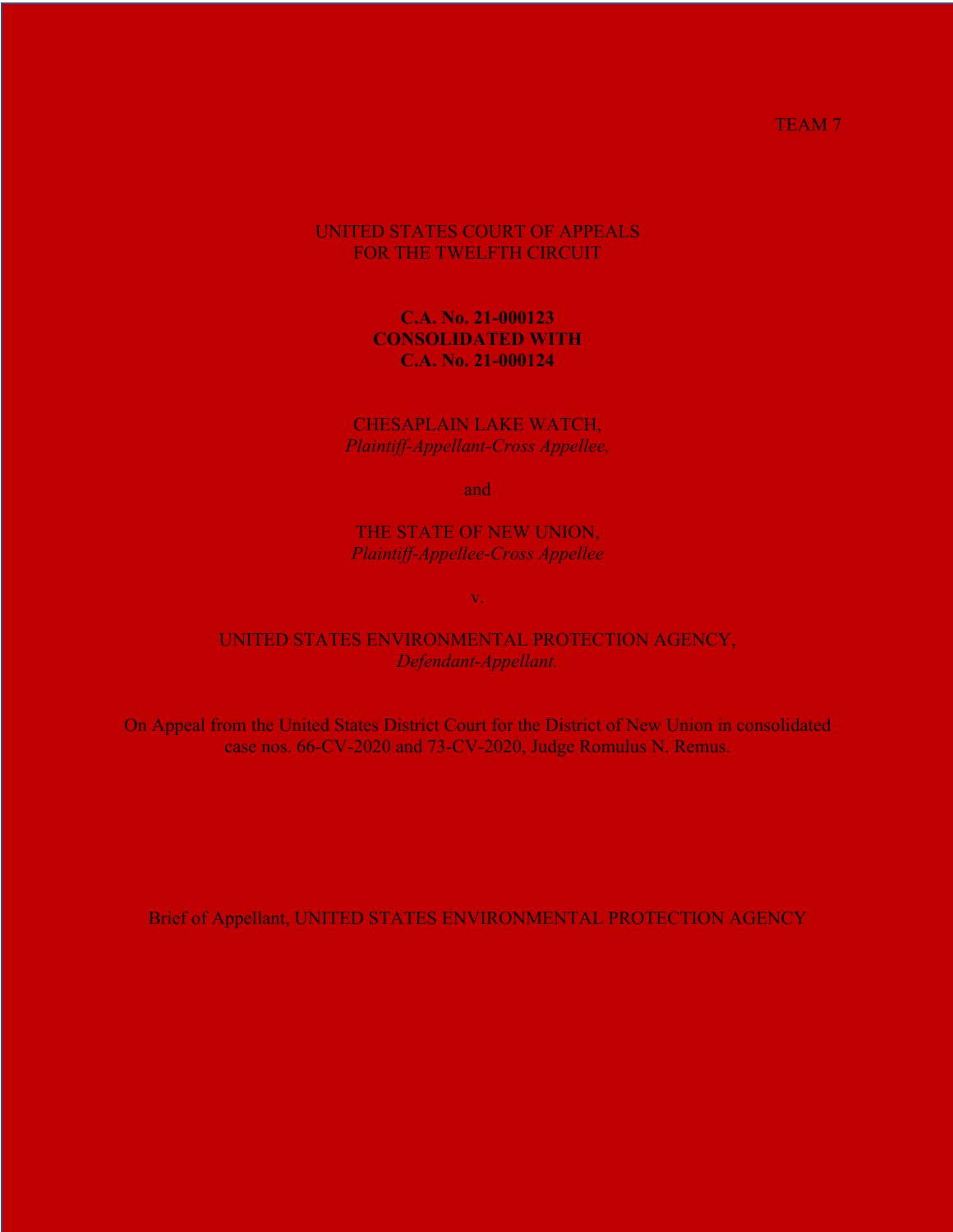| A.             |                                                                                                                                                                                                                                                         |
|----------------|---------------------------------------------------------------------------------------------------------------------------------------------------------------------------------------------------------------------------------------------------------|
| <b>B.</b>      | Decline in water quality of the Lake Chesaplain Watershed, and government                                                                                                                                                                               |
| $\mathbf{C}$ . |                                                                                                                                                                                                                                                         |
|                |                                                                                                                                                                                                                                                         |
|                |                                                                                                                                                                                                                                                         |
|                |                                                                                                                                                                                                                                                         |
| I.             | EPA's disapproval of New Union's 2018 Chesaplain Watershed TMDL is not ripe                                                                                                                                                                             |
| П.             | EPA's longstanding regulatory interpretation of the term "total maximum<br>daily load" to require the inclusion of allocations among various sources is correct,<br>and its adoption of New Union's more detailed TMDL proposal, made pursuant          |
| A.             | The statutory conditions warranting the establishment of a TMDL, and basic<br>principles of rational and informed decision-making, support EPA's interpretation14                                                                                       |
|                | B. EPA's regulatory requirement for specificity in TMDLs best serves the purpose<br>of the CWA, as evidenced by decades of practice and judicial precedent, and by<br>the utility of such detail in fulfilling other of the statute's core programs. 15 |
| 1.             | New Union's challenge to EPA's regulatory definition of TMDL runs counter to                                                                                                                                                                            |
| 2.             | Inclusion of specific allocations within TMDLs provides the basis for effective                                                                                                                                                                         |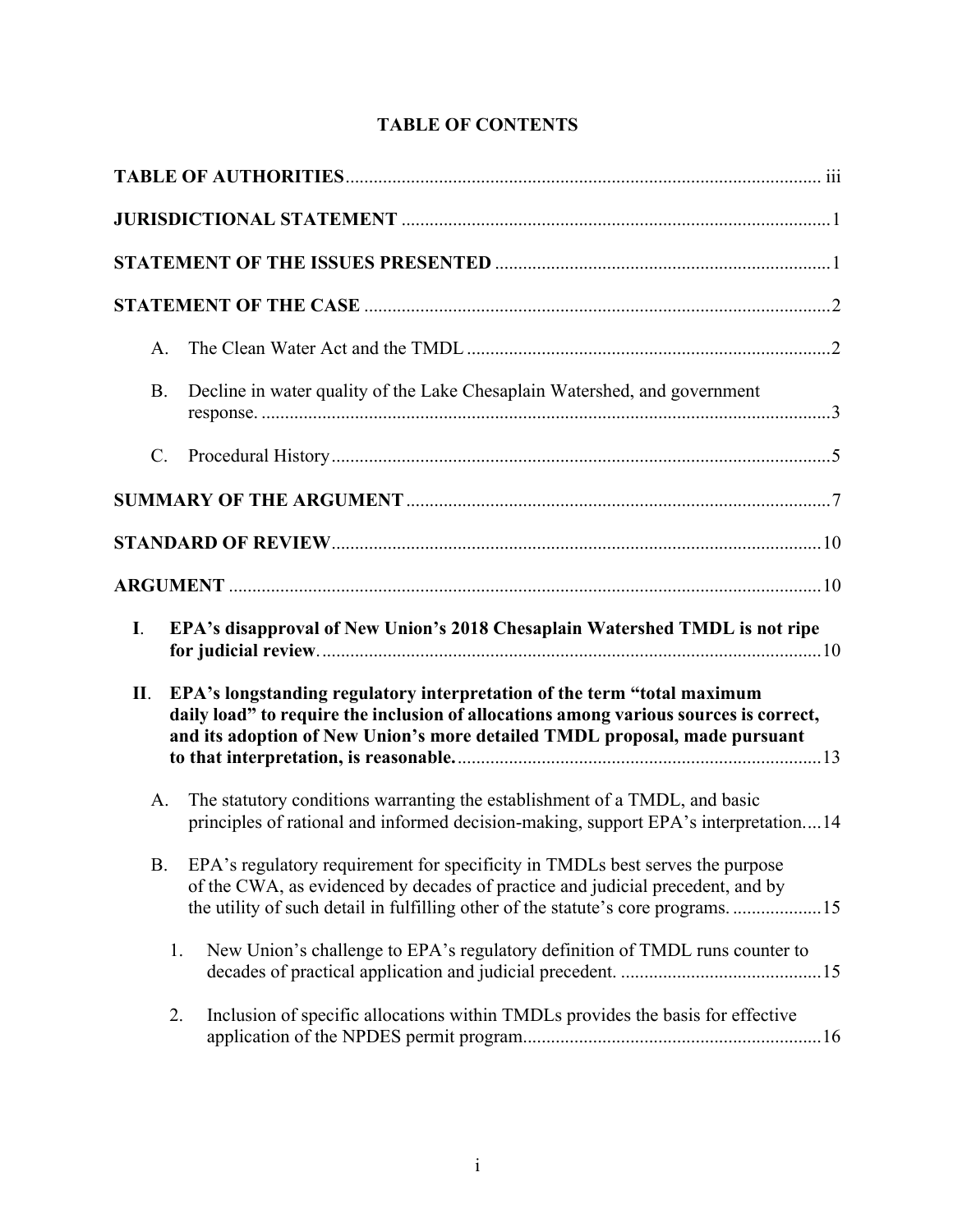|           | C. EPA's involvement exemplifies the "cooperative federalism" underlying the                                                                                     |  |
|-----------|------------------------------------------------------------------------------------------------------------------------------------------------------------------|--|
| 1.        | EPA, which has ultimate discretion in the promulgation of TMDLs, merely                                                                                          |  |
| 2.        | TMDLs are informational only, and while EPA incentivizes adherence by the                                                                                        |  |
| 3.        | New Union misinterprets the meaning of "cooperative federalism."21                                                                                               |  |
| D.        |                                                                                                                                                                  |  |
|           | III. EPA reasonably interpreted Section 303(d) when adopting annual pollution load<br>reductions to be phased in over five years in the Lake Chesaplain TMDL. 23 |  |
| A.        | The EPA's adoption of the Lake Chesaplain TMDL with annual pollution load<br>limits and the agency's reasonable application of its regulations must be afforded  |  |
| 1.        | "Total maximum daily load" is an ambiguous term that allows for flexibility                                                                                      |  |
| 2.        | EPA properly interpreted the term "total maximum daily load" to allow for                                                                                        |  |
| <b>B.</b> | The Lake Chesaplain TMDL's phased implementation of phosphorus load                                                                                              |  |
| 1.        | The adopted phased implementation of phosphorus load reductions is permissible                                                                                   |  |
| 2.        | Phased phosphorus pollution reductions are proper in light of the CWA's                                                                                          |  |
| C.        | Requiring implementation of WQSs on date of TMDL adoption would lead to                                                                                          |  |
| IV.       | EPA's allowance of a credit for Best Management Practices is not arbitrary or                                                                                    |  |
|           |                                                                                                                                                                  |  |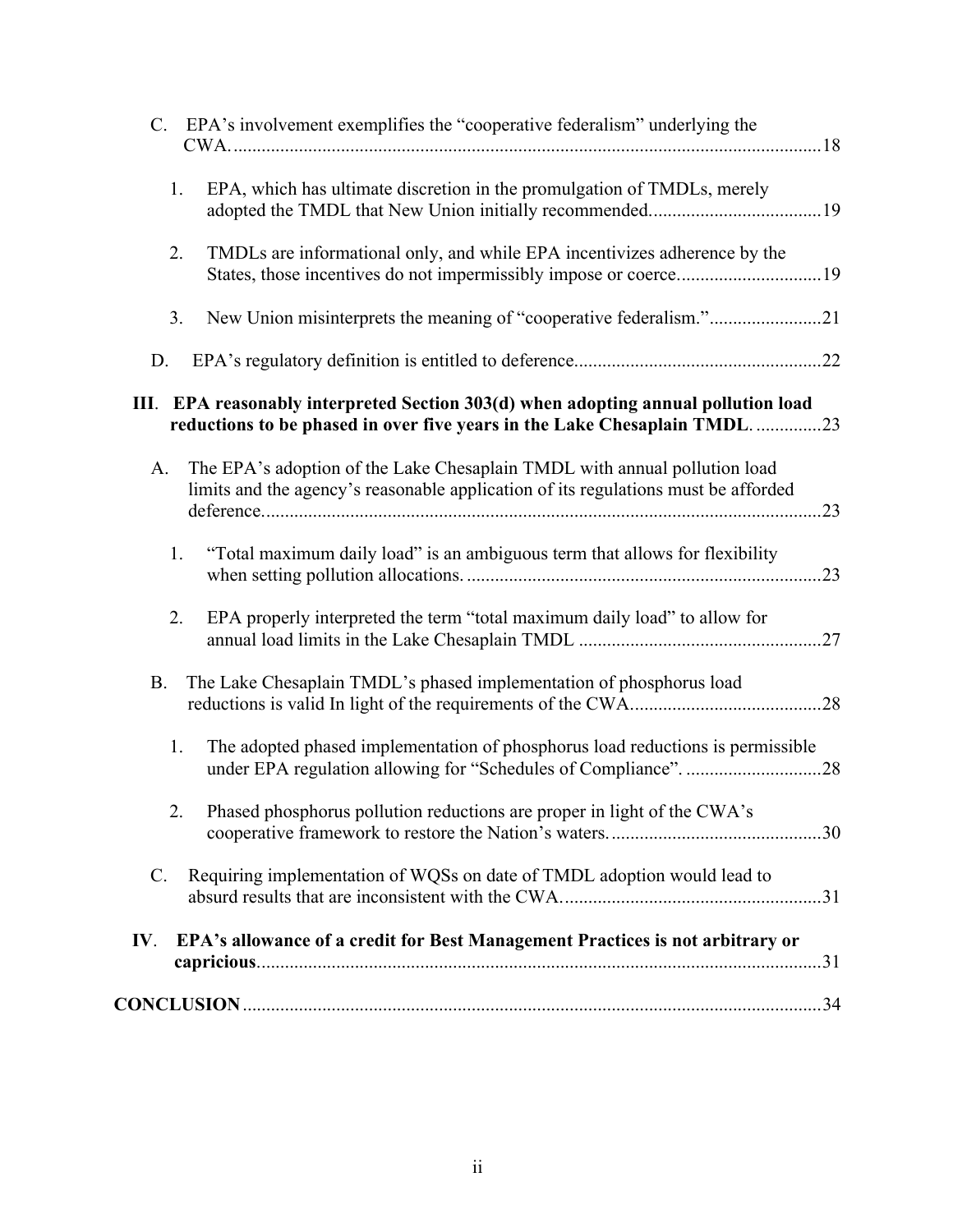# **TABLE OF AUTHORITIES**

# **Cases**

| Abbott Labs v. Gardner,                      |
|----------------------------------------------|
| Alaska Dep't of Envtl. Conservation v. EPA,  |
| Am. Farm Bureau Fed'n v. EPA,                |
| Am. Farm Bureau Fed'n v. EPA,                |
| Anacostia Riverkeeper v. Jackson,            |
| Appalachian Voices v. State Water Control,   |
| Arkansas v. Oklahoma,                        |
| Barnhart v. Walton,                          |
| Blow v. Bijora, Inc.,                        |
| Bravos v. Green,                             |
| Chesaplain Lake Watch v. EPA,                |
| Chevron USA, Inc. v. Nat. Res. Def. Council, |
| Citizens to Preserve Overton Park v. Volpe,  |
| City of Arcadia v. EPA,                      |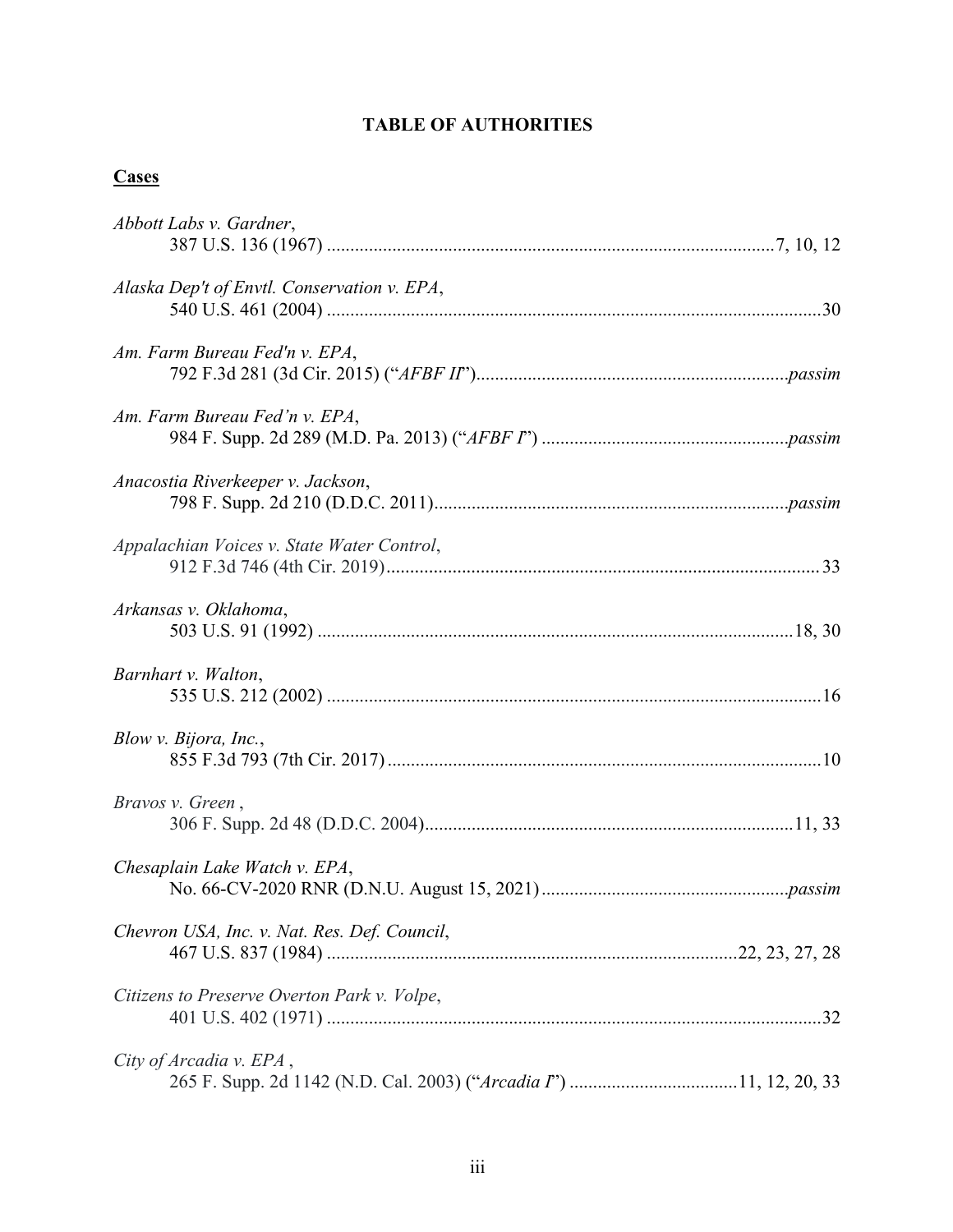| City of Arcadia v. EPA,                                     |
|-------------------------------------------------------------|
| City of Kennett v. EPA,                                     |
| Conservation Law Found., Inc. v. Pruitt,                    |
| FDA v. Brown & Williamson Tobacco Corp.,                    |
| Food and Water Watch v. EPA.,                               |
| Friends of Earth, Inc. v. EPA,                              |
| Idaho Sportsmen's Coal. v. Browner,                         |
| In re Alexandria Lake Area Sanitary Dist.,                  |
| Jacklovich v. Simmons,                                      |
| Laub v. U.S. Dept. of Interior,                             |
| Marable v. Nichtman,                                        |
| Nat. Res. Def. Council v. Fox,                              |
| Nat. Res. Def. Council v. Muszynski,                        |
| Nat'l Ass'n of Home Builders v. Defs. of Wildlife,          |
| Nat'l Cable & Telecomms Ass'n v. Brand X Internet Services, |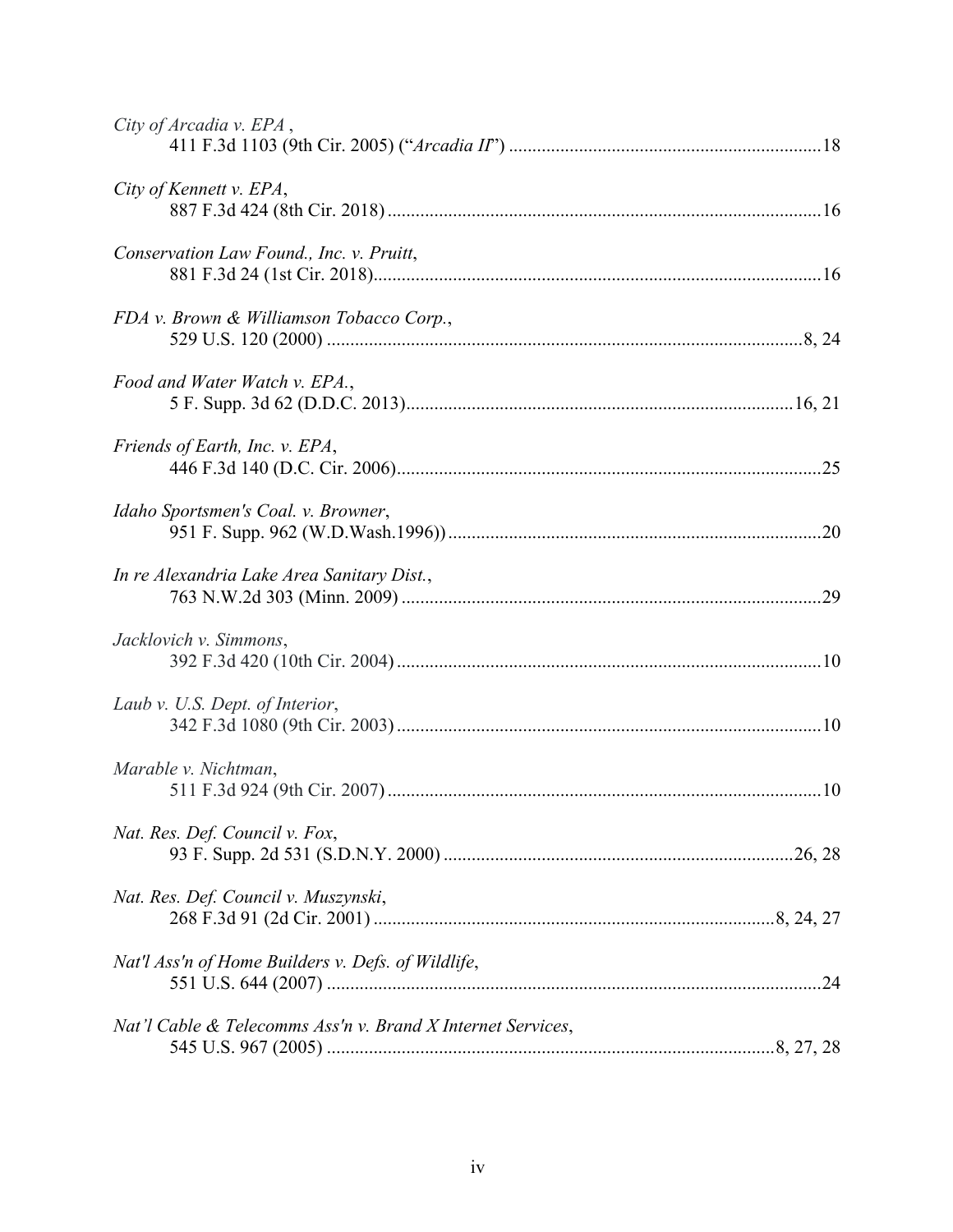| Nations Bank of N.C., N.A. v. Variable Annuity Life Ins. Co.,                 |  |
|-------------------------------------------------------------------------------|--|
| N.Y. Currency Rsch. Corp. v. CFTC,                                            |  |
| North Haven Bd. of Ed. v. Bell,                                               |  |
| Ohio Forestry Ass'n Inc. v. Sierra Club,                                      |  |
| Pronsolino v. Marcus,                                                         |  |
| Pronsolino v. Nastri,                                                         |  |
| Rio Hondo Land & Cattle Co., L.P. v. EPA,                                     |  |
| Roe No.2 v. Ogden,                                                            |  |
| Sierra Club v. Meiburg,                                                       |  |
| Thomas Jefferson Univ. v. Shalala,                                            |  |
| Train v. Nat. Res. Def. Council, Inc.,                                        |  |
| United States v. Haggar Apparel Co.,                                          |  |
| United States v. Mead Corp.,                                                  |  |
| United States v. Turkette,                                                    |  |
| Wash. State Dep't of Soc. & Health Servs. v. Guardianship Estate of Keffeler, |  |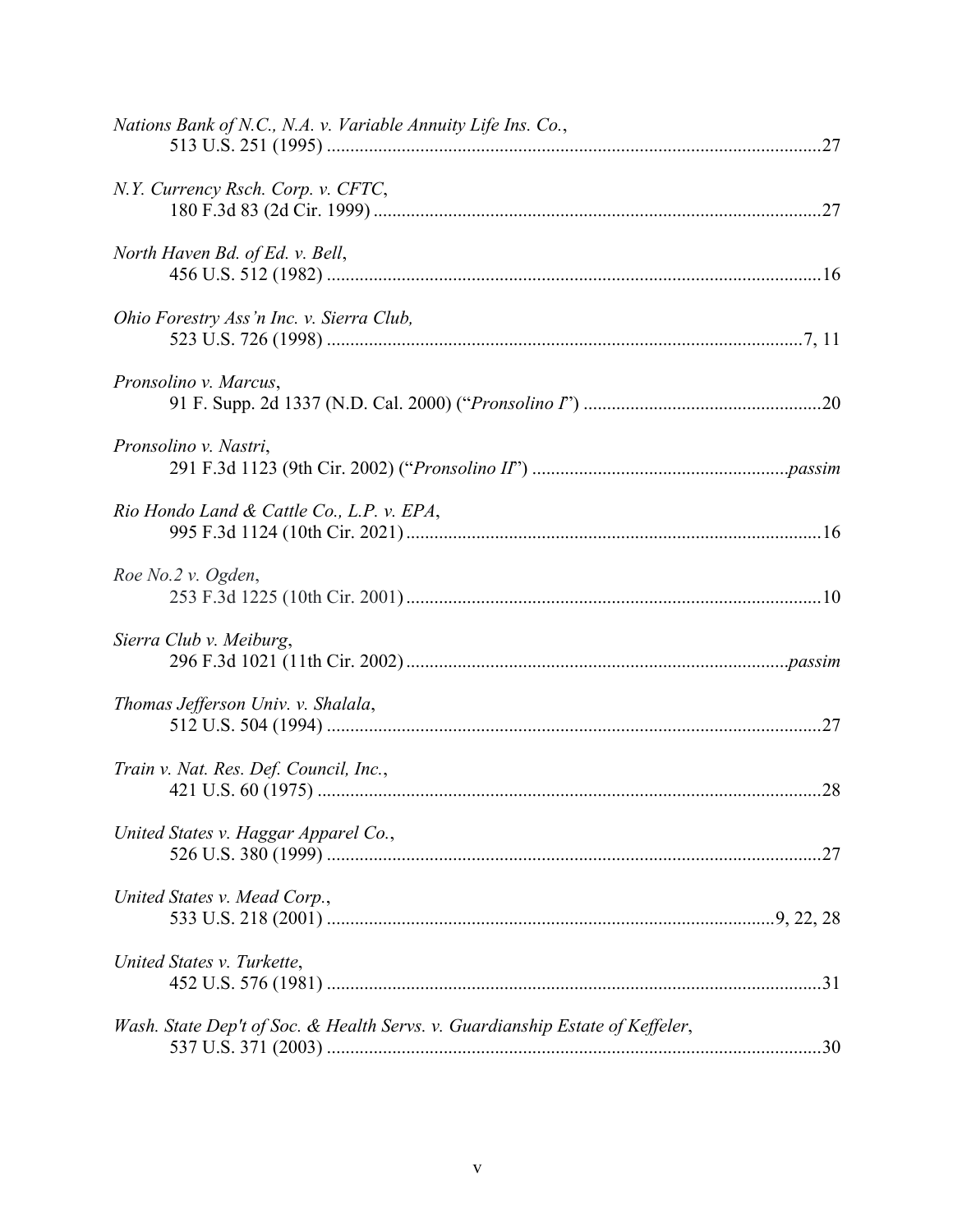| Zuni Pub. Sch. Dist. v. Dep't of Educ., |  |
|-----------------------------------------|--|
|                                         |  |

# **Statutes**

# **Regulations**

| Total Maximum Daily Loads Under Clean Water Act, 43 Fed. Reg. at 60,665          |  |
|----------------------------------------------------------------------------------|--|
| Water Quality Planning and Management, 50 Fed. Reg. 1774, 1775 (Jan. 11, 1985)14 |  |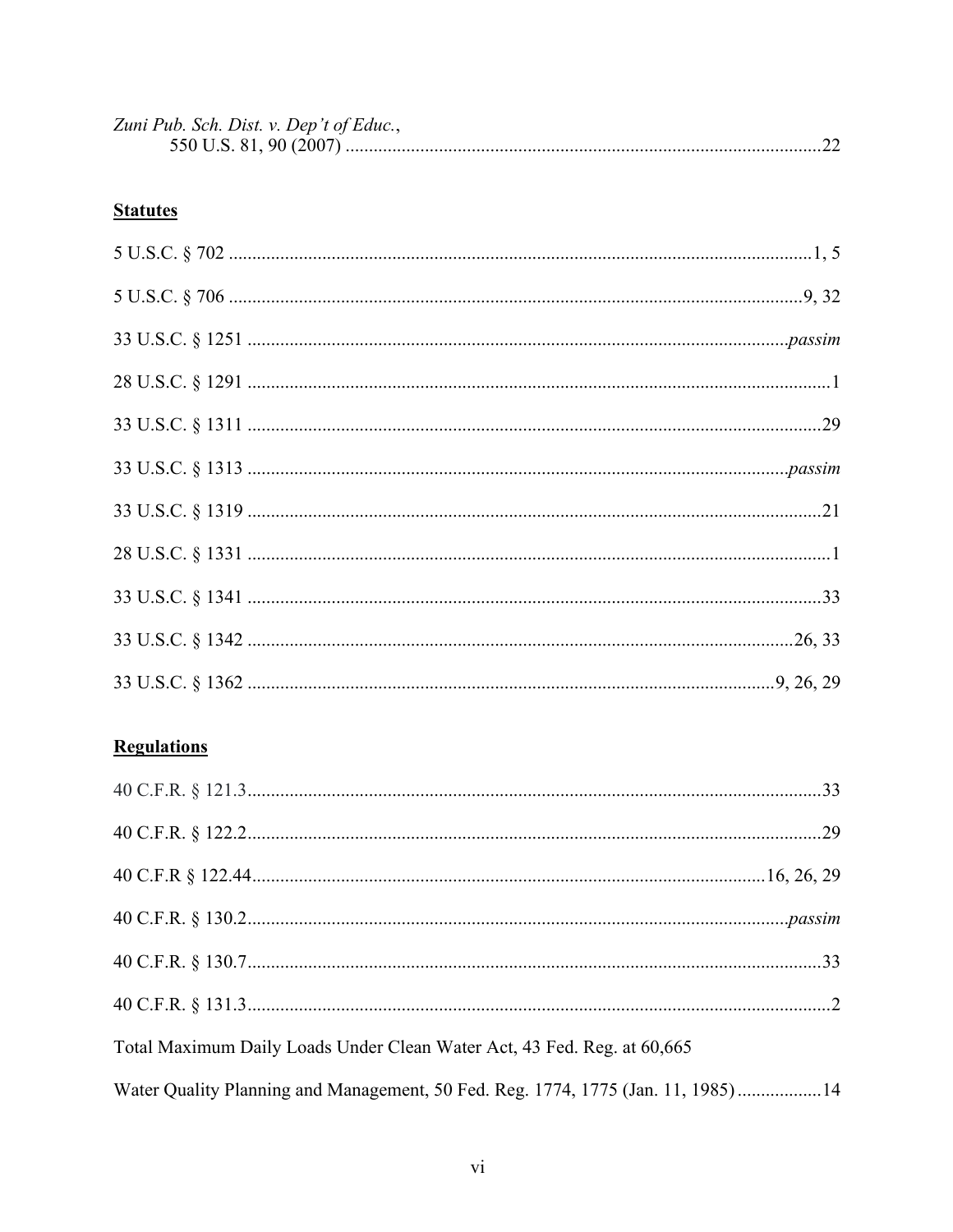# **Rules**

|--|--|--|--|--|

# **Other Authorities**

| EPA, ESTABLISHING TMDL "DAILY" LOADS IN LIGHT OF THE DECISION BY THE U.S. COURT OF<br>APPEALS FOR THE D.C. CIRCUIT IN FRIENDS OF THE EARTH, INC. V. EPA, ET AL., NO. 05-5015, |  |
|-------------------------------------------------------------------------------------------------------------------------------------------------------------------------------|--|
| EPA, GUIDANCE FOR WATER QUALITY-BASED DECISIONS: THE TMDL PROCESS (1991)32, 34                                                                                                |  |
| EPA, EPA 833-B-94-002, WHOLE EFFLUENT TOXICITY (WET) CONTROL POLICY (1994)29                                                                                                  |  |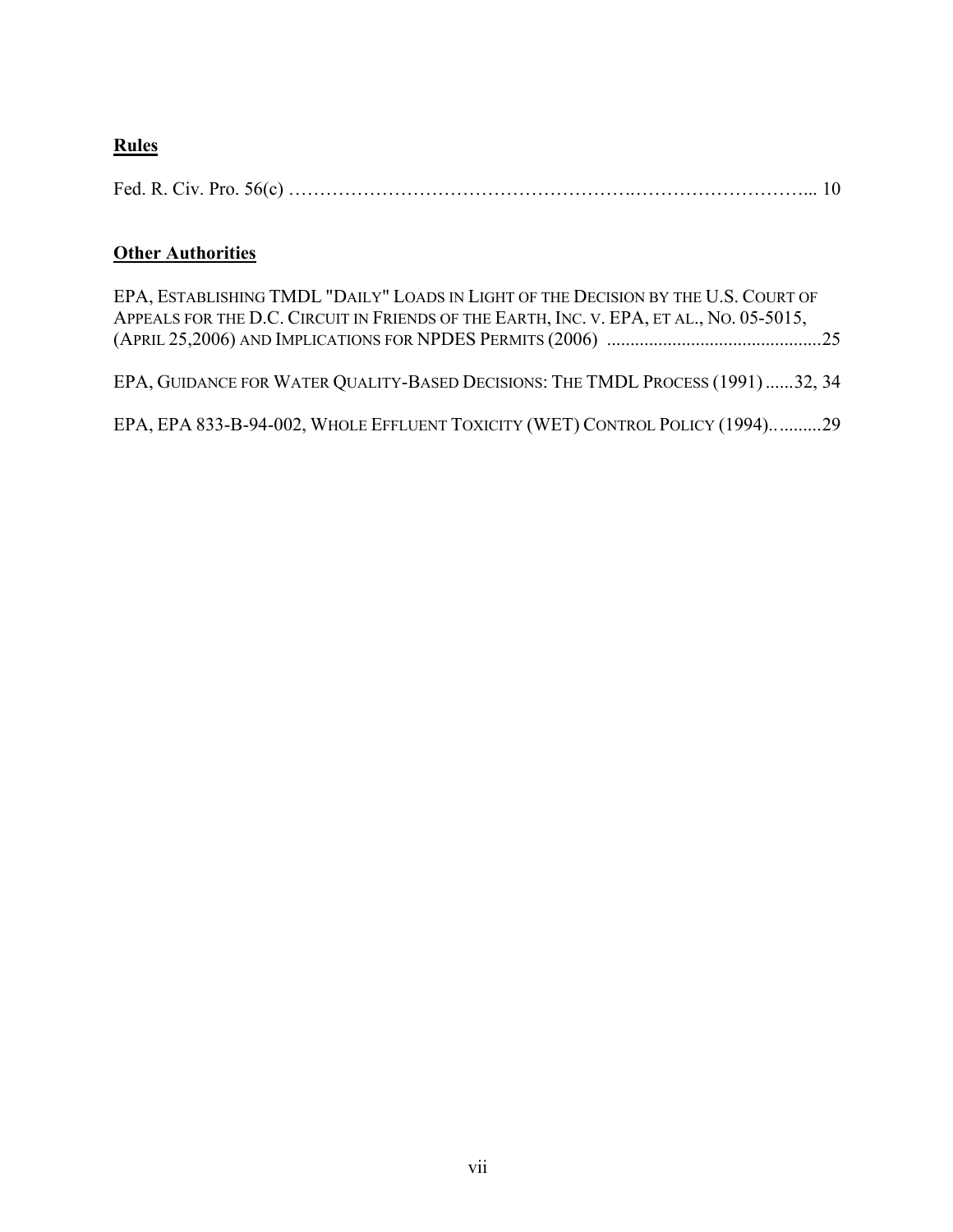#### **JURISDICTIONAL STATEMENT**

The Environmental Protection Agency ("EPA") appeals from an Opinion and Order granting partial summary judgment for plaintiff Chesaplain Lake Watch ("CLW") and the State of New Union, entered August 15, 2021, in the United District Court for the District of New Union, No. 66-CV-2020 and No.73-CV-2020 (consolidated cases). The district court had subject-matter jurisdiction pursuant to 28 U.S.C. § 1331 and the Administrative Procedure Act, 5 U.S.C. § 702. All parties filed timely notice of appeal. This Court has proper jurisdiction over this appeal from the District Court's final decision pursuant to 28 U.S.C. § 1291.

#### **STATEMENT OF THE ISSUES PRESENTED**

- I. Is EPA's approval of New Union's original TMDL proposal ripe for judicial review when the State has not yet implemented any portion of the TMDL and ongoing administrative hearings are delaying issuance of new NPDES permits?
- II. Is EPA's longstanding regulatory definition of "total maximum daily load" as a sum of allocations from various sources, and its corresponding requirement that those details be included in the TMDL document which serves as the informational basis for bringing "impaired waters" in line with a state's water quality standards, correct?
- III. Is EPA's adoption of the Lake Chesaplain TMDL, consisting of annual pollution load reduction to be phased in over five years, in violation of the CWA Section 303(d) when the statutory text only states TMDLs shall be established at a level necessary to meet water quality standards?
- IV. Does EPA's adoption of a credit for anticipated BMPs allow for reduction of the stringency of wasteload allocations when TMDLs do not require implementation?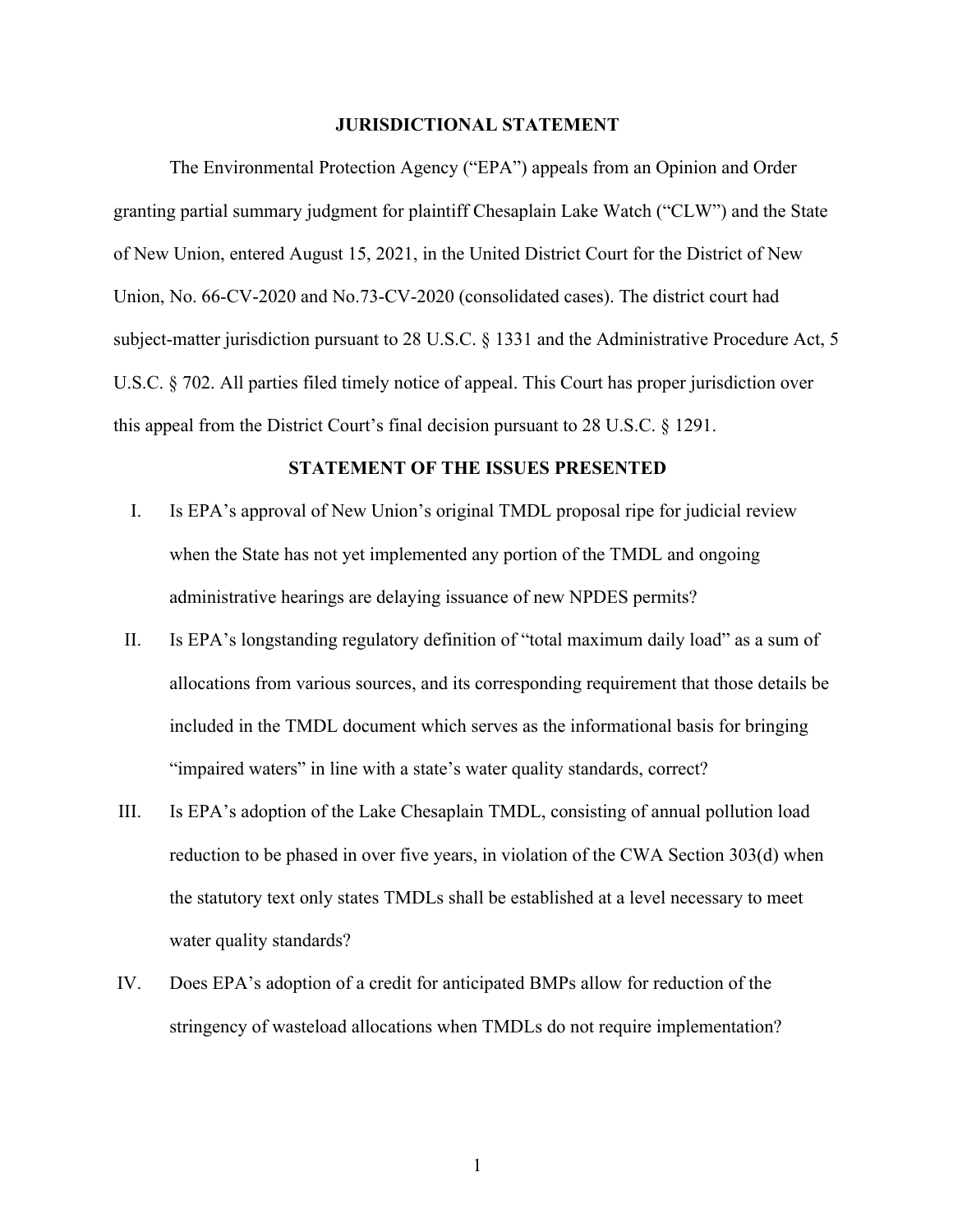#### **STATEMENT OF THE CASE**

#### **A. The Clean Water Act and the TMDL**

 The Clean Water Act ("CWA") is a comprehensive regulatory program aimed at curbing the discharge of pollutants into the waters of the United States, thus ensuring the "chemical, physical, and biological integrity" of those waters. 33 U.S.C. § 1251(a). Congress committed administration of the Act to EPA, though with the clear intention for coordination with state governments in recognition of states' traditional role in addressing water pollution. *See* 33 U.S.C. §§ 1251(b), (d).

 Section 303 of the CWA sets out the process for establishing water quality standards ("WQSs"), directing states to adopt WQSs consisting of a water's designated uses and the water quality criteria – either numeric or narrative – necessary to support those uses. 33 U.S.C.  $\S$ § 1313(a); (c)(2)(A)-(B); 40 C.F.R. § 131.3(b). Where the full implementation of permit limitations on point source pollution is incapable of bringing a water body into attainment of its state's WQSs, the state must identify that water body to EPA as "impaired." 33 U.S.C. § 1313(d)(1)(A). After this identification, the state must establish the "total maximum daily load" of a pollutant "necessary to implement the applicable [WQSs]." 33 U.S.C. § 1313(d)(1)(C). In accordance with longstanding EPA regulation, a state's  $TMDL<sup>1</sup>$  proposal must identify the "wasteload allocations" (attributed to point sources) and "load allocations" (attributed to nonpoint and natural sources) that contribute to that sum figure. 40 C.F.R.  $\S$ § 130.2(g)-(i). Where a TMDL proposes Best Management Practices ("BMPs") for nonpoint sources, any anticipated reductions may be "credited" to allow the state to make wasteload allocations less stringent. *Id.*

<sup>&</sup>lt;sup>1</sup> Within the remainder of this filing, the phrase "total maximum daily load" is used to connote the statutory and regulatory phrase, while "TMDL" is used to refer to the actual document.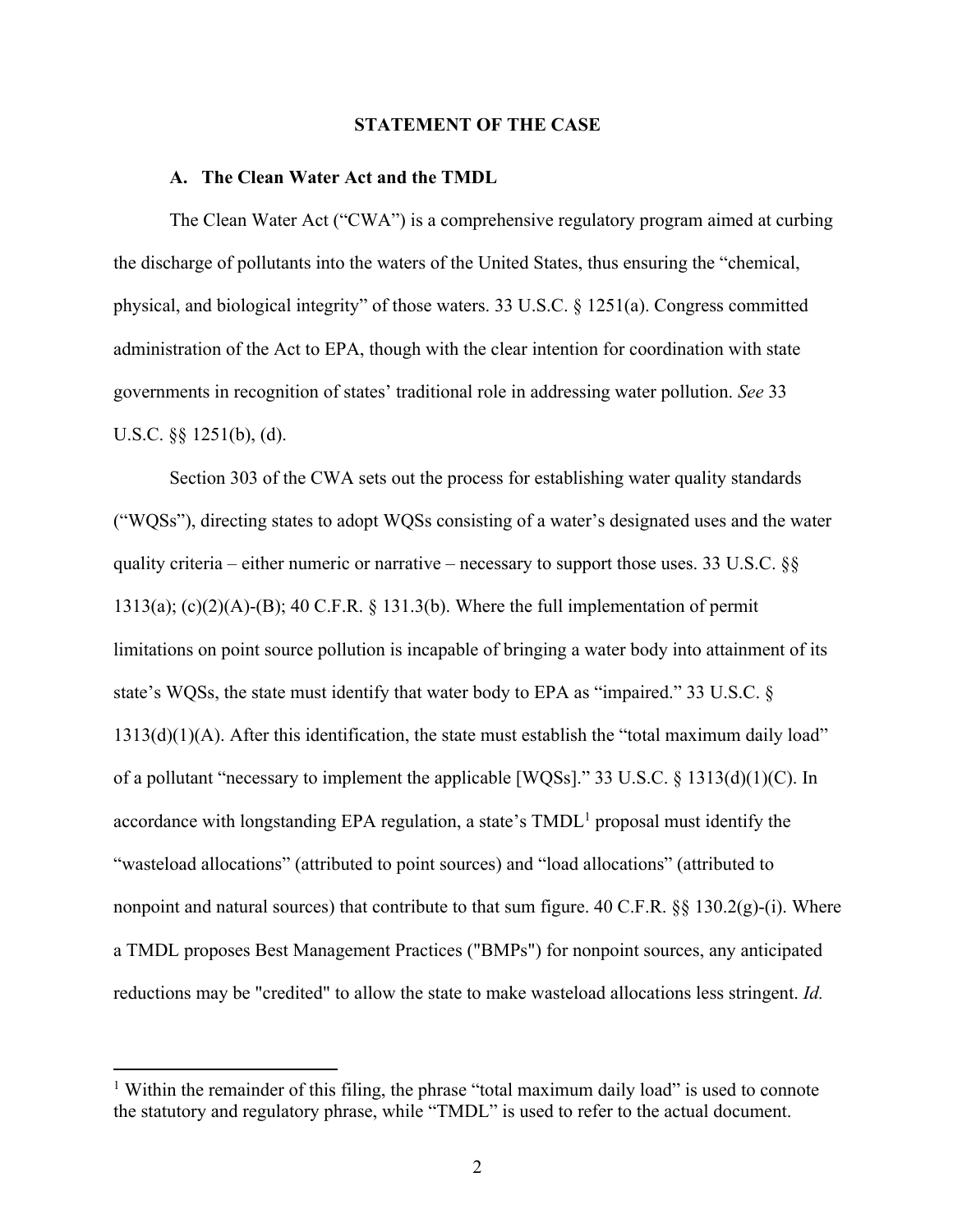States' TMDL proposals – like all aspects of the WQSs process – are subject to review by EPA, and the agency retains the authority to reject them. 33 U.S.C. § 1313(d)(2). Should they do so, the Act then compels EPA to issue its own TMDLs for such waters as *they* "determine[] necessary to implement the [WQSs]." *Id.*

## **B. Decline in water quality of the Lake Chesaplain Watershed, and government response**

 The State of New Union's WQS designated Lake Chesaplain as a Class AA water – the highest quality classification available – to reflect designated uses of drinking water source, primary contact recreation, and fish propagation and survival. *Chesaplain Lake Watch v. EPA*, No. 66-CV-2020 RNR (D.N.U. August 15, 2021) ("Order") at 8. However, the Lake's formerly pristine waters are now contending with increasing sources of pollution, including ten large-scale hog CAFOs (concentrated animal feeding operations), the Chesaplain Mills slaughterhouse, a wave of new residences (and accompanying septic systems), and the Chesaplain Mills sewage treatment plant. *Id.* at 7. As a result, the Lake's water quality has declined, jeopardizing the area's biological resiliency and recreational value. *Id.*

 In 2008, New Union created the Lake Chesaplain Study Commission ("Commission") to assess the extent and root causes of the decline. *Id.* at 8. That assessment, issued in 2012, made clear that the various indications of decline – eutrophication, decrease in dissolved oxygen levels, objectionable odors, decreased water clarity – were attributable to excessive amounts of the nutrient phosphorus in the Lake. *Id.* The Commission found that phosphorus levels in the Lake reached as high as 0.034 mg/l, nearly 250 percent of the desired level of 0.014 mg/l, which the New Union Division of Fisheries and Environmental Control ("DOFEC") subsequently adopted as the necessary numeric water quality criteria for Class AA WQSs in 2014. *Id.* At this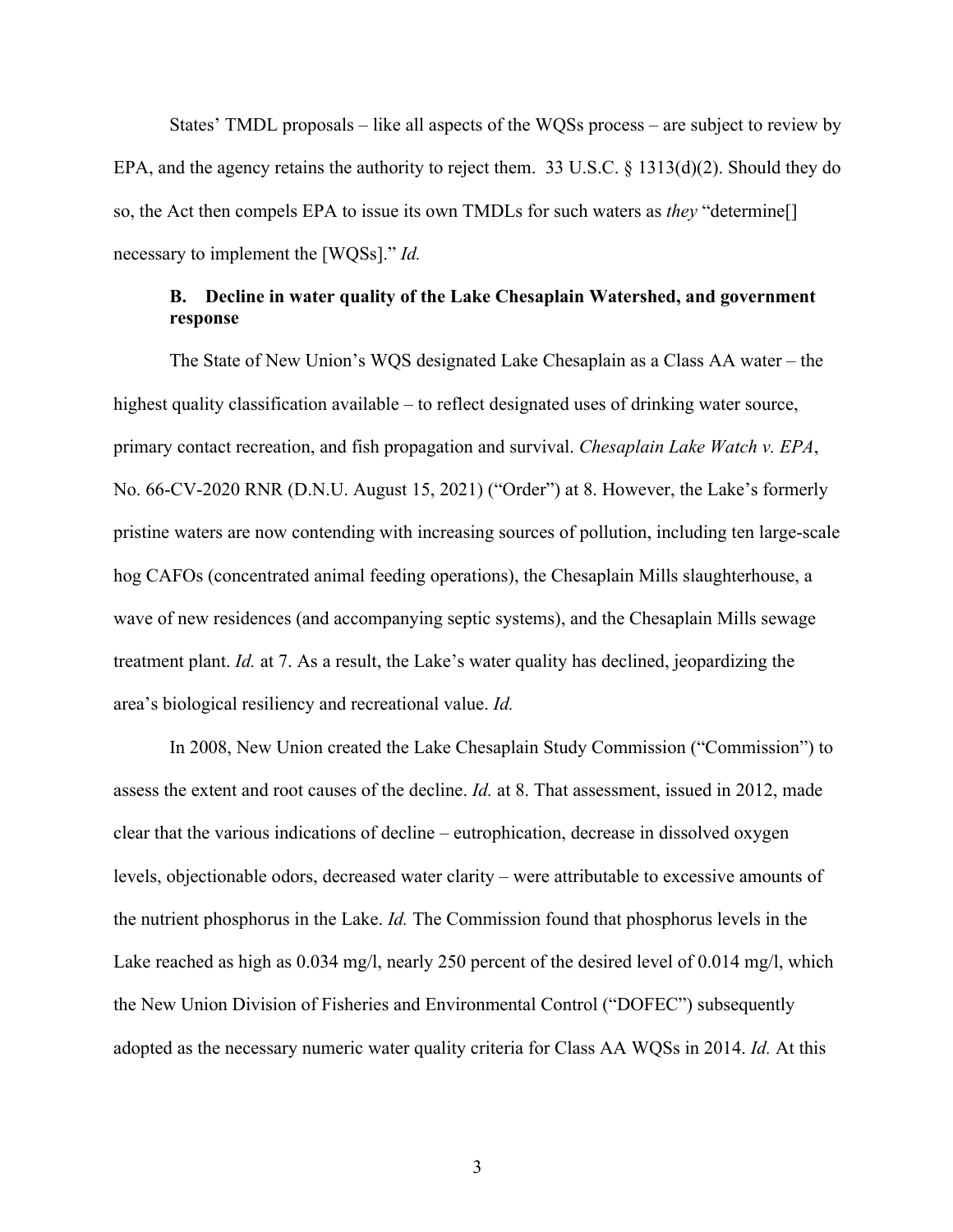time, New Union also decided to include the Lake on its impaired waters list (though without an accompanying TMDL), a submission which EPA approved. *Id.*

 In 2015, at the urging of Chesaplain Lake Watch ("CLW"), the State commenced a rulemaking proceeding to establish a TMDL for the Lake. *Id.* As part of this process, the Commission completed a second report to supplement its 2012 findings. Issued in 2016, the supplemental report concluded that, in order to reach the desired 0.014 mg/l level, annual total phosphorus loadings would have to be reduced from an existing 180 mt to 120 mt. *Id.* The Commission's report calculated that of the existing 180 mt of annual phosphorus loadings, approximately 34 percent were attributable to point sources (21.4 percent to the Chesaplain Slaughterhouse, and 13 percent to the Chesaplain Mills STP, respectively), 48 percent to nonpoint sources (30.5 percent to the CAFOs, 6.4 percent to septic tank inputs, and 10.7 percent to other agricultural sources, respectively), and 18 percent to natural sources. *Id.* at 8-9. While neither of the point sources had permit limits for phosphorus, nonpoint sources – particularly the hog CAFOs – were found to contribute the bulk of non-natural phosphorus loadings. *Id.* at 9.

 Neither the findings of the Commission's 2012 report, nor the scientific conclusions in the Commission's 2016 supplemental report, have been subject to substantive challenge. *Id.*

 Consistent with the Commission's findings, in October 2017, DOFEC published a TMDL proposal for notice and comment. *Id.* The State's TMDL proposal set a goal of 35 percent reduction of phosphorus discharges over the course of five years, with a suggested annual 7 percent reduction from the first year's 180 mt baseline. *Id.* Both point and nonpoint sources would contribute to the reductions, potentially through permit limitations for point sources and encouragement of BMP programs among nonpoint sources (e.g., modified feeds for agricultural sources, and increased inspection and maintenance of septic tanks). *Id.*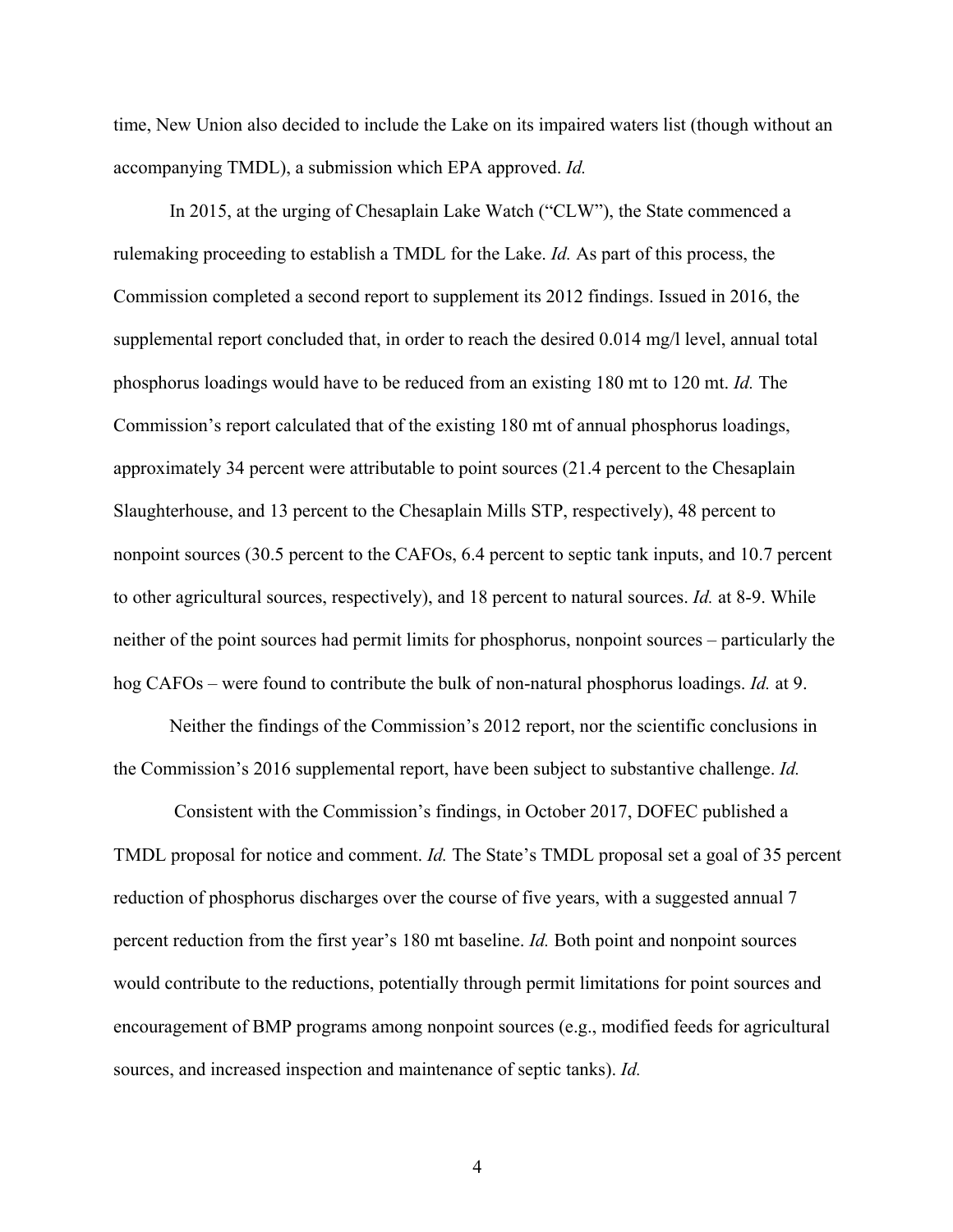While the Commission's scientific conclusions were not challenged, the State's TMDL proposal encountered varied opposition (forecasting the challenges brought by New Union and CLW in this litigation). *Id.* at 9-10. In response, DOFEC adopted a new TMDL, in July 2018. *Id.*  at 10. This alternative TMDL abandoned incorporation of the specific wasteload (point source) and load (nonpoint source) allocations calculated by the State's Commission, instead substituting a single "maximum" number – 120 mt – for the entire Chesaplain Watershed. *Id.* 

 EPA rejected this proposal, and, after requisite notice and comment, adopted DOFEC's original TMDL proposal (renaming the framework of suggested allocations and practices the "Chesaplain Watershed Implementation Plan") in May 2019. *Id.*; 33 U.S.C. § 1313(d)(2). By this time, the NPDES permits for both the slaughterhouse and the sewage treatment plant had expired, and while both filed timely applications for renewal, neither has been yet renewed. Order at 10. Both facilities have now sought administrative hearings on proposed limits on phosphorus discharges, and neither is currently subject to such limits. *Id*. In addition, New Union has taken no steps to require phosphorus reduction BMPs by nonpoint sources. *Id.*

#### **C. Procedural History**

 Pursuant to the judicial review provisions of the Administrative Procedure Act, 5 U.S.C. § 702, both New Union (No. 66-CV-2020) and Chesaplain Lake Watch (No. 73-CV-2020) brought suit to challenge EPA's adoption of the State's October 2017 TMDL proposal in place of the July 2018 proposal. *Id.* New Union sought a declaration that EPA's rejection of its July 2018 TMDL proposal, as well as the regulation, 40 C.F.R. § 130.2(i), upon which EPA based its rejection, is invalid. *Id.* at 5. CLW sought a declaration that the TMDL subsequently adopted by EPA – specifically its proposals to phase in annual loading limits over five years and to accept reductions by BMPs as "credits" for point source reductions without "reasonable assurances" – is insufficiently protective, contrary to law, arbitrary and capricious, and unsupported by the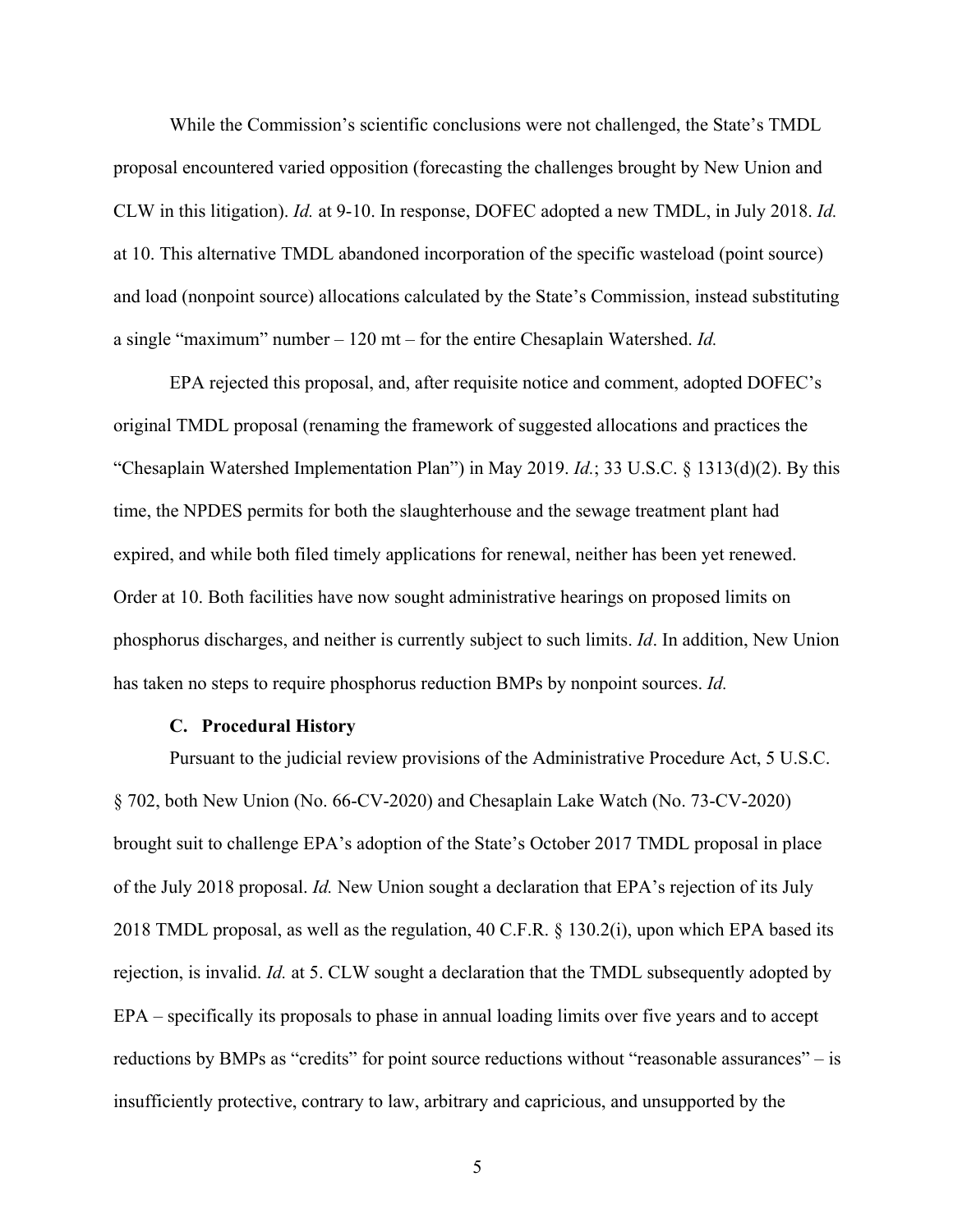administrative record. *Id.* The District Court for the District of Union granted unopposed motions to consolidate the actions. *Id.* at 10. All three parties filed cross-motions for summary judgment. *Id.* at 5. EPA argued that, notwithstanding the fact that neither of the two complaints were ripe for judicial review, its decision to reject the July 2018 TMDL and adopt the October 2017 proposal was consistent with the CWA and merited by the scientific record. *Id.* at 11.

 The district court interpreted the more detailed provisions of New Union's October 2017 TMDL – adopted by EPA – as akin to an implementation plan. *Id.* at 12-13. Based on this finding, it first held that challenges to this TMDL were ripe because the TMDL "contemplates specific NPDES permit limits for [] point source discharges." *Id*. Continuing to rely on this interpretation, the court concluded that EPA's substitution of the more detailed proposal in place of the State's more generalized July 2018 proposal constituted an unauthorized extension of EPA's authority under the CWA, and, further, vacated the agency's regulatory definition of "total maximum daily load," which requires inclusion of more detailed allocations and was the basis for EPA's rejection and substitution. *Id.*; 40 C.F.R. § 130.2(i).

 The court then held that plain reading of the phrase "total maximum daily load" precludes EPA from expressing a TMDL in anything other than daily terms, and thus that the annual limits in its Lake Chesaplain TMDL were contrary to law. *Id.* at 14-15. Turning to the TMDL's phased percentage reductions, the court held that a five-year schedule for attainment of WQSs is impermissible when the CWA specifies a "long since passed" July 1, 1977 deadline for achievement of effluent limitations (for which the court found the TMDL serves as a basis). *Id*. Finally, the court held that EPA's suggestion of nonpoint source BMPs as potential offsets to point source reductions in its TMDL is not arbitrary and capricious. *Id.* at 16.

This appeal followed.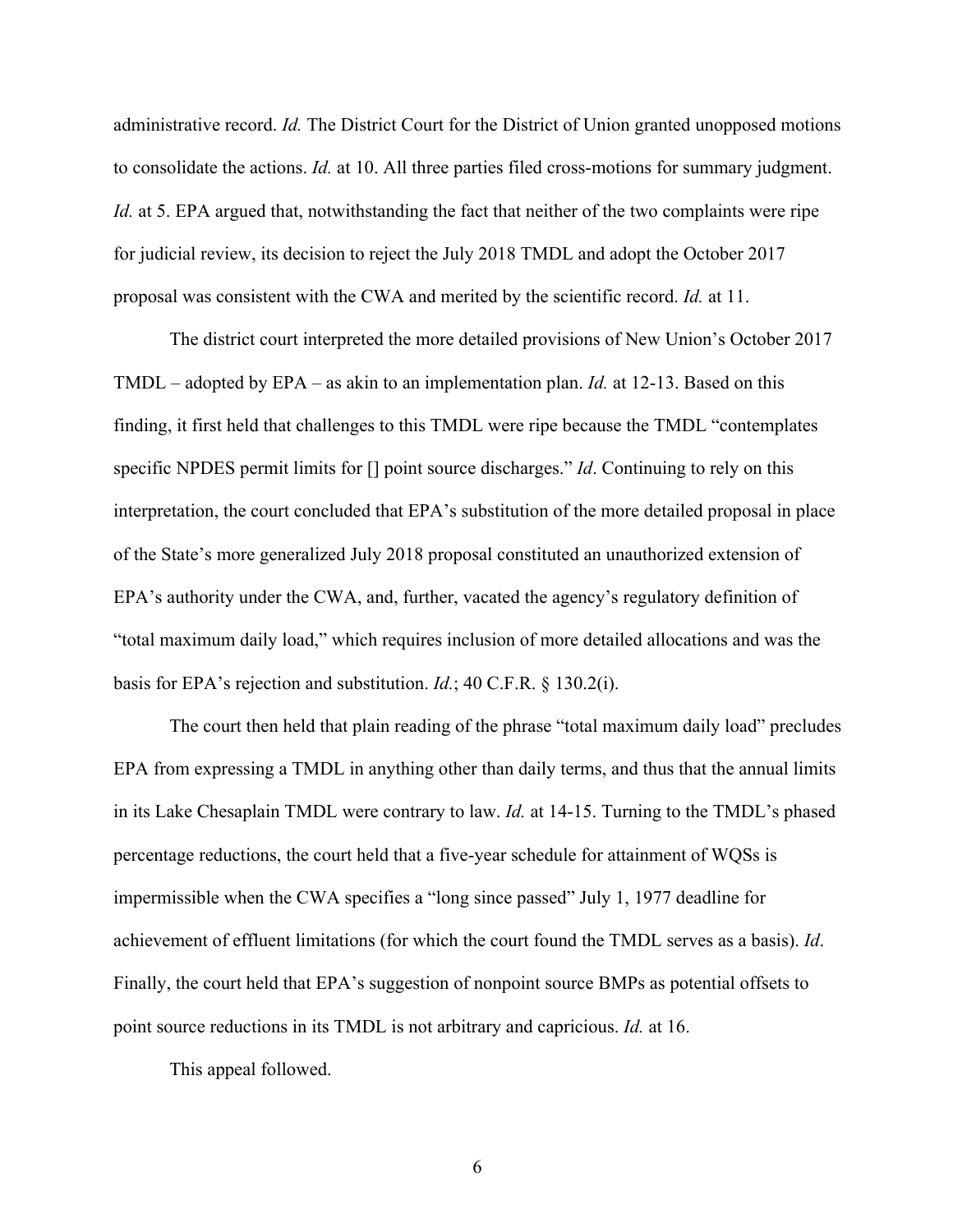#### **SUMMARY OF THE ARGUMENT**

This Court should reverse the ruling of the district court with respect to its holding that (1) the challenges to the Lake Chesaplain TMDL are ripe for review; (2) EPA's regulation requiring specific wasteload allocations ("WLA") and load allocations ("LA") is contrary to law; and (3) EPA's construction of "total maximum daily load" to include expression in annual terms with phased pollution reductions is contrary to law. Additionally, this Court should affirm the ruling of the district court with respect to its holding that the use of nonpoint source best management practices ("BMPs") as an offset to point source reductions in the Lake Chesaplain TMDL is not arbitrary or capricious.

Consideration of the factors articulated in *Abbott Labs* and *Ohio Forestry Association* for assessing ripeness shows that EPA's adoption of the October 2017 Lake Chesaplain TMDL proposal is not ripe for judicial review. The Lake Chesaplain TMDL has not yet been implemented through the issuance of NPDES permits or nonpoint source management plans by the State of New Union. Additionally, the administration of new NPDES permit limits under the TMDL are still pending administrative hearing. Therefore, there is no immediate harm to the plaintiffs by delaying review, judicial intervention would interfere with administrative action, and the factual basis for this review has not been allowed to be entirely developed requiring the court to determine this action is not ripe for judicial review. *Abbott Labs v. Gardner*, 387 U.S. 136, 148 (1967); *Ohio Forestry Ass'n Inc. v. Sierra Club*, 523 U.S. 726, 733 (1998).

 EPA's rejection of New Union's July 2018 TMDL, and subsequent adoption of the State's original, more specific TMDL in line with the agency's regulations, was a reasonable interpretation and exercise of authority under the CWA. Congress committed the authority to interpret and administer the CWA to the EPA. 33 U.S.C. § 1251(d). Pursuant to this authority,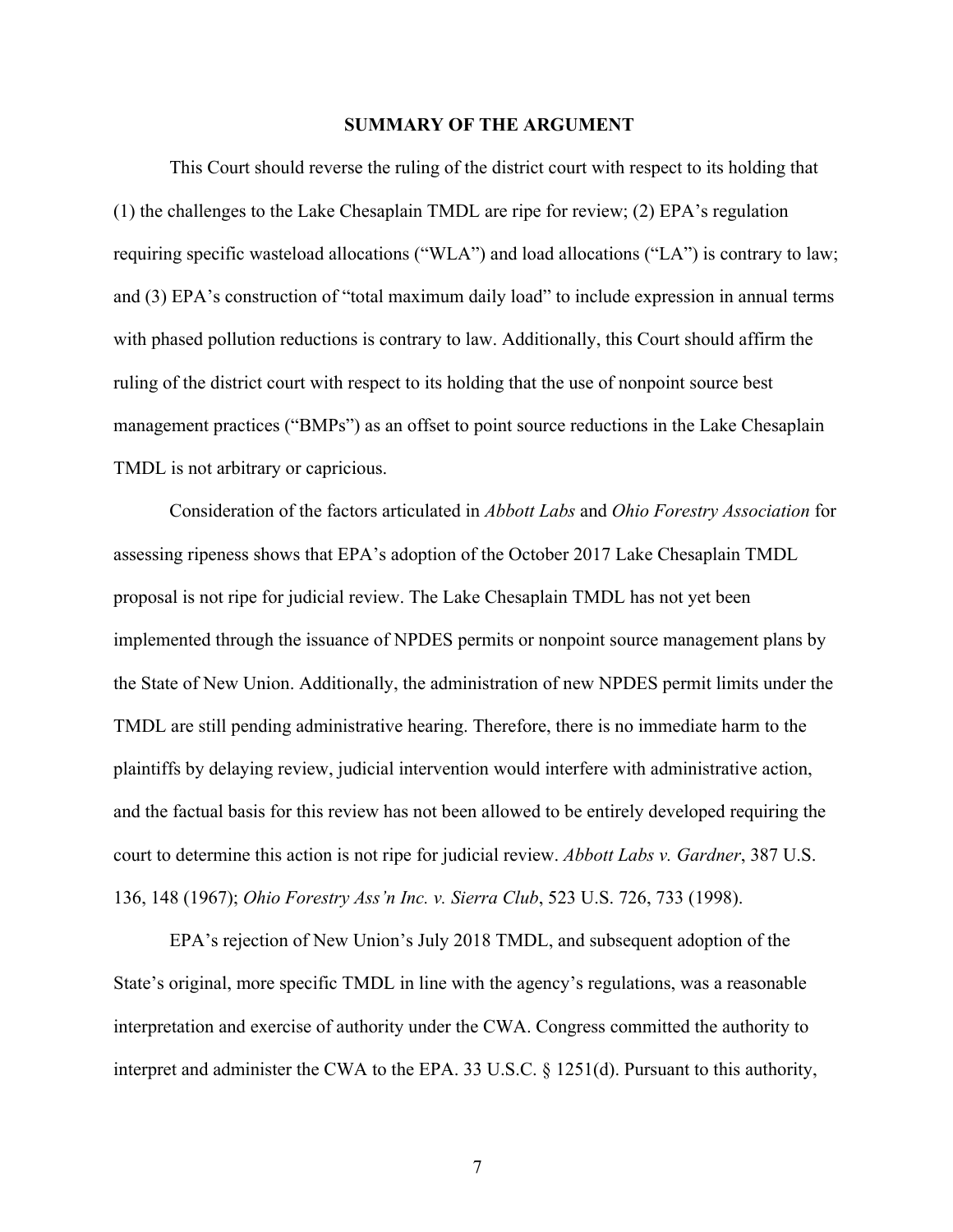and in light of the lack of a statutory definition, EPA has properly defined a "total maximum daily load" as "the sum of the individual WLAs for point sources and LAs for nonpoint sources and natural background." 40 C.F.R. § 130.2(i). This longstanding definition, requiring the inclusion and assignment of specific wasteload and load allocations, ensures effective coordination of pollution control mechanisms among individual sources, best furthering the purposes of the CWA. This interpretation, in light of the TMDL's role as an "information tool," also honors the cooperative federalist character of the Act, guiding the State of New Union's implementation of pollution allocations originally recommended by the State's own designated agency, DOFEC. Lastly, EPA's longstanding definition of "total maximum daily load" is entitled to deference in light of the agency's expertise and the "highly technical" nature of TMDLs.

 The EPA reasonably interpreted the language of the CWA when adopting the Lake Chesaplain TMDL with pollution reduction allocations framed in annual loadings. Section 303(d)(1)(C) of the CWA states a TMDL's "load shall be established at a level necessary to implement the applicable water quality standards with seasonal variations and a margin of safety[.]" 33 U.S.C. § 1313(d)(1)(C). When determining the Congressional intent in a particular statutory provision, "certain words or phrases may only become evidence when placed in context." *FDA v. Brown & Williamson Tobacco Corp.*, 529 U.S. 120, 132 (2000). Considering the unique characteristics of different pollutants, including phosphorus, the requirement to only implement TMDLs in terms of daily limits would "lose sight of the overall structure and purpose of the CWA" to implement applicable water quality standards. *Nat. Res. Def. Council v. Muszynski*, 268 F.3d 91, 98-99 (2d Cir. 2001). Additionally, deference must be afforded to the EPA when filling gaps left by Congress. *Nat'l Cable & Telecomms Ass'n v. Brand X Internet*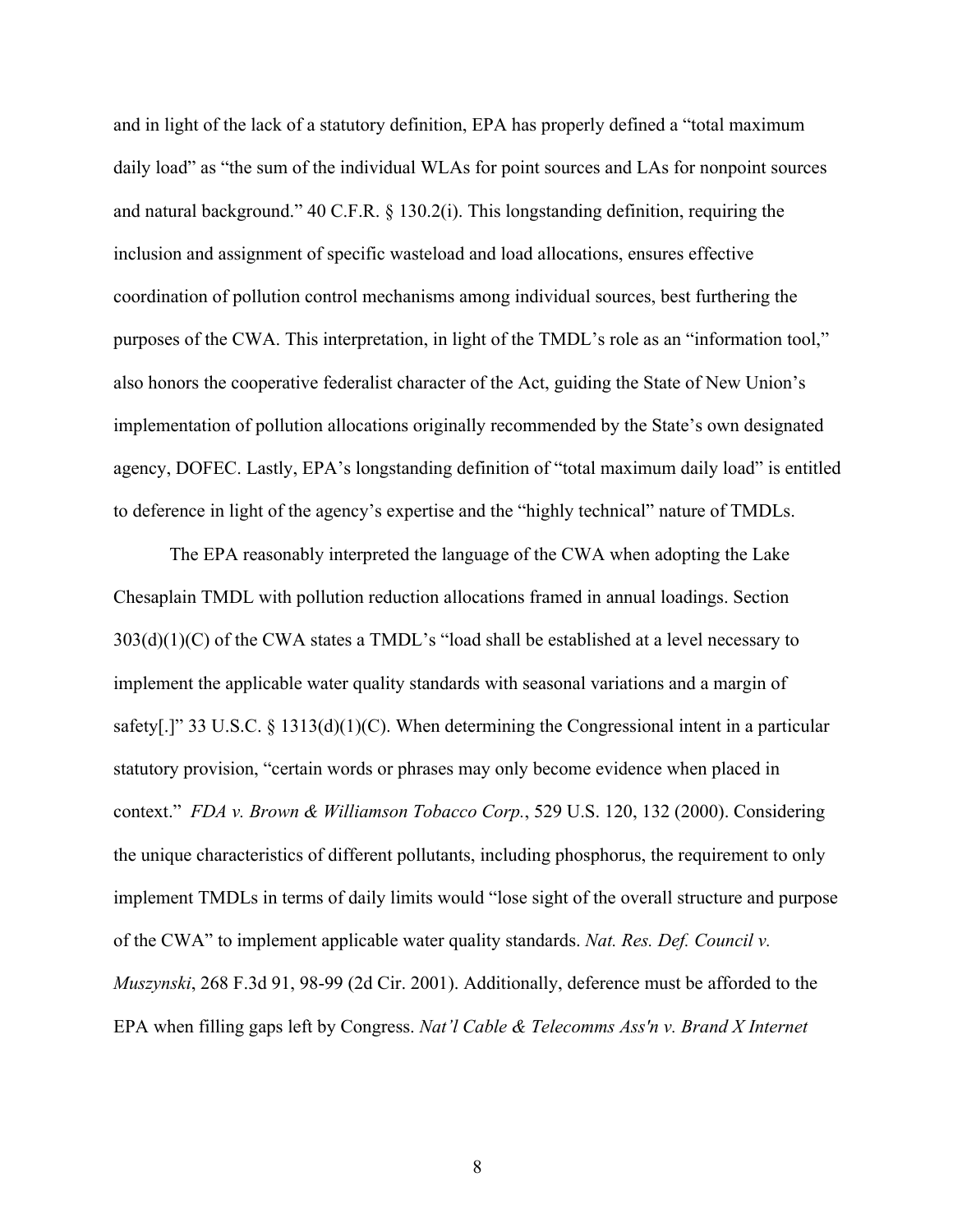*Services*, 545 U.S. 967, 980 (2005). Framing phosphorus loading in annual limits is a proper expression of the TMDL in mass per time and is entitled to deference. 40 C.F.R. § 130.2(i).

 The phased percentage reductions in phosphorus loading in the Lake Chesaplain TMDL is a proper interpretation of Section 303(d)'s direction to calculate "total maximum daily load . . . at a level necessary to implement the applicable water quality standards[.]" 33 U.S.C. § 1313(d)(1)(C). The CWA does not speak directly to whether a TMDL must achieve WQSs on adoption and where a statute is ambiguous to Congressional intent, agencies must be afforded deference when administering the statute. *United States v. Mead Corp.*, 533 U.S. at 227. TMDLs are not self-implementing and require the use of NPDES permitting and state and local nonpoint source management to bring water bodies to applicable WQSs. *Sierra Club v. Meiburg*, 296 F.3d 1021, 1025 (11th Cir. 2002). Phased percentage load reductions run parallel to NPDES permit schedules of compliance and recognize the cooperative framework set out by the CWA to balance state and federal interests when bringing Lake Chesaplain into attainment. 33 U.S.C. § 1362(17); *Am. Farm Bureau Fed'n v. EPA*, 792 F.3d 281, 300 (3d Cir. 2015) ("*AFBF II*").

 Lastly, EPA's allowance of a credit for BMPs is not arbitrary and capricious because "reasonable assurance" is not a promulgated standard. Agency action should only be overruled if the action is "arbitrary, capricious, an abuse of discretion, or otherwise not in accordance with law." 5 U.S.C. § 706(2)(A). EPA regulation allows for accounting of BMPs when implementing TMDLs. 40 C.F.R. § 130.2(i). CLW's reliance on the 1991 Guidance Document that requires "reasonable assurance" fails because the guidance was not issued as a regulation or rule under notice-and-comment rulemaking. Additionally, TMDLs are ultimately an informational tool which cannot on its own require state implementation. *AFBF II*, 792 F.3d at 291.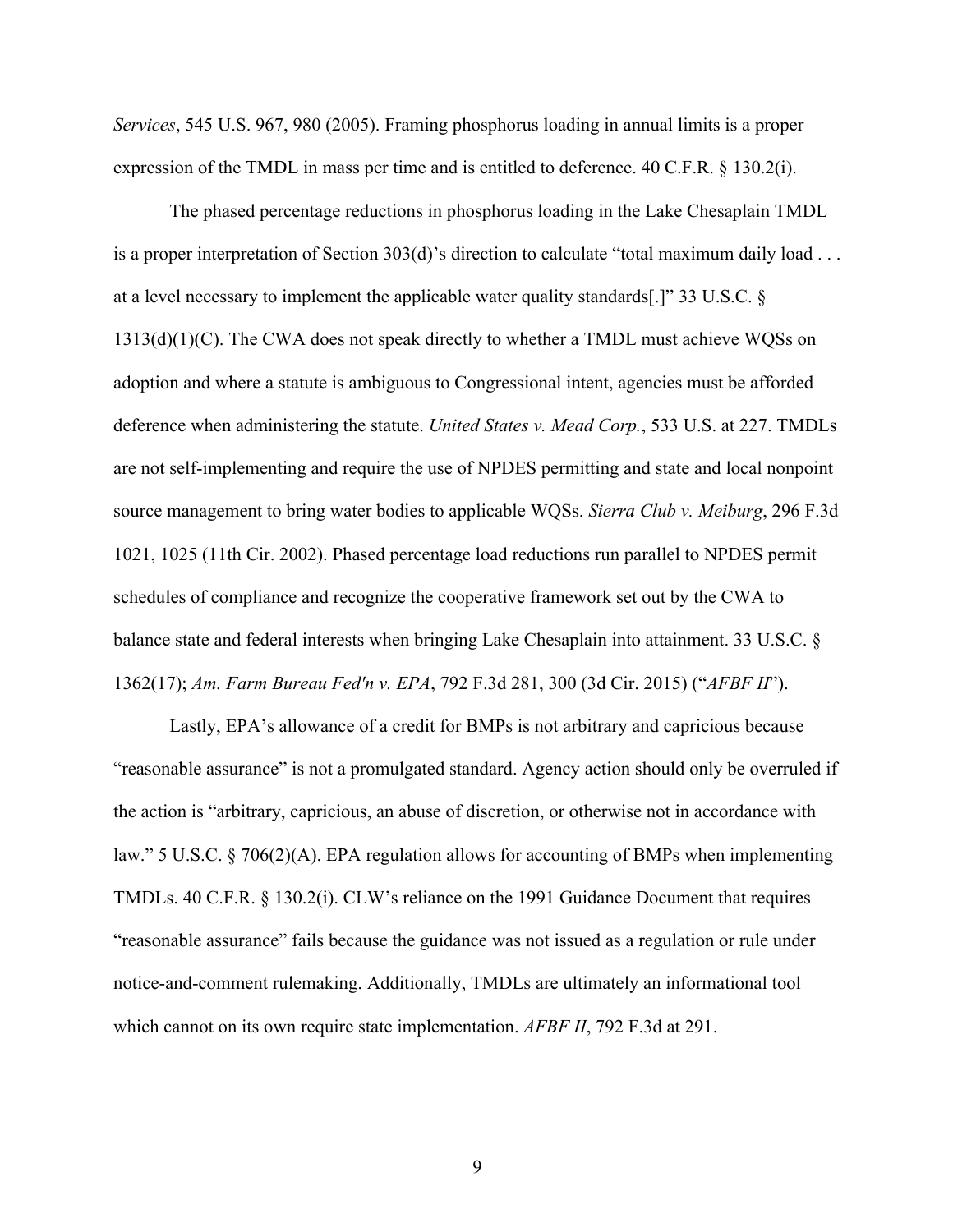Notwithstanding the issue of the challenges of CLW and New Union not being ripe, the lower court erred first in its decision to vacate both EPA's regulatory definition of "total maximum daily load" and EPA's rejection of New Union's July 2018 TMDL proposal, and again in its finding that a TMDL's proposal for phased implementation of annual reductions was invalid. This Court should reverse accordingly on those issues. Lastly, this Court should affirm the lower court's finding that BMPs can be credited to reduce wasteload stringency.

#### **STANDARD OF REVIEW**

Ripeness is a question of law reviewed de novo. *Laub v. U.S. Dept. of Interior*, 342 F.3d 1080, 1084 (9th Cir. 2003); *Roe No.2 v. Ogden*, 253 F.3d 1225, 1231 (10th Cir. 2001). A district court's ruling on cross-motions for summary judgment is also reviewed de novo. *See, e.g., Marable v. Nichtman*, 511 F.3d 924, 929 (9th Cir. 2007); *Jacklovich v. Simmons*, 392 F.3d 420, 425 (10th Cir. 2004); *Blow v. Bijora, Inc.*, 855 F.3d 793, 797 (7th Cir. 2017). Summary judgment is appropriate "if the pleadings, depositions, answers to interrogatories, and admissions on file, together with the affidavits, if any, show that there is no genuine issue as to any material fact and that the moving party is entitled to judgment as a matter of law." Fed. R. Civ. P. 56(c).

#### **ARGUMENT**

### **I. EPA's disapproval of New Union's 2018 Chesaplain Watershed TMDL is not ripe for judicial review.**

The ripeness doctrine "prevents the courts, through avoidance of premature adjudication, from entangling themselves in abstract disagreement over administrative policies." *Abbott Labs*, 387 U.S. at 148 (1967). Courts consider two factors when assessing a claim for ripeness: "the fitness of the issues for judicial decision" and the "hardship to the parties of withholding court consideration." *Id.* at 149. "Fitness" is evaluated in light of the potential for "judicial intervention [to] inappropriately interfere with further administrative action[,]" and "whether the courts would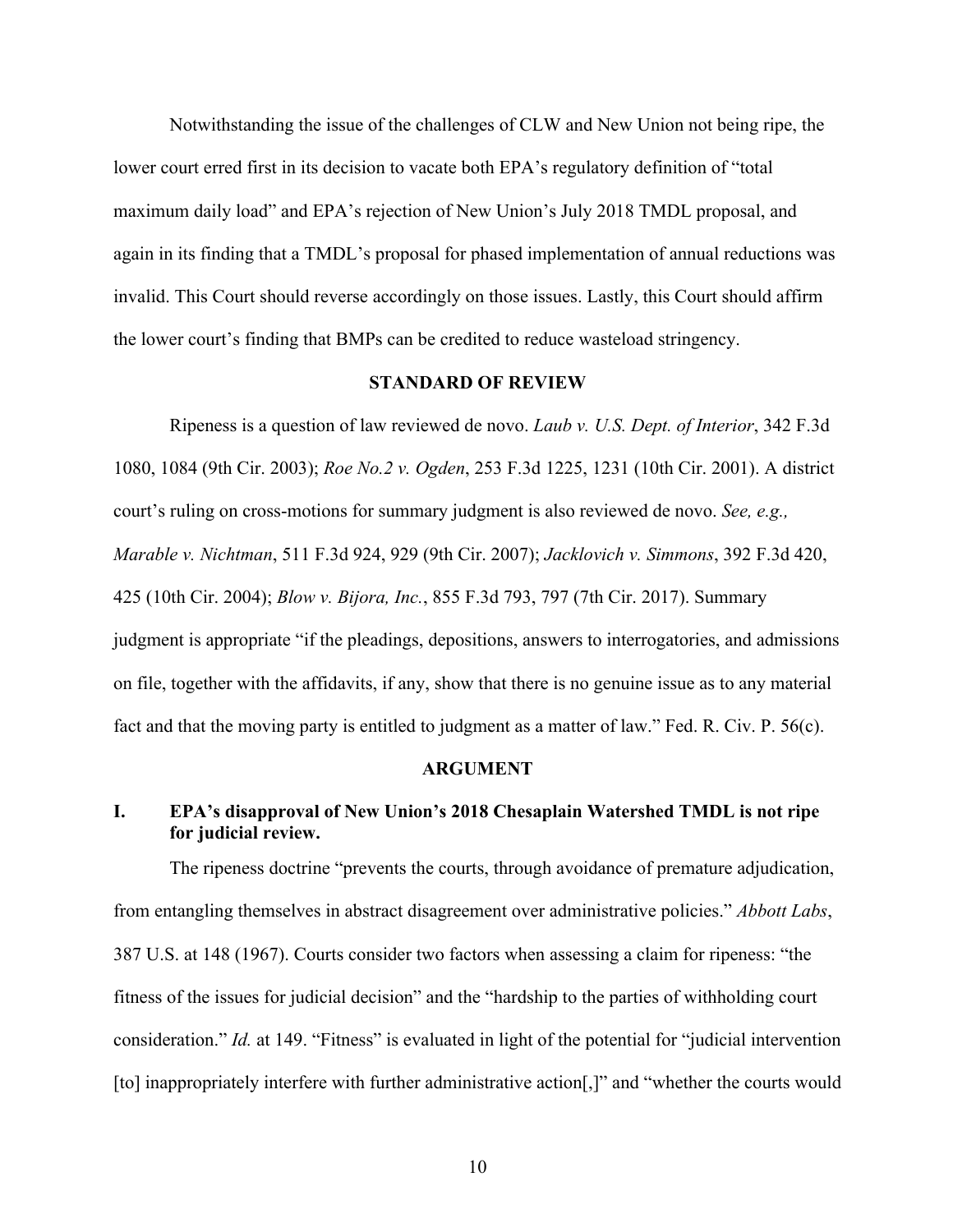benefit from further factual development of the issues presented." *Ohio Forestry Ass'n*, 523 U.S. at 733. Here, the lower court improperly distinguished *City of Arcadia* and *Bravos* when it declared EPAs disapproval of New Union's 2018 TMDL to be ripe for judicial review. *City of Arcadia v. EPA*, 265 F. Supp. 2d 1142 (N.D. Cal. 2003) ("*Arcadia I*"); *Bravos v. Green*, 306 F. Supp. 2d 48 (D.D.C. 2004). Challenges to EPA's disapproval of New Union's July 2018 TMDL proposal and adoption of New Union's 2017 proposal are not ripe for review because no action has been taken regarding implementation of the permits described in the TMDL and an administrative review process is ongoing which has paused any potential actions by the state to implement the new permits, requiring more facts to be built before judicial review.

Firstly, the lower court improperly distinguishes *Arcadia I* and *Bravos.* The respective holdings would not change even if permit limits were suggested. The two cases demonstrate that this is not a final decision by the agency because there are more steps in a TMDL procedure, that there is minimal hardship on the parties because no implementation has occurred, and that there is current administrative action. *Arcadia I,* 265 F. Supp. 2d at 1158-59 (holding issues not ripe because no harm when TMDLs do not presently impose obligation on states, TMDLs are subject to revision, and facts are not developed due to ongoing administrative review)*; Bravos,* 306 F. Supp. 2d*.* at 57 (holding issues not ripe where state implementation plans do not require EPA approval and therefore no final agency actions occurred). A permit limit for the states does not change these three ripeness factors in the context of *Arcadia I, Bravos,* or the instant case.

Here, no action has been taken by the state to implement the TMDL permits. While the TMDL in *Arcadia I* did not proffer permitting limits and the permits here have limits which states may or may not implement, in this case neither of the NPDES permits have been reissued since their expiration in November 2018 and February 2019. *Arcadia I,* 265 F. Supp. 2d at 1160.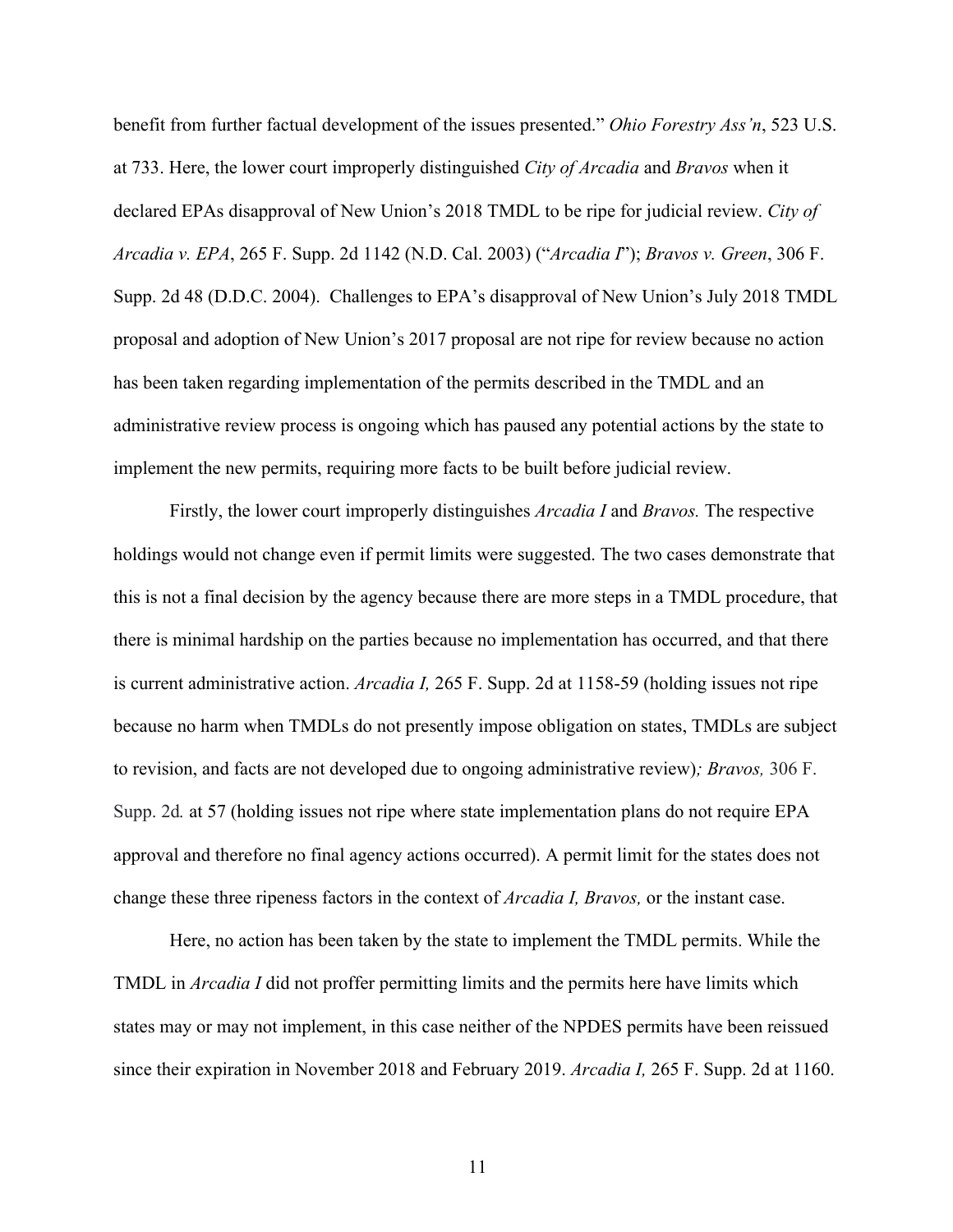Since neither the slaughterhouse nor Chesaplain Mills sewage treatment plant are subject to any limits on phosphorus discharge, the very action contested here, there is no present harm at this point in the case, only speculative harm, which is not sufficient to warrant judicial review. *See Arcadia I,* 265 F. Supp. 2d at 1160 ("[T]he Court lacks jurisdiction to grant such relief where Plaintiffs are not in jeopardy of imminent harm and future events could obviate the controversy."); *Abbott Labs*, 387 U.S. 136, 153 (1967) ("[w]here the legal issue presented is fit for judicial resolution, and where a regulation requires an immediate and significant change in the plaintiffs' conduct of their affairs with serious penalties attached to noncompliance, access to the courts . . . must be permitted").

Furthermore, there is a pause on any implementation of the permits due to ongoing administrative hearings from Chesaplain Mills and the slaughterhouse regarding the cost of compliance for the phosphorus reductions, and there is a pause on any implementation of the permits due to the plants' timely applications for permit renewal. Therefore, as in *Arcadia I*, where there was (1) no daily conduct required by the TMDL for the state to act upon, (2) an administrative hearing regarding the TMDLs was ongoing, and (3) no immediate change in plaintiff's conduct was mandated, here the (1) TMDL merely poses goals and leaves implementation to the state who has not taken any action under the TMDL (therefore the TMDL does not currently require any daily conduct for the state), (2) all permitting is paused for an administrative hearing, and (3) no immediate change in plaintiff's conduct is mandated. *Arcadia I,* 265 F. Supp. 2d at 1156, 1159; Order at 10. The ripeness doctrine factors which the courts rely upon specifically attempt to prevent courts from interfering with administrative proceedings. If this appeal were to go forward, this Court would be litigating a case involving permit requirements that are not currently implemented and may or may not come to pass.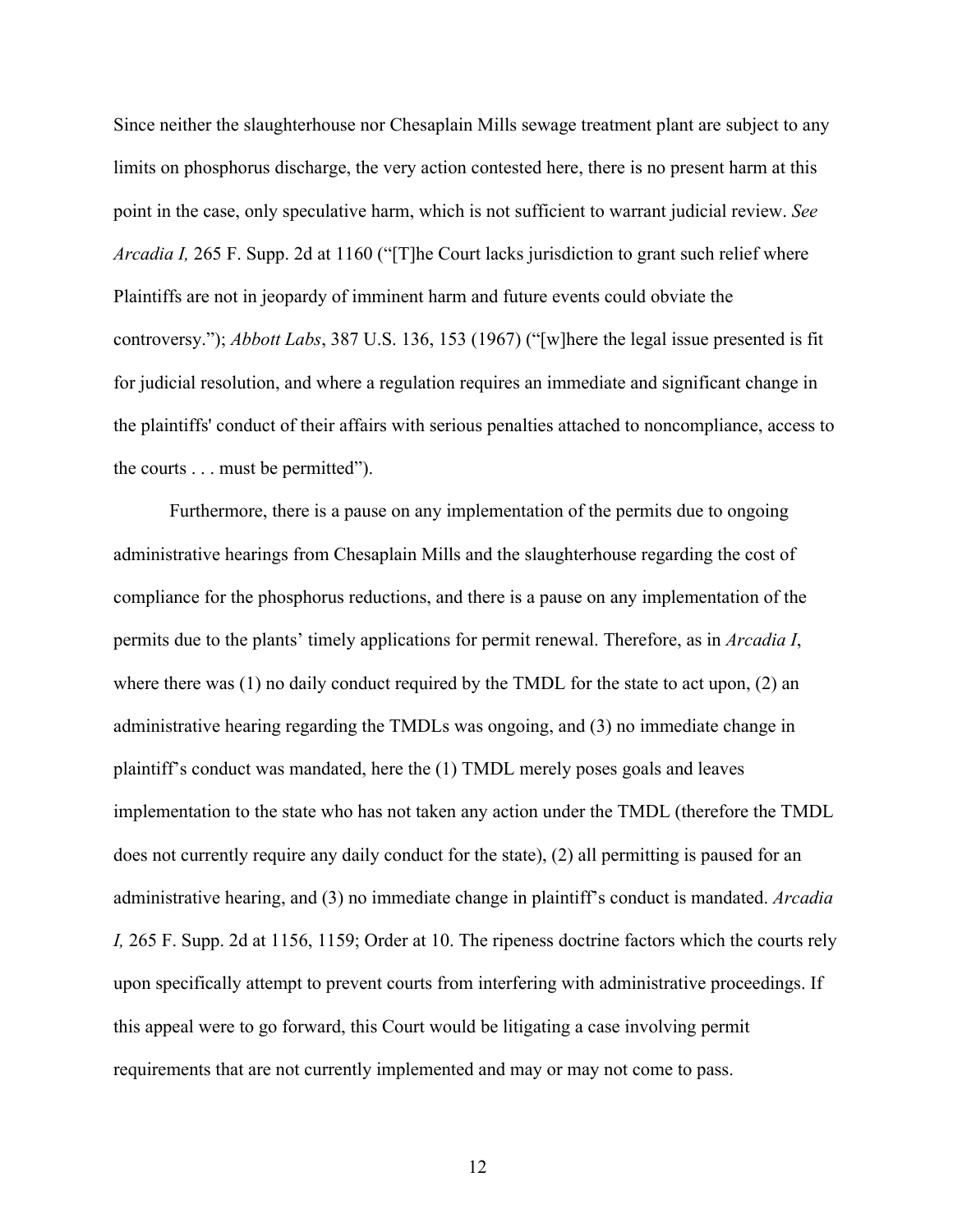While the lower court cited the Third Circuit's finding of ripeness in *AFBF II* as informative to its own finding of ripeness in this case, *AFBF II* notably did not have an ongoing administrative hearing. Unlike *AFBF II*, where the Court found a "well-developed record" and that entities "will have reason to limit their discharge of pollutants in anticipation of the TMDL's implementation," here there is an administrative hearing pausing any potential implementation and record development. *Id.* at 294. Here, no entity has any "reason to limit their discharge" because this TMDL may not be implemented through permits and the State has not enforced any aspect of it. *Id.* The Third Circuit, in *AFBF II*, found harm due to the states and EPA having spent "time, energy, and money" in the process of developing an implementation plan, but here all implementation has been paused. *Id.* This case is not ripe for judicial review.

## **II. EPA's longstanding regulatory interpretation of the term "total maximum daily load" to require the inclusion of allocations among various sources is correct, and its adoption of New Union's more detailed TMDL proposal, made pursuant to that interpretation, is reasonable.**

EPA's rejection of New Union's July 2018 TMDL, and subsequent adoption of the State's original, more specific TMDL in line with the agency's regulations, was a reasonable exercise of EPA's authority under the Clean Water Act. Congress committed the interpretation and administration of the CWA to EPA. 33 U.S.C.  $\S$  1251(d) ("Except as otherwise expressly provided in this chapter, the Administrator of the [EPA] ... shall administer this chapter."). That delegation includes the "authority to enact regulations carrying the force of law regarding the identification of §303(d)(1) waters and TMDLs." *Pronsolino v. Nastri*, 291 F.3d 1123, 1131 (9th Cir. 2002) ("*Pronsolino II*"). Congress did not define "total maximum daily load" in the CWA, leaving a gap for EPA, as administrator of the Act, to fill. EPA's longstanding definition of "total maximum daily load" as "the sum of the individual WLAs for point sources and LAs for nonpoint sources and natural background[,]" has stood virtually unchallenged since being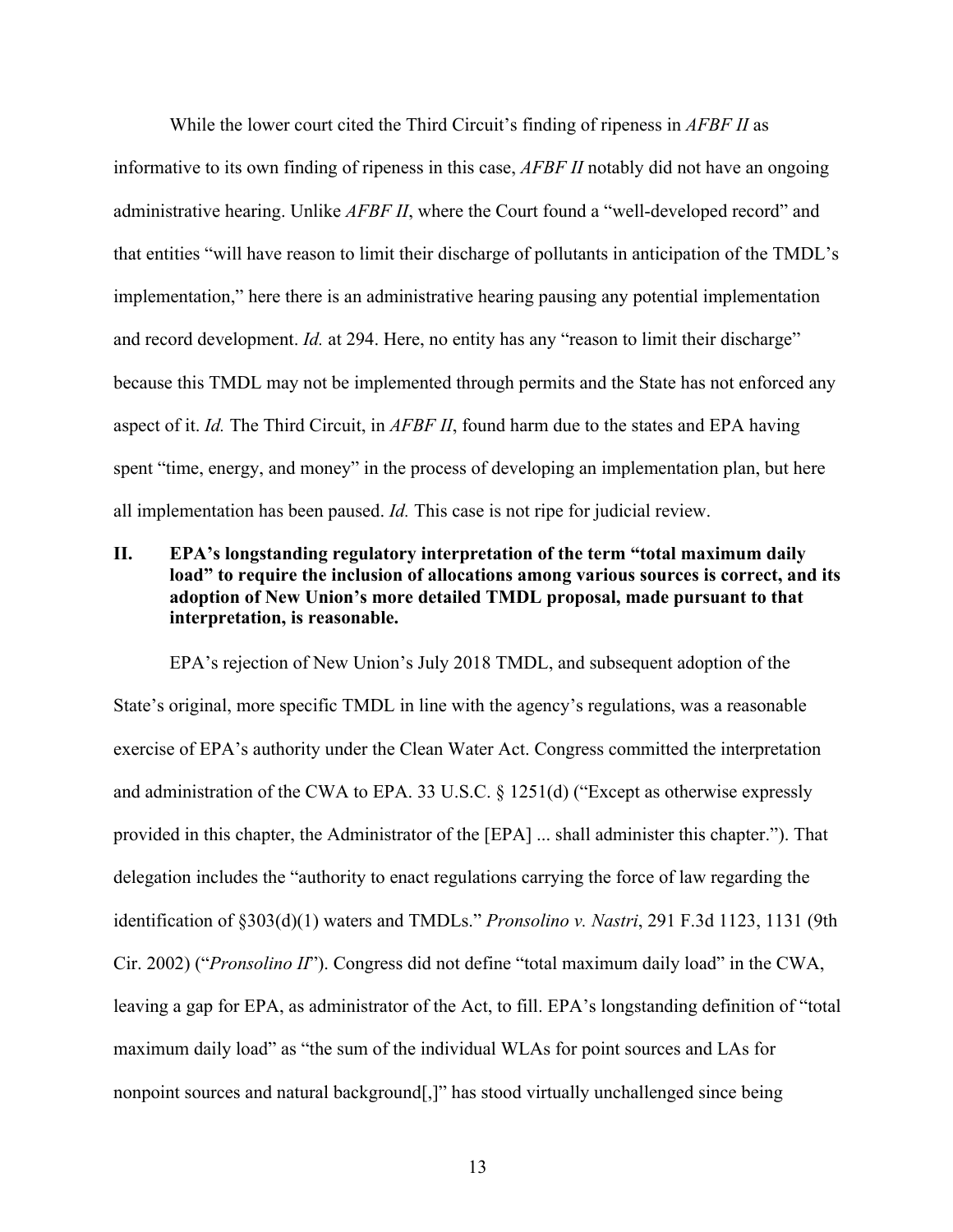finalized in 1985 regulation. 40 C.F.R. § 130.2(i). Further, EPA's actions with regards to the establishment of a detailed TMDL for the Lake Chesaplain Watershed are in keeping with the remedial purpose of the CWA and exemplify the kind of cooperative federalism that Congress intended to underlie the statute. The agency's role as the ultimate administrator of the Act, the highly technical nature of the TMDL program, and the longstanding application of its regulatory definition entitle EPA's interpretation – and its decision here, made pursuant to that interpretation – to substantial deference. The lower court erred in vacating EPA's determinations and  $\S$  130.2(i), and this court should reverse.

## **A. The statutory conditions warranting the establishment of a TMDL, and basic principles of rational and informed decision-making, support EPA's interpretation.**

The purpose of the TMDL program is to clean those waters for which point-source limitations alone are insufficient, accounting for a more diverse array of pollution sources not addressed by the NPDES permitting program (point-source limitations alone) or the subsequent setting of Water Quality Standards ("WQSs") (which do not differentiate sources of pollution). These sources include nonpoint sources, for which the states bear primary responsibility. *See AFBF II*, 792 F.3d at 299 ("*AFBF II*") ("In drafting a TMDL the Clean Water Act unambiguously *requires* the author . . . to take into account nonpoint sources[.]") (emphasis in original); *Id.* at 289 ("States in turn regulate nonpoint sources. There is significant input and oversight from the EPA, but it does not regulate nonpoint sources directly.").Without quantifying the necessary components of wasteload allocations ("WLAs") (attributed to point sources) and load allocations ("LAs") (attributed to nonpoint sources), it would be virtually impossible to measure the technical integrity and feasibility of WQSs. *See* 50 Fed. Reg. 1774, 1775 (Jan. 11, 1985); *Pronsolino II*, 291 F.3d at 1139.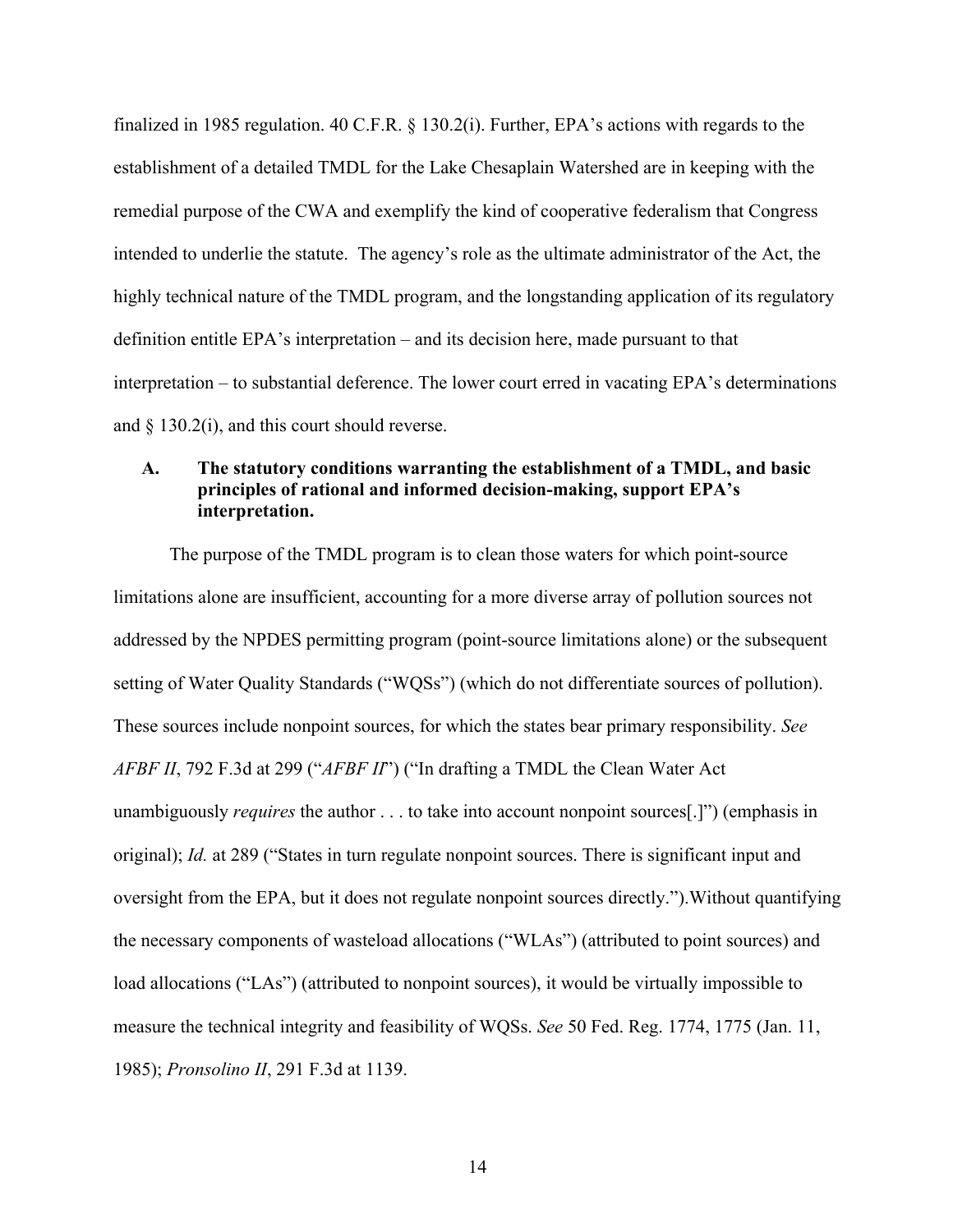While the CWA does not mention WLAs or LAs, the term "total maximum daily load" itself speaks to the expectation of allocation. To interpret the word "total" otherwise– as a single figure representing the maximum load – would render the word superfluous within the term "total maximum daily load." *AFBF II*, 792 F.3d at 297.

New Union challenges the required inclusion of these specific allocations, seeking to "excise" from final TMDLs the very source allocations from which, through coordination among federal, state and local stakeholders, final sum figures are calculated. To echo the Third Circuit, such a proposition—making the informational tool that "serve[s] as the cornerstone[] for pollution-reduction plans" *less* specific by eschewing a "commonsense first step to achiev[ing] the target water quality"— can only be described as "strange." *Id.* at 291, 299.

## **B. EPA's regulatory requirement for specificity in TMDLs best serves the purpose of the CWA, as evidenced by decades of practice and judicial precedent, and by the utility of such detail in fulfilling other of the statute's core programs.**

It is telling that there have been virtually no challenges to EPA's regulatory definition of "total maximum daily load" since its articulation in 1985. The only such challenge to be brought prior to this litigation was rejected by the Third Circuit in 2015. In light of this precedent, New Union's challenge should similarly be rejected. EPA's regulatory requirement, articulated in the § 130.2(i) definition, of inclusion of specific allocations in TMDLs is essential to ensuring effective coordination and implementation of core statutory programs such as the NPDES permitting program, and to serving the overarching remedial purpose of the CWA.

### **1. New Union's challenge to EPA's regulatory definition of TMDL runs counter to decades of practical application and judicial precedent.**

For nearly three decades following the issuance of the regulation in question – 40 C.F.R. § 130.2(i) – during which more than 25,000 TMDLs containing WLAs and LAs were issued or approved by EPA, the agency's definition of "total maximum daily load" was unchallenged. *See*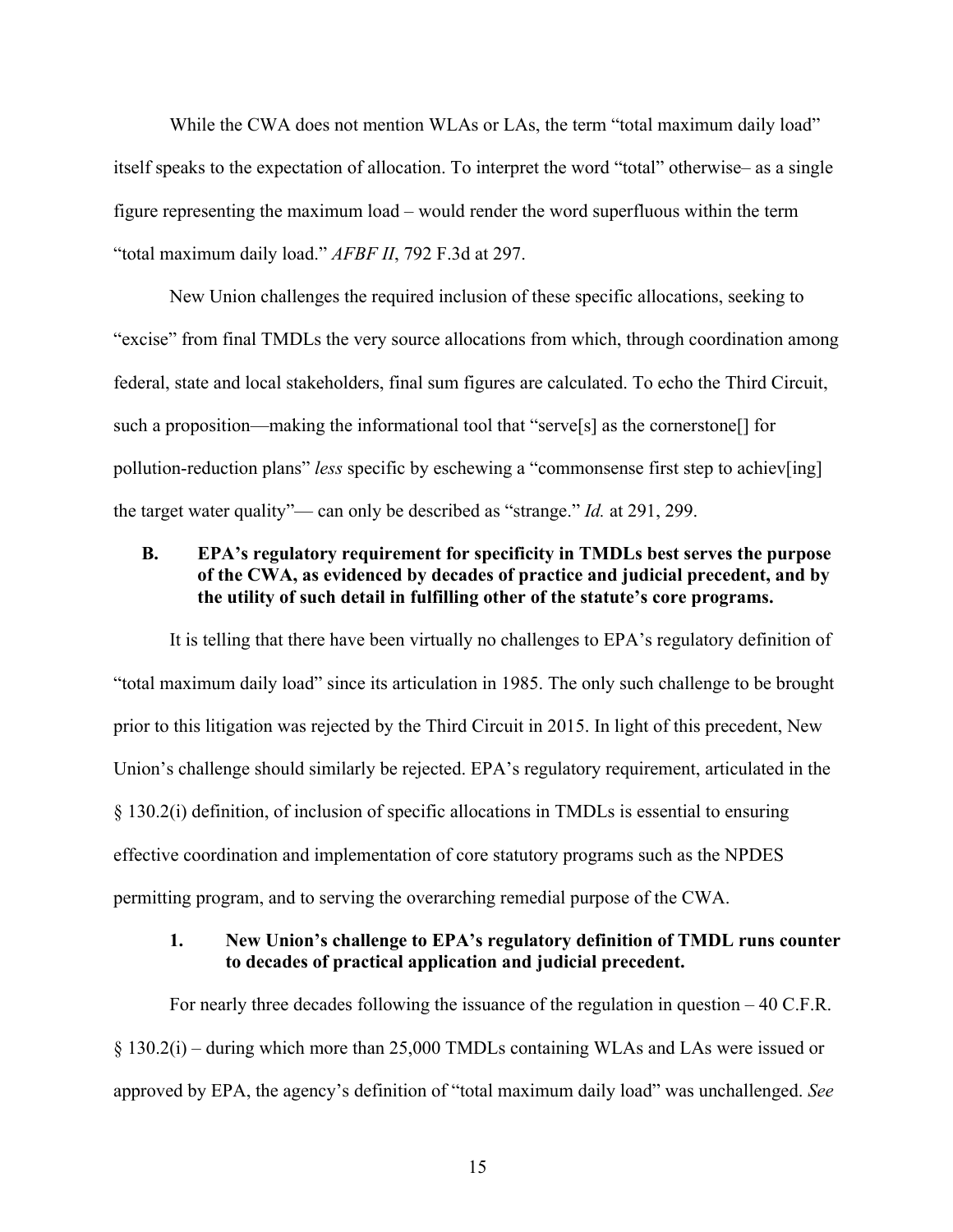*Am. Farm Bureau Fed'n v. EPA*, 984 F. Supp. 2d 289, 318-320 (M.D. Pa. 2013) ("*AFBF I*"). In the time preceding and following the first such challenge, brought in *AFBF I* in 2013, the overwhelming weight of case law has cited to the definition with no controversy in discussions of TMDLs,<sup>2</sup> the District Court for the District of Columbia providing a representative treatment:

A core requirement of any TMDL is to divide sources of contamination along the water body by specifying load allocations, or LAs, to predict inflows of pollution from particular non-point sources; and to then set[ ] wasteload allocations, or WLAs, to allocate daily caps among each point source of pollution.

*Anacostia Riverkeeper v. Jackson*, 798 F. Supp. 2d 210, 248-49 (D.D.C. 2011). In the face of widespread judicial acceptance and practical application of the terms of  $\S$  130.2(i), and in the wake of rejection of the first and only other such challenge to the definition (in *AFBF I* and *II*), New Union's challenge here is misguided. While a regulation's lifespan alone does not preclude its vacation, the Supreme Court has stated that courts ought "accord particular deference to an agency interpretation of 'longstanding' duration." *Barnhart v. Walton*, 535 U.S. 212, 220 (2002) (quoting *North Haven Bd. of Ed. v. Bell*, 456 U.S. 512, 522 n.12 (1982)).

# **2. Inclusion of specific allocations within TMDLs provides the basis for effective application of the NPDES permit program.**

Assignment of allocations to individual point sources within a TMDL, rather than a single broad WLA number, ensures that individual NPDES permit writers may effectively coordinate pollution levels among those sources, consistent with the TMDL. *See* 40 C.F.R. §

<sup>2</sup> *See, e.g., Rio Hondo Land & Cattle Co., L.P. v. EPA*, 995 F.3d 1124, 1128 (10th Cir. 2021) ("Per EPA regulation, TMDLs are required to include pollutant allocations for both point and non-point sources."); *Conservation Law Found., Inc. v. Pruitt*, 881 F.3d 24, 27 (1st Cir. 2018) ("TMDLs are further subdivided into wasteload allocations and load allocations."); *City of Kennett v. EPA*, 887 F.3d 424, 428 (8th Cir. 2018) ("The TMDL . . . allocates loading capacity between point sources and "nonpoint," "natural background sources."); *Meiburg*, 296 F.3d 1021, 1025 (11th Cir. 2002) ("Each TMDL . . . allocate[es] the total "load" . . . among contributing point and non-point sources.") (internal citations omitted); *Food and Water Watch*, 5 F. Supp. 3d 62, 69 (D.D.C. 2013) ("The TMDL is the sum of the LA and the WLA . . . .").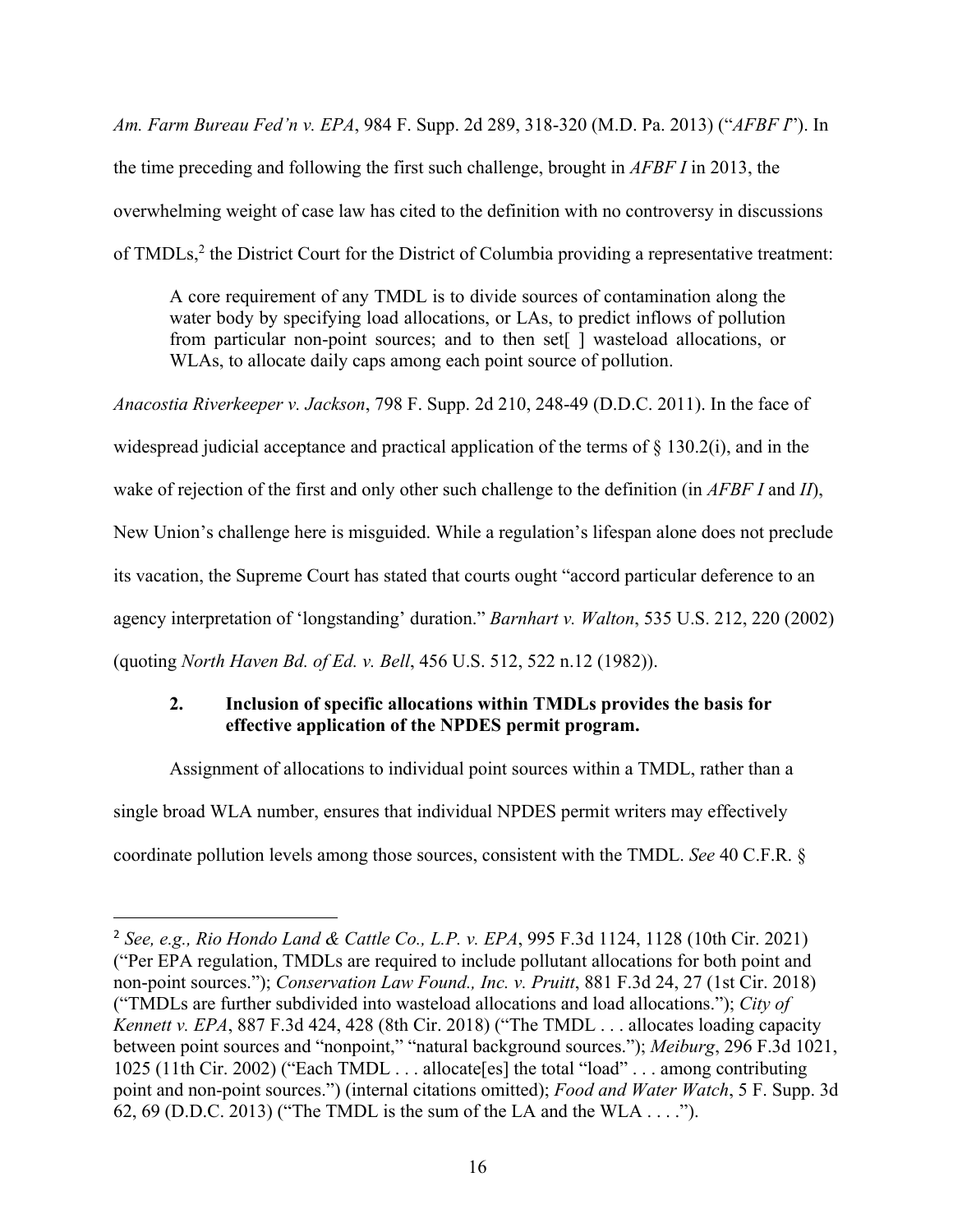$122.44(d)(1)(vii)(B)$ . A scenario where multiple polluters are subject to a single, generalized WLA removes the incentive for each polluter "to limit its own outflows because – as long as the outflows from its single point source does not exceed the full WLA – it could not be found in violation of the TMDL." *Anacostia Riverkeeper*, 798 F. Supp. 2d at 250. Such "overly-generous individual allocations [would], in the aggregate, exceed total load limits." *Id.* at 249. Admittedly, the alternative could also occur, where individual permit writers, fearful of that aggregate violation, set overly stringent allocations, an outcome which could benefit water quality. However, the potential benefit of the latter scenario is outweighed by the more probable risk of the former. Including specific WLAs in the TMDL minimizes this risk by reasonably attempting to "divvy up acceptable pollution levels among [individual sources]." *Id.* at 250.

Despite the risk, New Union may cheer a scenario in which these individual permit writers – usually state entities – are entirely responsible for "divvying up" a single general number, arguing that in instances where state primacy can be preserved, it must be, that such is the meaning of the "cooperative federalism" with which Congress imbued the CWA. However, as discussed in Section II( $C(3)$ , below, this conception of cooperative federalism is generally misguided, and is particularly inappropriate where such delegation would potentially undermine the effectiveness of the Act. EPA's inclusion of specific WLAs in the TMDL is reasonable, and best reconciles the purpose and character of the CWA.3

<sup>3</sup> In *Pronsolino II*, the Ninth Circuit evaluated a TMDL that dealt *exclusively* with nonpoint sources, the regulation of which has primarily been left to the states. Still, the court found the legal force of EPA's 1985 regulations so convincing as to confirm EPA's authority to set allocations even for a nonpoint-source-exclusive TMDL. *Pronsolino II*, 291 F.3d at 1132-33 ("EPA's regulations concerning  $\S 303(d)(1)$  lists and TMDLs apply whether a water body receives pollution from point sources only, nonpoint sources only, or a combination of the two.")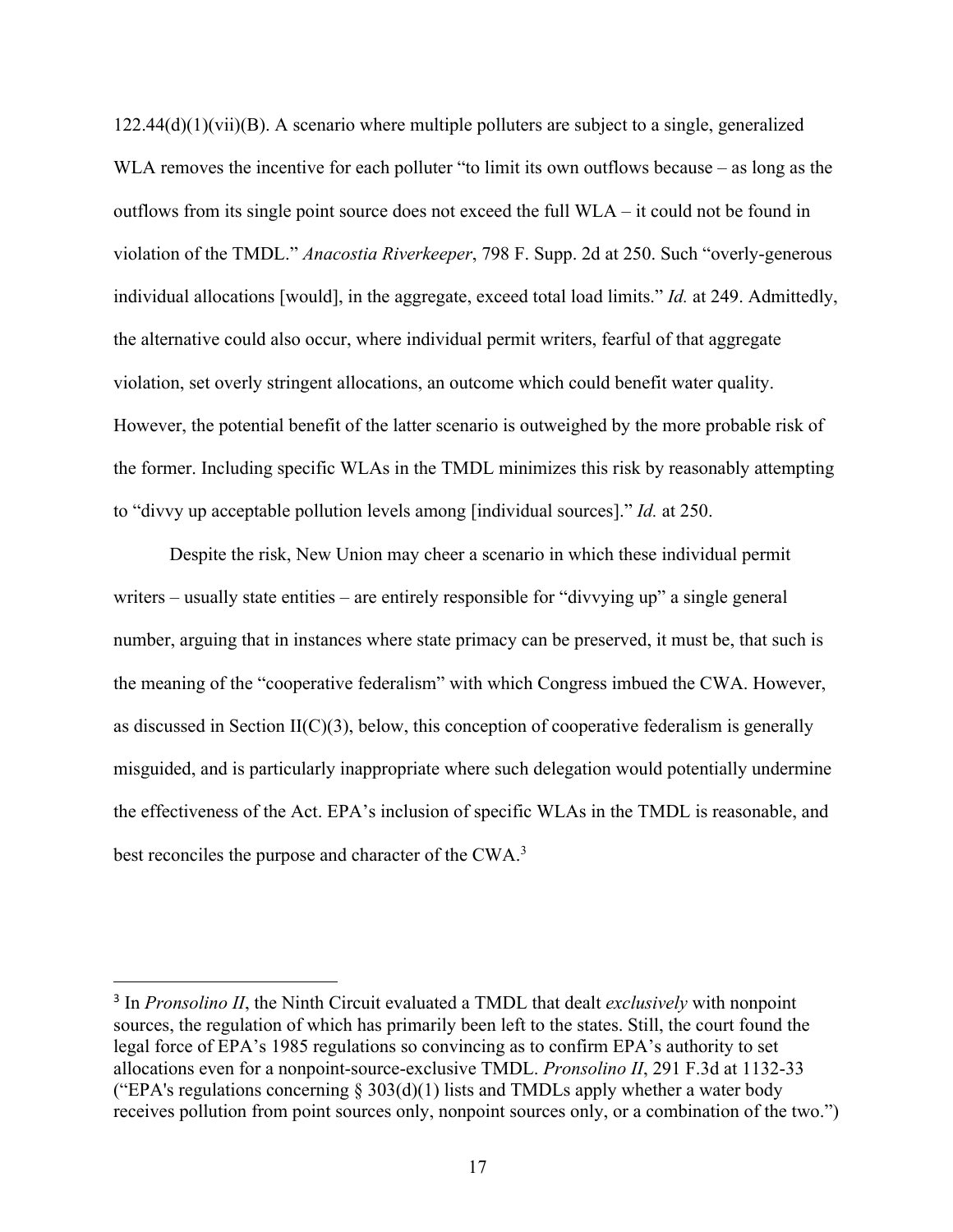### **C. EPA's involvement exemplifies the "cooperative federalism" underlying the CWA.**

The purpose of the Clean Water Act is "to restore and maintain the chemical, physical, and biological integrity of the Nation's waters." 33 U.S.C. § 1251(a). The Act "anticipates a partnership between the States and the Federal Government, . . . animated by [that] shared objective." *Arkansas v. Oklahoma*, 503 U.S. 91, 101 (1992). In this partnership, "States remain at the front line in combating pollution." *City of Arcadia v. EPA*, 411 F.3d 1103, 1106 (9th Cir. 2005) ("*Arcadia II*"); 33 U.S.C. § 1251(b) ("It is the policy of the Congress to recognize, preserve, and protect the primary responsibilities and rights of States to prevent, reduce, and eliminate pollution. . . ."). In the TMDL context, this relationship is manifested in the fact that, *inter alia*, states have the first opportunity to promulgate TMDLs and the primary responsibility for creating implementation plans, with the EPA retaining "backstop authority" to ensure consistency with the CWA. *AFBF II*, 792 F.3d at 289. Under the CWA, EPA is compelled to promulgate TMDLs where a state's TMDL proposal is determined by EPA to be insufficient to meet WQSs. 33 U.S.C. § 1313(d)(2).

Here, New Union challenges the inclusion of specific allocations in EPA's TMDL as contrary to the principles of cooperative federalism that underlies the CWA. Beyond the fact that these detailed allocations improve the facilitation of other essential provisions in the statute, New Union's challenge is undermined by the fact that EPA, in promulgating a "substitute" TMDL to New Union's July 2018 proposal, merely adopted the framework originally recommended by the State's own designated agency (DOFEC). Further, within its TMDL, EPA created no binding obligations in terms of compliance or methodology. It could not because, as has been recognized by multiple courts, TMDLs are strictly informational tools, and, while EPA may incentivize adherence to the standards contained therein, they are not binding.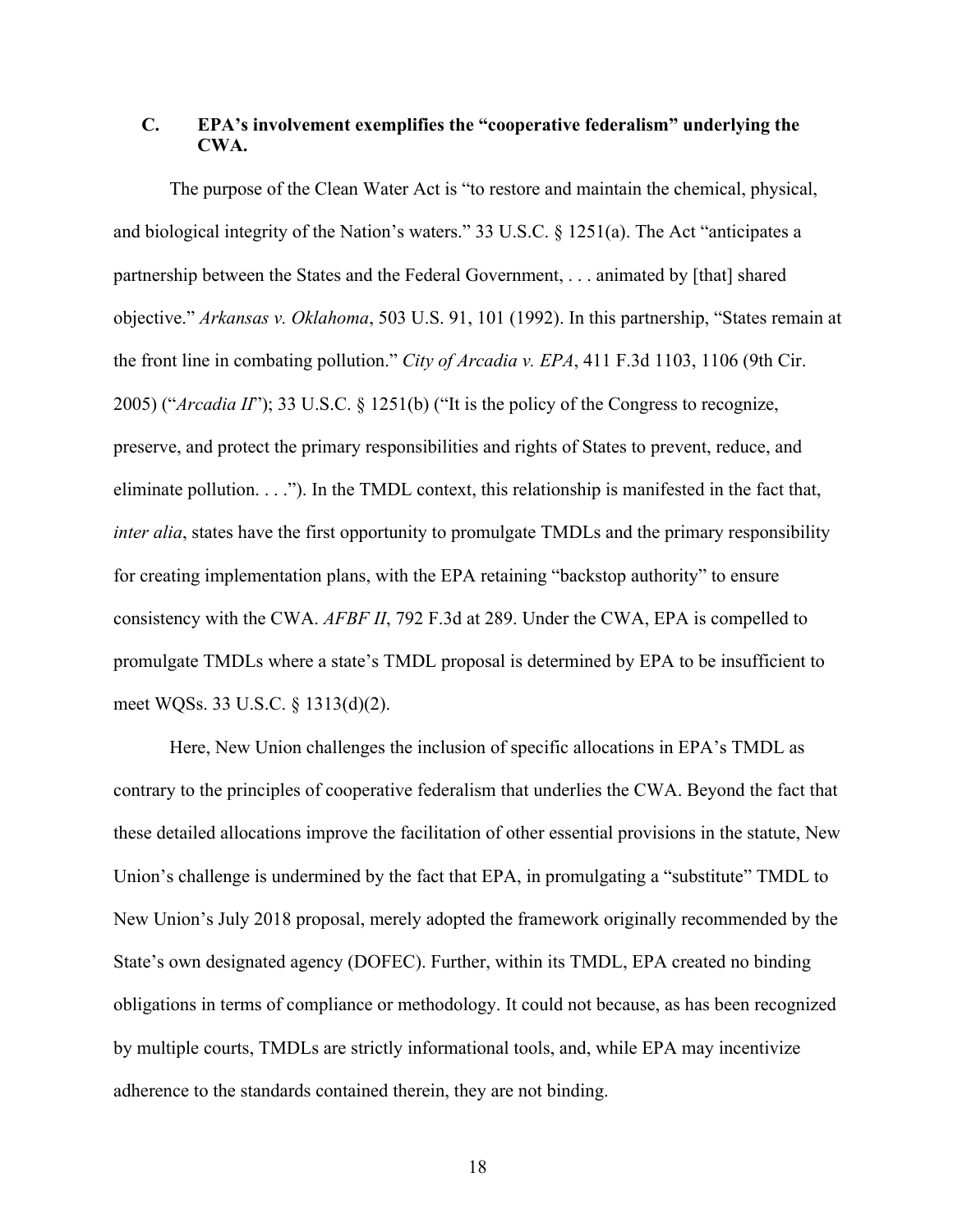#### **1. EPA, which has ultimate discretion in the promulgation of TMDLs, merely adopted the TMDL that New Union initially recommended.**

The CWA expressly states that if the EPA Administrator disapproves of a state's TMDL submission, they "shall . . . establish such loads . . . as [they] determine[] necessary to implement the water quality standards[.]" 33 U.S.C.  $\S$  1313(d)(2). The statute does not prescribe any justification that the Administrator must provide for their disapproval of a state's TMDL and for establishment of a new TMDL beyond the Administrator's determination of what is "necessary" to implement the WQSs. It cannot be disputed that while initial state proposals must be given due consideration, ultimate discretion lies with the EPA Administrator. In light of that clear commitment by Congress to EPA, the agency's decisions in the instant case, in fact, demonstrate significant deference to New Union. Rather than fashioning a whole-cloth replacement with no consideration of state input, here, EPA merely adopted the terms of the TMDL originally recommended by the State (through DOFEC). As the court found in *AFBF I*, considering similar circumstances where EPA was not the "sole author of the TMDL[,]" but, rather, accepted allocations "devised largely by the states," EPA's actions here are exemplary of the CWA's cooperative federalism scheme. *See AFBF I*, 984 F. Supp. 2d at 322, 324.

# **2. TMDLs are informational only, and while EPA incentivizes adherence by the States, those incentives do not impermissibly impose or coerce.**

It is now well-settled that, rather than being self-enforcing mechanisms, TMDLs are informational tools. *See, e.g., Pronsolino II*, 291 F.3d at 1129 ("TMDLs are primarily informational tools that allow the states to proceed from the identification of waters requiring additional planning to the required plans."); *Anacostia Riverkeeper*, 798 F. Supp. 2d at 217 ("[A] TMDL provides crucial information for federal, state and local actors in furtherance of the cooperative efforts to improve water quality envisioned in the CWA."). Just as their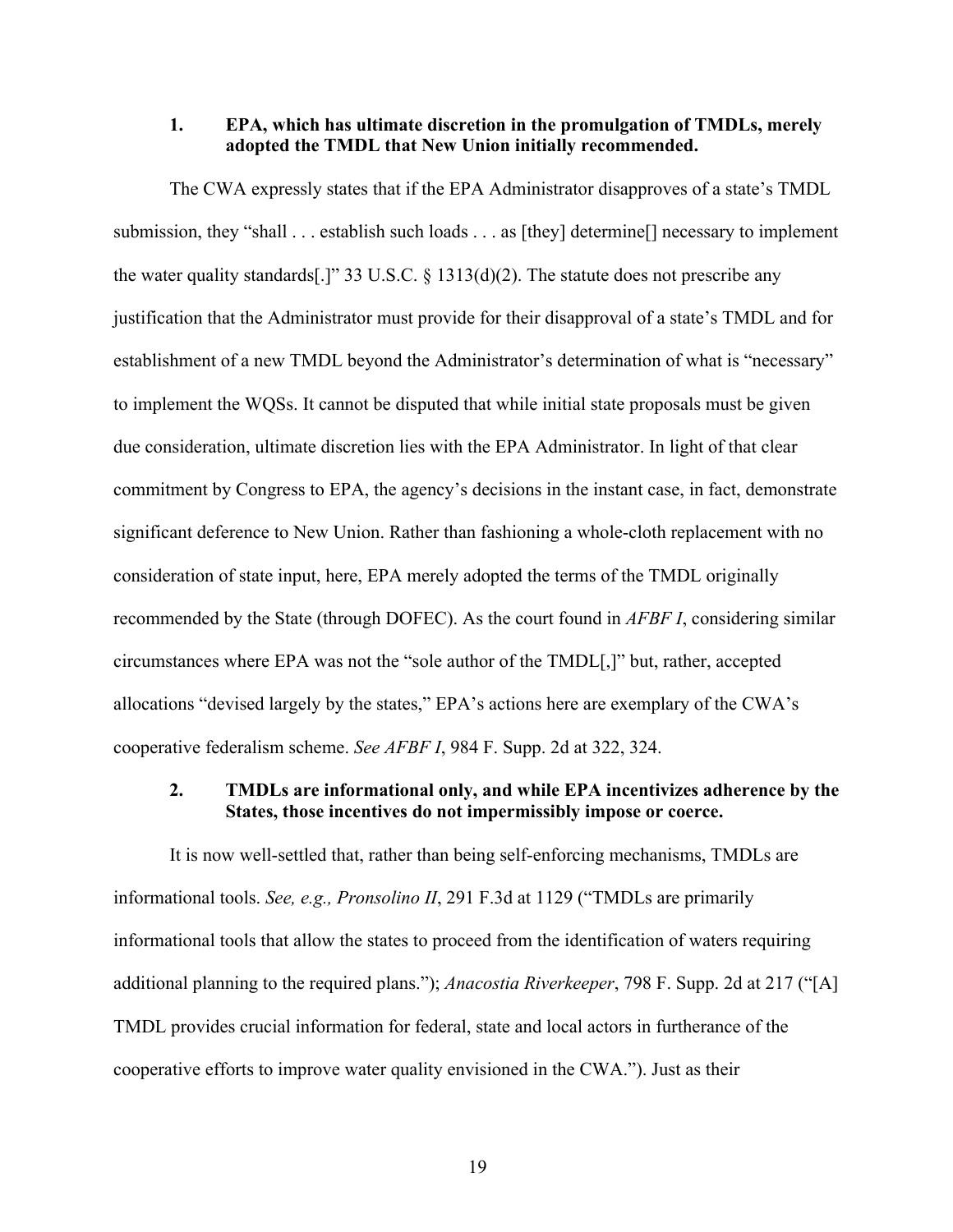informational quality does not mean they must eschew specificity, TMDLs' use of specific allocation does not elevate their function to one of implementation and direct limitation. *See Arcadia I*, 265 F. Supp. 2d 1142, 1144 (N.D. Cal. 2003) ("A TMDL does not, by itself, prohibit any conduct or require any actions. Instead, each TMDL represents a goal that *may* be implemented by adjusting pollutant discharge requirements in individual NPDES permits or establishing nonpoint source controls.") (emphasis added). It is this misconception about the function of the more specific provisions in the 2017 proposal adopted by EPA that was the primary basis for the lower court's decision to — out of concern about "dramatic expansion of EPA's regulatory jurisdiction" — vacate that adoption and EPA's regulatory definition, 40 C.F.R. § 130.2(i).4 Order at 12-14.

TMDLs themselves do not reduce pollution; rather, they "*inform* the design and implementation of pollution control measures." *Idaho Sportsmen's Coal. v. Browner,* 951 F. Supp. 962, 966 (W.D.Wash.1996) (emphasis added). Here, the TMDL adopted by EPA offers prescriptions for what portion of the TMDL (and of the reductions) should come from point and nonpoint sources, respectively, and suggestions – not mandates – of practices that may best achieve those figures. These suggestions do not carry binding force. New Union is "free to moderate or to modify the TMDL reductions, or even refuse to implement them, in light of countervailing state interests," 5 though at the risk of losing federal grants. *Pronsolino v. Marcus*,

<sup>4</sup> Admittedly, the name given to the TMDL here – the "Chesaplain Watershed Implementation Plan" –could be construed to imply affirmative performance. However, the implementation methods, (such as BMP programs) proposed within are nothing more than that—*proposals*. The lower court, in fact, conceded this much in its discussion of the validity of wasteload allocation credits, where it explicitly stated, "EPA's TMDL provides New Union with information concerning possible BMPs that may be used to achieve compliance with [WQSs]. Nothing in the CWA requires actual implementation and compliance by nonpoint sources[.]" Order at 16. <sup>5</sup> Modifications are still subject to final approval by EPA. Otherwise, the cooperative TMDL process would be rendered "essentially meaningless." *AFBF I*, at 328.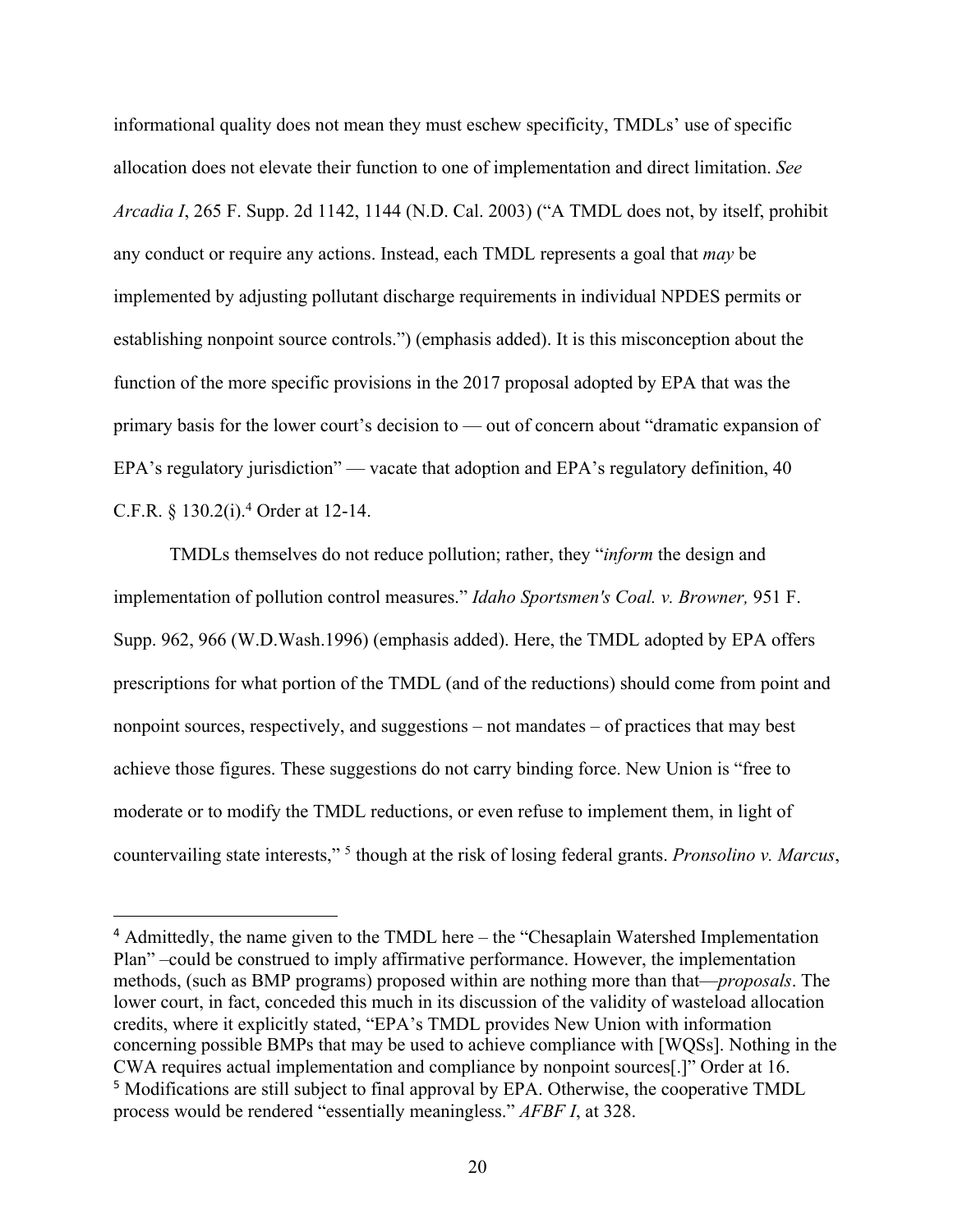91 F. Supp. 2d 1337, 1355 (N.D. Cal. 2000) ("*Pronsolino I*"); *see* 33 U.S.C. § 1319; *Pronsolino II*, 291 F.3d at 1140 ("States must implement TMDLs only to the extent that they seek to avoid losing federal grant money; there is no pertinent statutory provision otherwise requiring implementation of § 303 plans or providing for their enforcement."); *Food and Water Watch v. EPA*, 5 F. Supp. 3d 62, 77 (D.D.C. 2013) ("[U]ltimately, it is up to the States to choose how to implement[.]"). While not addressed by the lower court, it bears emphasizing that courts have rejected the proposition that potential withholding of federal grant money in this context amounts to "coercion." *Food and Water Watch*, 5 F. Supp. 3d at 78 ("that the EPA encourages [a] use . . . does not make it the States' only option, or a coercive one at that[.]"); *Id.* at 83 ("EPA's encouragement that one option might be the most logical one does not command a State to implement it."); *see also AFBF I*, 984 F. Supp. 2d at 329 ("[T]he prospect of losing federal grant money does not make TMDLs 'binding' or invade in the states' planning process.")

#### **3. New Union misinterprets the meaning of "cooperative federalism."**

Ultimately, New Union's arguments on this point are undermined by its fundamental misinterpretation of the cooperative federalism contemplated by Congress in the CWA. Far from the "partnership" described by the Supreme Court, the conception that New Union seeks to employ involves much less cooperation. "Disagreements between the states and the federal government regarding some of the allocations necessary to achieve water quality standards [are] to be expected . . . in a cooperative federalism scheme." *AFBF I*, 984 F. Supp. 2d at 324. To adopt New Union's position here would suggest that where such disagreements arise, cooperative federalism demands that they be resolved in favor of the states. To New Union, "cooperation" on the part of the federal government really means subordinating itself to the states. Unfortunately for the State, the CWA is clear that while preservation of states' rights and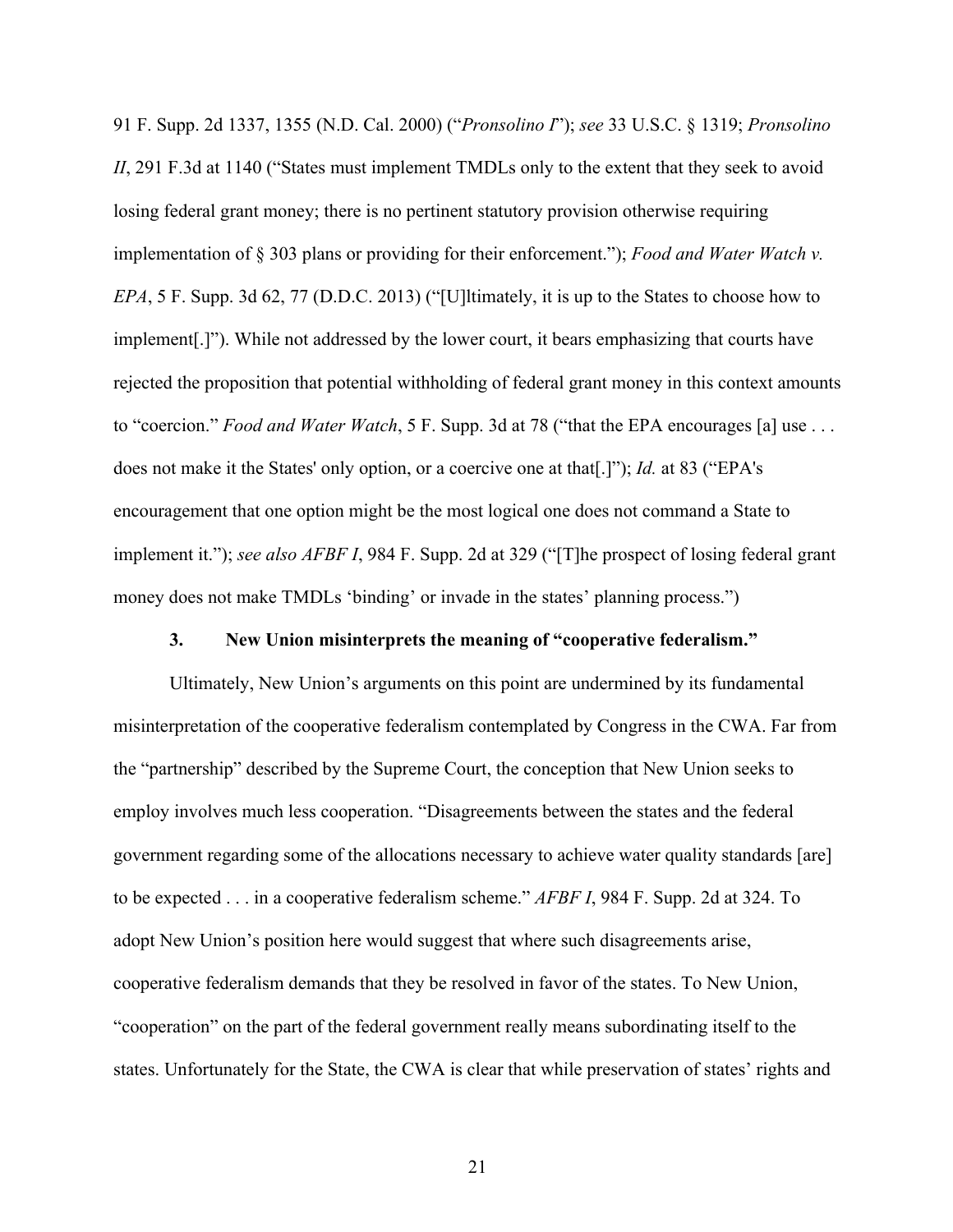responsibilities and consideration of states' input regarding mitigation of pollution are essential, administration of the Act ultimately rests with EPA, and the agency will not "blindly accept states' submissions" if compliance with the CWA requires otherwise. *AFBF II*, 792 F.3d at 300.

#### **D. EPA's regulatory definition is entitled to deference.**

Congress committed administration of the CWA, and accompanying rule-making authority, to the EPA. 33 U.S.C. § 1251(d). Thus, "EPA has the delegated authority to enact regulations carrying the force of law regarding . . . TMDLs." *Pronsolino II*, 291 F.3d at 1131; *see also Mead Corp.*, 533 U.S. at 226-27 (citing *Chevron USA, Inc. v. Nat. Res. Def. Council*, 467 U.S. 837 (1984)) ("[A]dministrative implementation of a particular statutory provision qualifies for *Chevron* deference when it appears that Congress delegated authority to the agency generally to make rules carrying the force of law, and that the agency interpretation claiming deference was promulgated in the exercise of that authority."). Beyond the general authority delegated to EPA, other considerations also weigh in favor of deference to EPA's regulatory interpretation: the longstanding nature of the interpretation (discussed in Section II(B)(1), *supra*), and the "highly technical" nature of TMDLs. *Zuni Pub. Sch. Dist. v. Dep't of Educ.*, 550 U.S. 81, 90 (2007).

Ultimately, where a statute "is silent or ambiguous with respect to a specific issue, the question for the court is whether the agency's answer is based on a permissible construction of the statute." *Chevron*, 467 U.S. at 843. Unless the agency's interpretation is "arbitrary, capricious, or manifestly contrary to the statute[,]" courts defer to that interpretation. *Id.* at 844. Congress did not define "total maximum daily load" in the CWA, leaving a gap for EPA, as administrator of the Act, to fill. For the reasons discussed, EPA's definition of "total maximum daily loads," and its decision to reject New Union's July 2018 TMDL for failure to satisfy that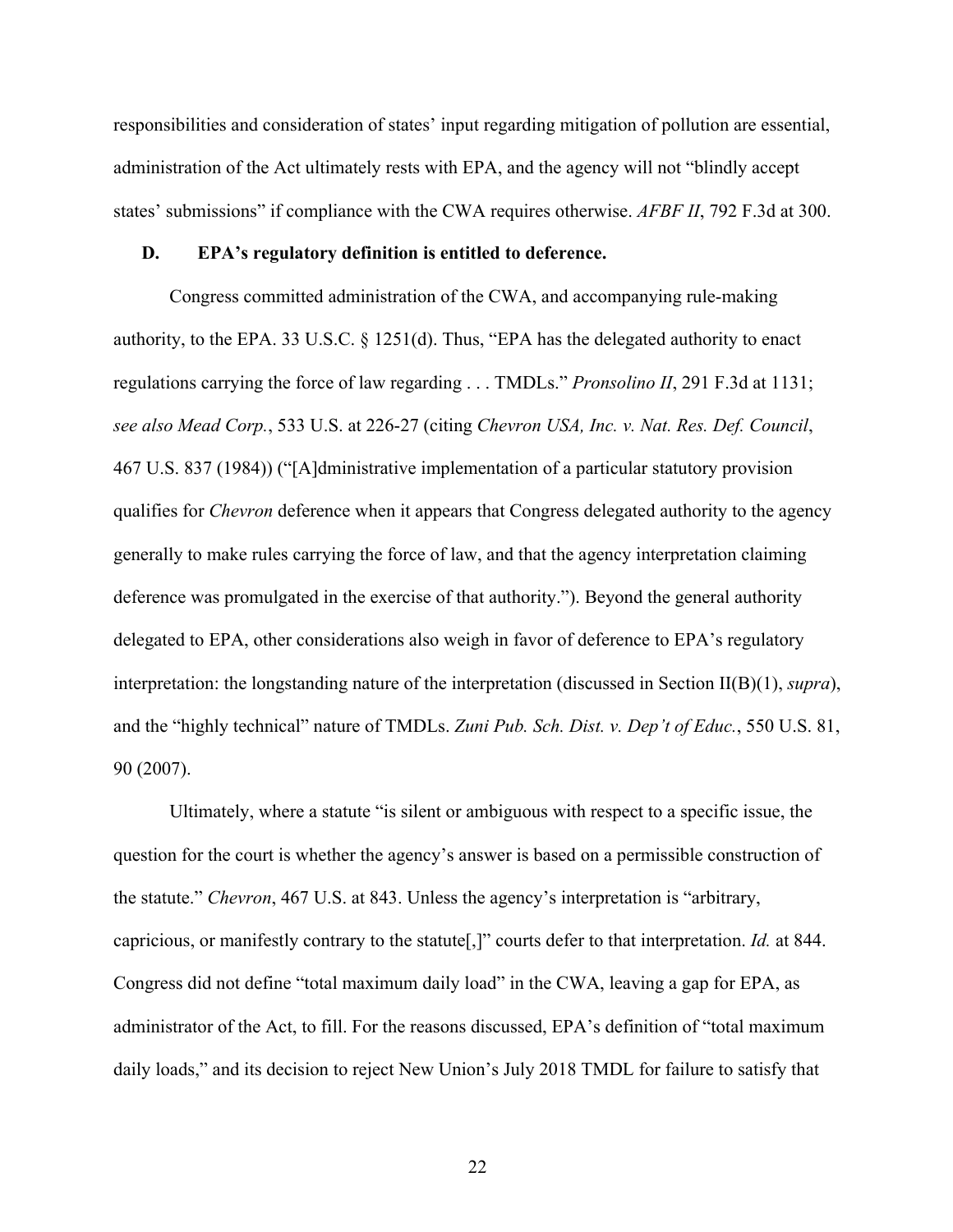definition, were neither arbitrary nor capricious, but, rather, were executed to best serve the remedial purposes of the CWA.

### **III. EPA reasonably interpreted Section 303(d) when adopting annual pollution load reductions to be phased in over five years in the Lake Chesaplain TMDL.**

The EPA reasonably interpreted Section 303(d) in light of the CWA's statutory framework when expressing pollution loading for phosphorus in annual terms to be phased in over five years. The appropriate standard for this Court to apply when reviewing an agency's interpretation of a statute that it administers is set out in *Chevron. Chevron*, 467 U.S. at 842 (1984); 33 U.S.C. § 1251(d) ("[e]xcept as otherwise expressly provided in this chapter, the Administrator of the [EPA] . . . shall administer this chapter."). Under the *Chevron* framework courts must first inquire whether "Congress has directly spoken to the precise question at issue." *Id.* at 842-43. If the statute unambiguously forbids the agency's interpretation then the intent of Congress must be given effect, but if Congressional intent is ambiguous courts must give the Agency's interpretation "controlling weight" unless "arbitrary, capricious, or manifestly contrary to the statute." *Id.* at 844.

## **A. The EPA's adoption of the Lake Chesaplain TMDL with annual pollution load limits and the agency's reasonable application of its regulations must be afforded deference.**

The EPA's adoption of the Chesaplain TMDL with pollution load allocations in annual limits is reasonable because Congress has not made clear whether all TMDLs must be set at "daily limits" and the EPA has promulgated regulations that have interpreted this ambiguity to allow for pollution allocation to be set in annual limits.

## **1. "Total maximum daily load" is an ambiguous term that allows for flexibility when setting pollution allocations.**

Section 303(d)(1)(C) of the CWA states a TMDL's "load shall be established at a level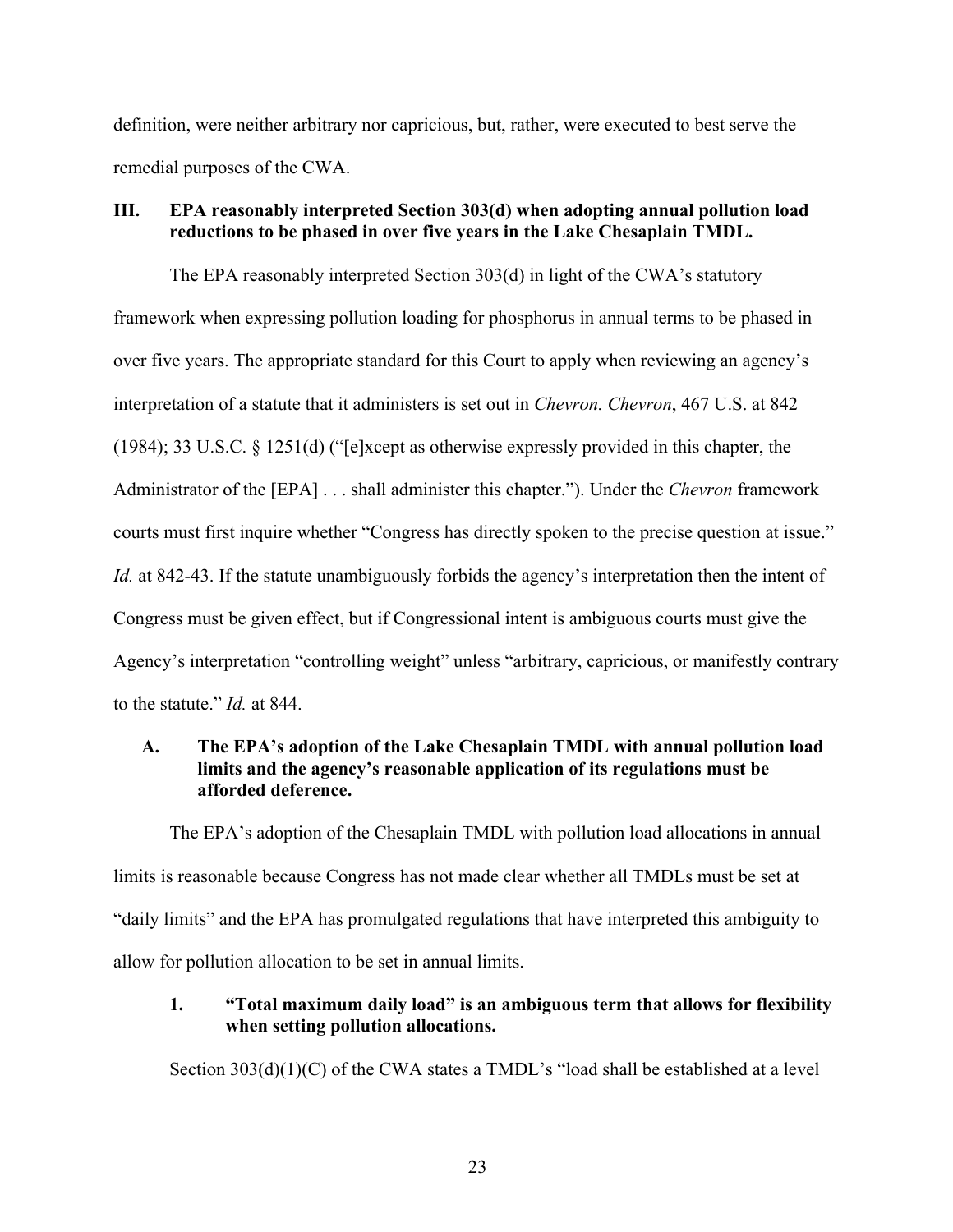necessary to implement the applicable water quality standards with seasonal variations and a margin of safety..." 33 U.S.C. § 1313(d)(1)(C). Congress does not further define TMDL within the statute.

"In determining whether Congress has specifically addressed the question at issue, a reviewing court should not confine itself to examining a particular statutory provision in isolation. The meaning—or ambiguity—of certain words or phrases may only become evident when placed in context." *Brown & Williamson Tobacco Corp.*, 529 U.S. at 132 (2000); *Nat'l Ass'n of Home Builders v. Defs. of Wildlife*, 551 U.S. 644, 666-67 (2007). When placed into the context of the statute, a literal interpretation of "daily" "loses sight of the overall structure and purpose of the CWA." *Nat. Res. Def. Council v. Muszynski*, 268 F.3d 91, 98-99 (2d Cir. 2001).

The Second Circuit correctly recognized the ambiguous nature of the term when holding TMDLs could be expressed as "an hourly, weekly, monthly, or annual load." *Id.* at 98. This interpretation properly recognizes the unique characteristics associated with how different pollutants enter, interact with, and at certain levels, adversely impact an affected waterbody. As is the case with phosphorus – the pollutant with which the Lake Chesaplain TMDL is concerned – annual loads best account for seasonal cycles, allowing the TMDL to account for an openended range of pollutants for the purpose of reaching applicable WQSs. *Id* at 98; 33 U.S.C. §  $1313(d)(1)(C)$  (requiring states must establish TMDLs for all "pollutants which the Administrator identifies . . . as suitable for such calculation"). TMDLs provide the informational basis for state determinations of which pollution control mechanisms to incorporate into their continuing implementation plans; restricting pollution load measurements solely to "daily" quantifications not only undercuts the administration of agency-specific expertise when implementing the CWA but also does not comport with the goal of "implementing applicable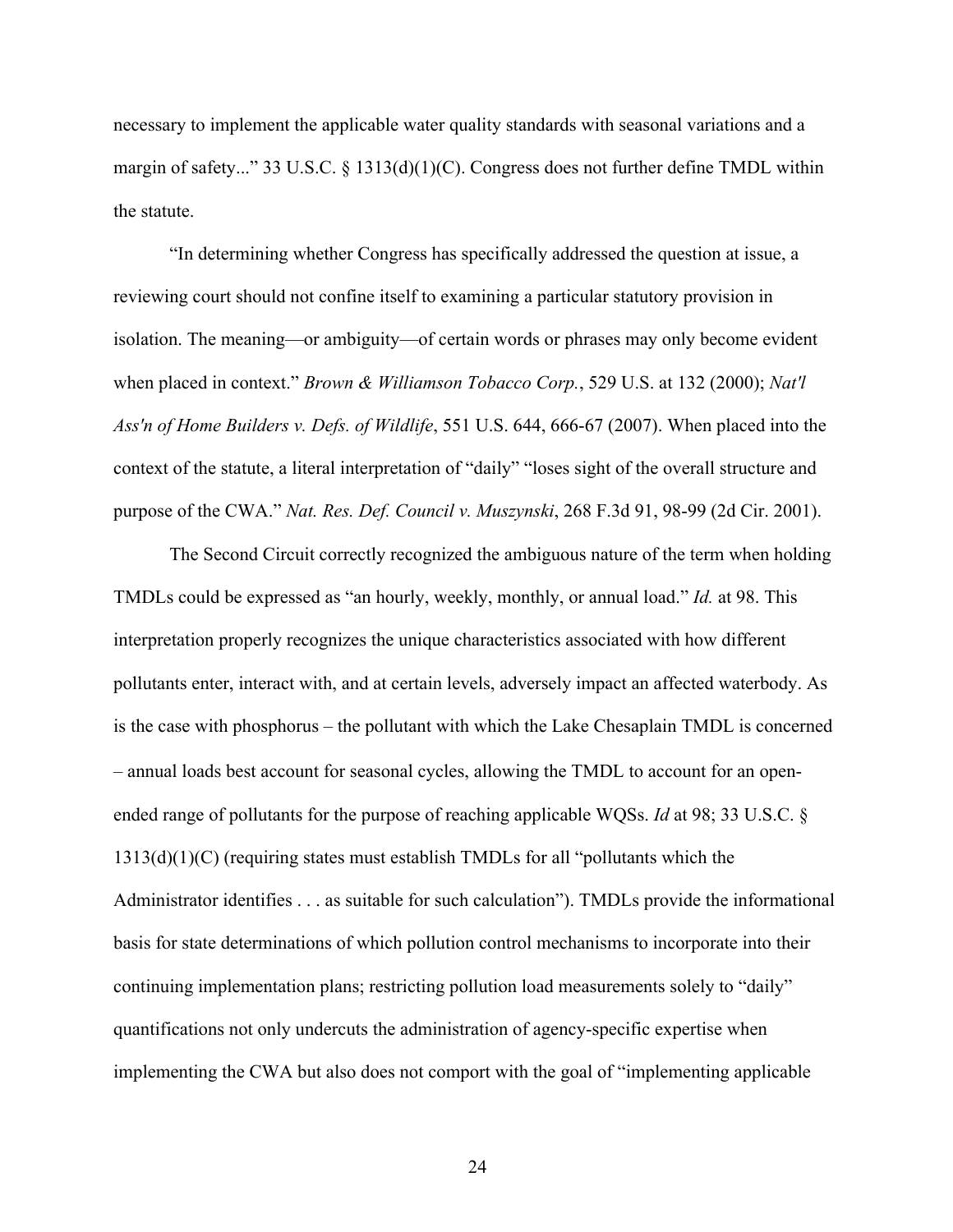water quality standards." 33 U.S.C. § 1313(d)(1)(C); *Meiburg*, 296 F.3d at 1025 (holding TMDLs are a goal for which individual pollution discharge permits and other pollution reduction mechanisms are set).

The D.C. Circuit's literal interpretation of "daily" as unambiguous Congressional intent to require TMDLs to be set in daily limits was improper. *Friends of Earth, Inc. v. EPA*, 446 F.3d 140, 144 (D.C. Cir. 2006). This reading fails to place the meaning of TMDL into the context of the CWA, moving away from the flexible nature of the phrase other circuits have found. *See, e.g.*, *AFBF II*, 792 F.3d at 296. Additionally, the D.C. Circuit focused on EPA regulation that states "all pollutants [regulated by the CWA] are suitable for the calculation of total maximum daily loads," attempting to identify a self-imposed predicament created by the EPA when issuing TMDLs. *Friends of Earth, Inc.*, 446 F.3d at 146 (citing 43 Fed. Reg. at 60,665). But, this interpretation fails to recognize the true function of the provision to establish TMDLs "at a level *necessary* to implement the applicable water quality standards[.]" 33 U.S.C. § 1313(d)(1)(C) (emphasis added). Allowing TMDLs to be calculated for all pollutants points to the recognition that the EPA may administer the provision however it sees *necessary* to bring a waterbody into applicable WQSs, using the flexible definition of "total maximum daily load" as it has before. *AFBF II*, 792 F.3d at 296. Restricting EPA to a one-size-fits-all approach undermines thorough consideration of the complex circumstances of water pollution and rejects Congress's direction to set TMDLs at a level that is "necessary," in light of those complexities, when meeting WQSs.

Recognizing the impracticality of such a restrictive approach and recognizing that *Friends of Earth* merely creates a circuit split on the issue, EPA has continued, in subsequent guidance, to articulate the need for flexibility when setting TMDL load limits by allowing for annual and seasonal allocations along with daily limits. U.S. ENV'T PROT. AGENCY,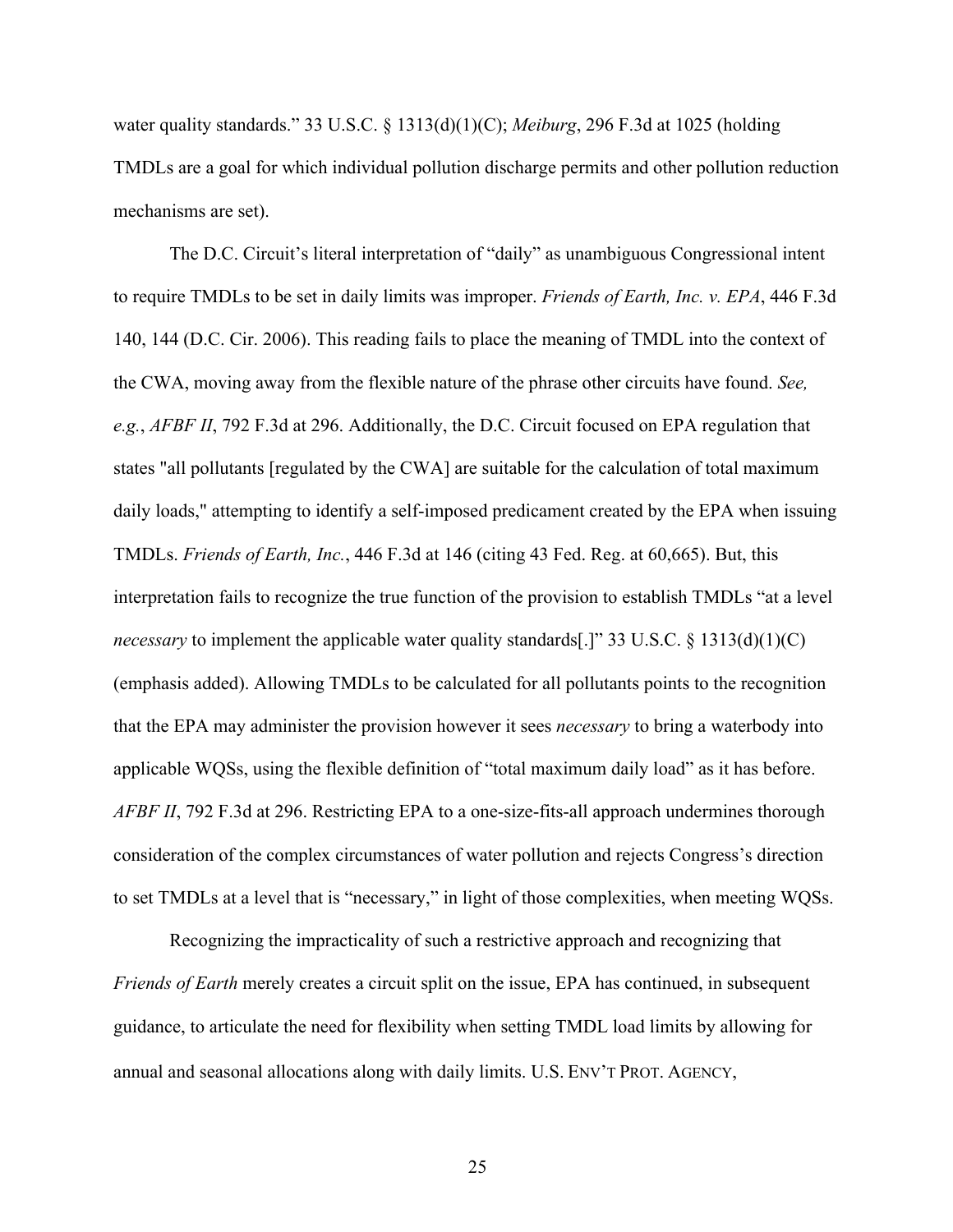ESTABLISHING TMDL "DAILY" LOADS IN LIGHT OF THE DECISION BY THE U.S. COURT OF APPEALS FOR THE D.C. CIRCUIT IN FRIENDS OF THE EARTH, INC. V. EPA, ET AL., NO. 05-5015, (APRIL 25,2006) AND IMPLICATIONS FOR NPDES PERMITS (2006); *AFBF II*, 792 F.3d at 296; *Anacostia Riverkeeper*, 798 F. Supp. 2d at 245.

The District Court's determination that annual limits cannot allow for seasonal variations as required by Section  $303(d)(1)(C)$  is unfounded. 33 U.S.C. § 1313(d)(1)(C); Order at 14-15. Courts must afford deference to the agency's expert judgement in its determinations of whether seasonal variations are accounted for in a TMDL, so long as it is supported by evidence in the administrative record. *Nat. Res. Def. Council v. Fox*, 93 F. Supp. 2d 531, 555-56 (S.D.N.Y. 2000) ("[T]he Court must accord deference to EPA's expert judgment as to whether [phosphorus TMDL limits set in] annual loads satisfactorily incorporated seasonal variations, and the record shows that EPA gave deliberate consideration to the question.").

Furthermore, EPA's guidance supports flexibility of TMDL load allocation to comport with the framework of the CWA by recognizing the utility of such calculations for NPDES permits, the primary mechanism for WLA reductions. Daily limits are inconsistent with NPDES permits which do not require effluent limitations to be expressed in daily terms. *See* 33 U.S.C. § 1362(11) ("effluent limitation" is "any restriction . . . on quantities, rates, and concentrations of chemical, physical, biological, and other constituents which are discharged from point sources . . ."). Like TMDLs, the central focus of NPDES permits is to implement applicable water quality standards allowing pollutant parameters to be expressed in differing temporal periods of duration. 33 U.S.C § 1342(b)(1)(C); *see* 40 C.F.R § 122.44(d)(1)(vii)(A) ("The level of water quality to be achieved by limits on point sources established under this paragraph is derived from, and complies with all applicable water quality standards"). The CWA's reliance on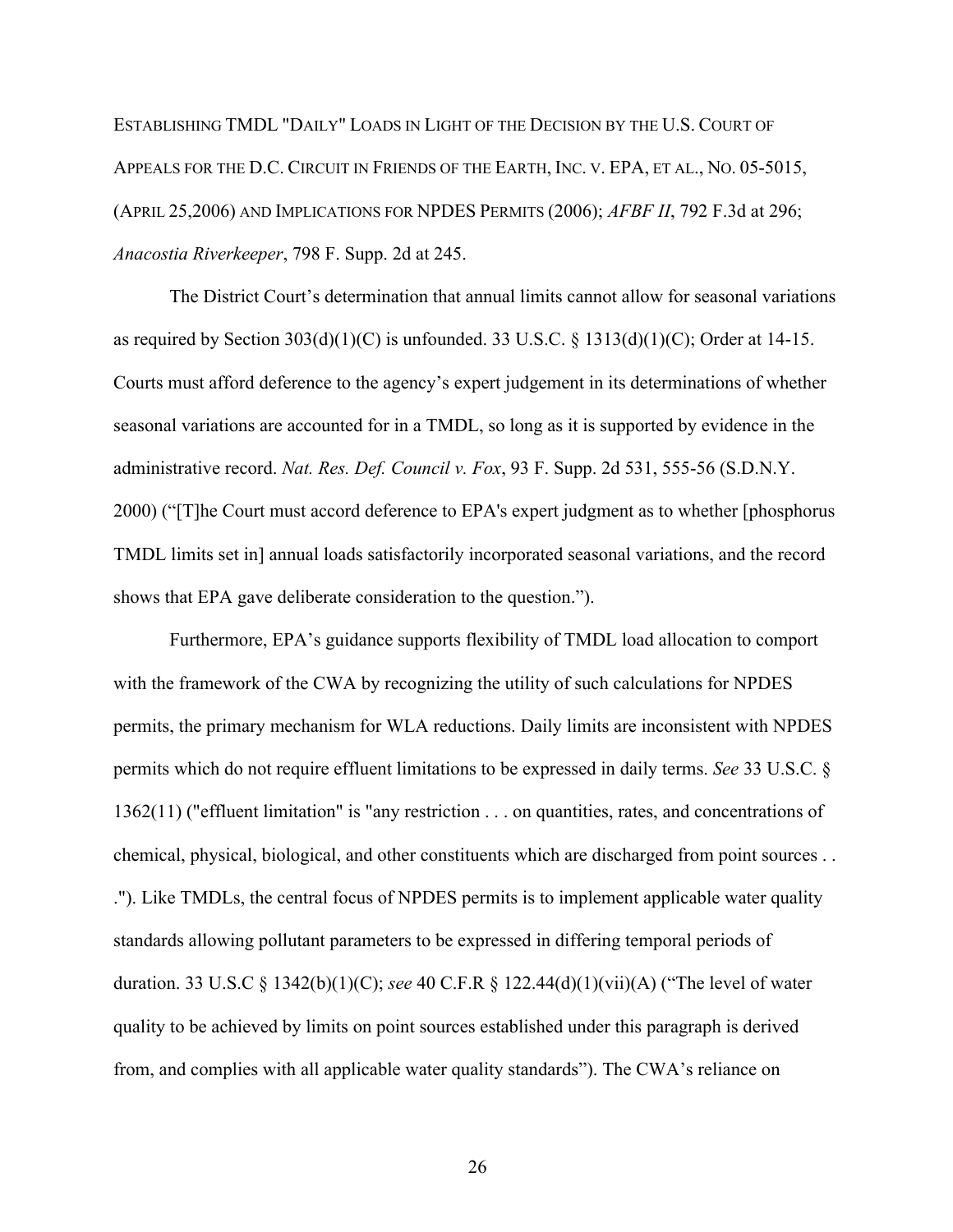NPDES permits to meet a TMDL's proposed WLA reflects Congressional intent to give the EPA authority to issue TMDLs with the best applicable calculation of load limits to serve the purpose of WQSs. Therefore, when reading "total maximum daily load" in the context of the statute, Congress has not resolved the issue under the first step in *Chevron*. *Chevron*, 467 U.S. at 842 (1984).

### **2. EPA properly interpreted the term "total maximum daily load" to allow for annual load limits in the Lake Chesaplain TMDL**

Where congressional intent is silent or there is ambiguity to the meaning of a provision the agency's interpretation must be given "controlling weight" unless "plainly erroneous or inconsistent with the regulation." *N.Y. Currency Research Corp. v. CFTC*, 180 F.3d 83, 88 (2d Cir. 1999) (citing *Thomas Jefferson Univ. v. Shalala*, 512 U.S. 504, 512 (1994). Controlling weight is afforded not only to fill gaps but also where the agency "'defines a term in a way that is reasonable in light of the legislature's revealed design.'" *United States v. Haggar Apparel Co.*, 526 U.S. 380, 392 (1999) (quoting *Nations Bank of N.C., N.A. v. Variable Annuity Life Ins. Co.*, 513 U.S. 251, 257 (1995)).

Congress only provides that TMDLs must be set "at a level *necessary* to implement the applicable water quality standards[.]" 33 U.S.C. § 1313(d)(1)(C) (emphasis added). EPA's implementing regulations elaborate on this direction, stating TMDL load limits "can be expressed in terms of either mass per time, toxicity, or other appropriate measures." 40 C.F.R. §  $130.2(i)$ .

The scientific complexity associated with regulating highly toxic pollutants, which are often unsuitable for daily load limits, requires the EPA to apply flexibility when establishing TMDLs to meet applicable WQSs. *Muszynski*, 268 F.3d at 98; *see Brand X*, 545 U.S. at 1002-03 (holding deference is appropriate where an agency administers a complex statutory scheme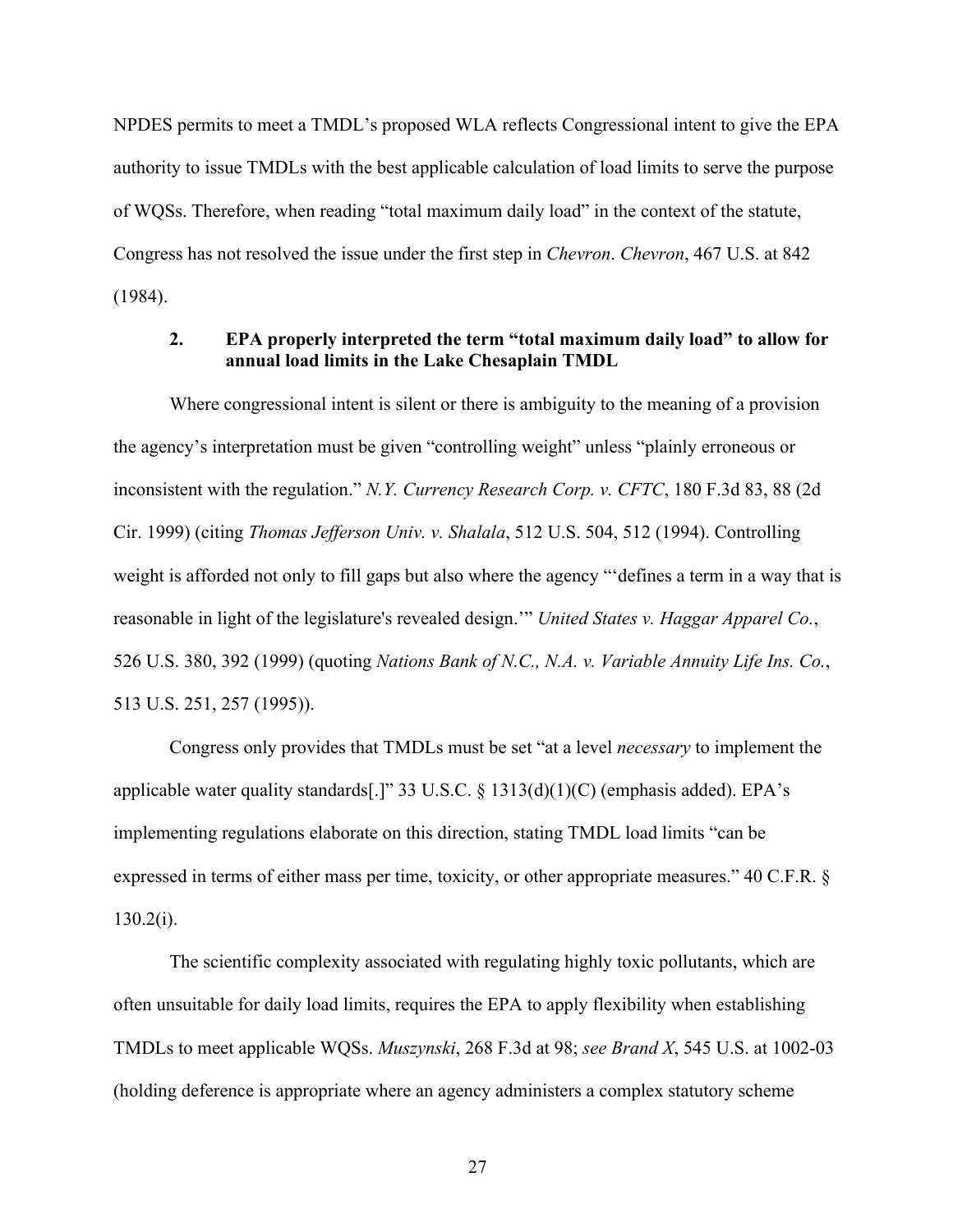requiring technical or scientific sophistication); *Train v. Nat'l Res. Def. Council, Inc.*, 421 U.S. 60, 75 (1975) (holding the CWA complexity affords judicial deference to EPA's statutory construction.) EPA's interpretation of the statute through its implementing regulations must be afforded deference, and adoption of annual limits in the Lake Chesaplain TMDL is an appropriate "mass per time" calculation afforded by regulation in light of the complex scientific circumstances associated with calculating TMDL pollution loading limits. 40 C.F.R. § 130.2(i); *Brand X*, 545 U.S. at 1002-03.

Viewing "daily" in the TMDL's language as a requirement to set 24-hour loads is "excessively formalistic" and ignores the EPA's role in administering TMDLs to "to implement applicable water quality standards" under unique circumstances. *Fox*, 93 F. Supp. 2d at 556; 33 U.S.C. § 1313(d)(1)(C). Here, the unique characteristics of phosphorus are best represented through annual loads and the EPA must be provided deference when filling the gaps left by Congress for a statute it administers. *Mead Corp.*, 533 U.S. at 227.

## **B. The Lake Chesaplain TMDL's Phased Implementation of Phosphorus Load Reductions Is Valid In Light of The Requirements of the CWA.**

The text of the CWA does not require TMDLs to ensure achievement of WQSs on date of adoption. In reference to WQSs, the CWA only requires that a TMDL set load levels "necessary to attain and maintain applicable water quality standards." 33 U.S.C. § 1313(d)(1)(C). There is no textual enactment that provides for how a TMDL is applied to meet TMDL WQSs, including timeframe. *AFBF II*, 792 F.3d at 298; *Anacostia Riverkeeper*, 798 F. Supp. 2d at 245.

## **1. The adopted phased implementation of phosphorus load reductions is permissible under EPA regulation allowing for "Schedules of Compliance."**

The EPA has properly resolved this issue of ambiguity through agency's statutory interpretation. *Chem. Mfrs. Ass'n v. EPA*, 28 F.3d 1259, 1266 (1994) (citing *Chevron*, 467 U.S.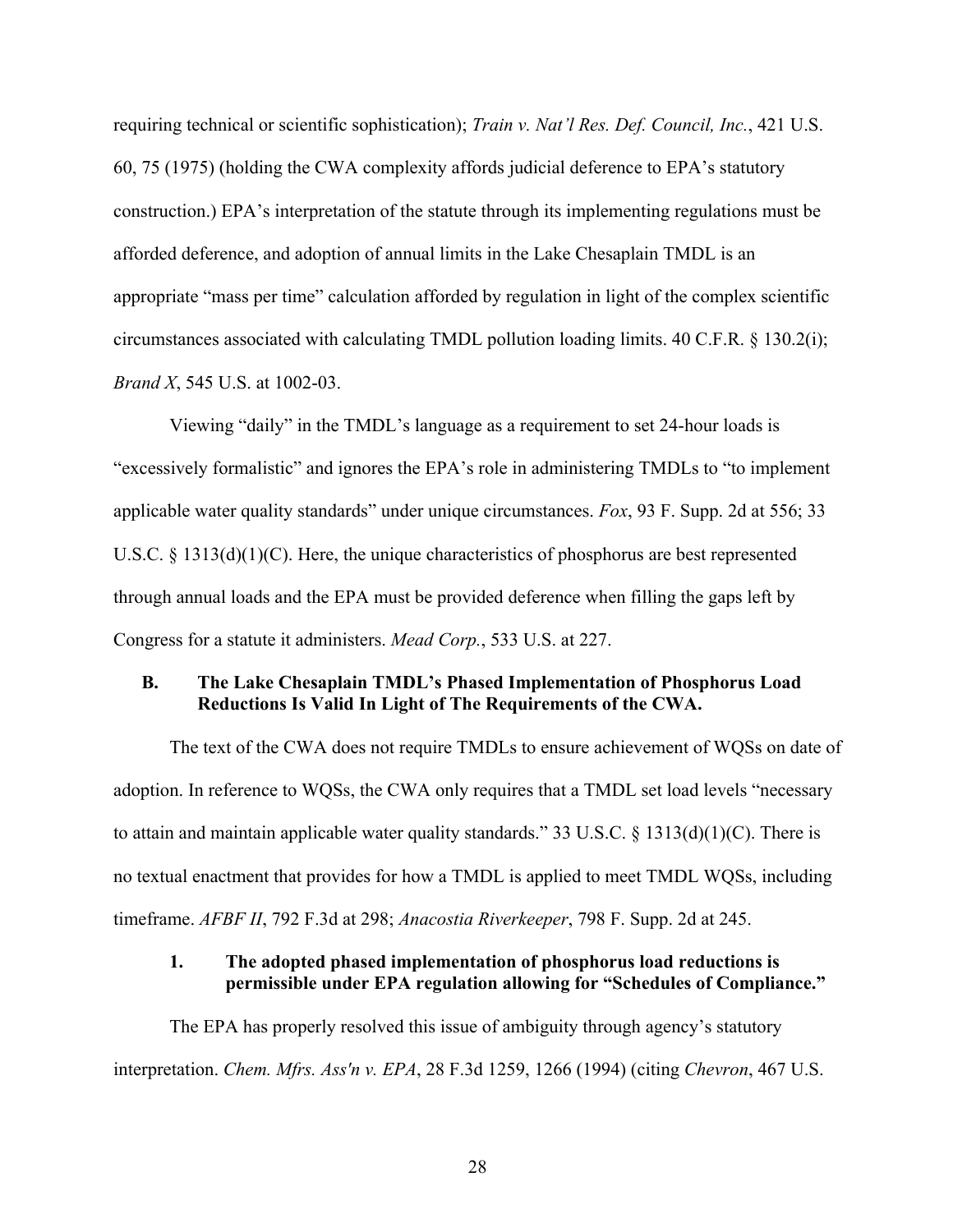at 843). TMDLs "tie together point-source and nonpoint-source pollution issues . . . [to] address[] the whole health of the water." *Meiburg*, 296 F.3d at 1025. Considering the scientific complexity of pollution control, EPA regulations allow for flexibility when establishing WLAs in NPDES permits set to meet the WQSs served by TMDLs. 40 C.F.R.  $\S$  122.44(d)(1)(vii)(B); *AFBF I*, 984 F. Supp. 2d at 328 ("[I]n some circumstances, a state may write a NPDES permit limit that is different from the WLA, provided that it is consistent with the operative assumptions underlying the WLA."); *In re Alexandria Lake Area Sanitary Dist.*, 763 N.W.2d 303, 314 (Minn. 2009) (noting that the "suggestion that the effluent limits in [a] reissued permit must fully restore [an impaired lake] within the span of the five-year NPDES permit is neither realistic nor supported by the regulatory scheme"). Flexibility is provided to permitting authorities when setting effluent limitations through implementation of a "schedule of compliance" allowing for a schedule to be established to reach WQSs. 33 U.S.C. § 1362(17) ("an enforceable sequence of actions or operations leading to compliance with an effluent limitation, other limitation, prohibition, or standard."); 40 C.F.R. § 122.2. The phased implementation of phosphorus in the Lake Chesaplain TMDL falls directly within the definition of a schedule of compliance as provided by the statute to bring WLAs into compliance through permitting.

The District Court relies heavily on Section 301(b)(1)(C) of the Act, holding the outlined schedule of compliance to be contrary to the July 1, 1977 deadline for limitations necessary to meet WQSs. 33 U.S.C. § 1311(b)(1)C); Order at 15. This holding turns against EPA's long held view allowing for application of schedules of compliance where there has been a new or revised WQS as set out in EPA's 1994 Whole Effluent Toxicity (WET) Control Policy ("WET Policy"). U.S. ENV'T PROT. AGENCY, EPA 833-B-94-002, WHOLE EFFLUENT TOXICITY (WET) CONTROL POLICY (1994). The WET Policy provides that schedules of compliance are permitted beyond the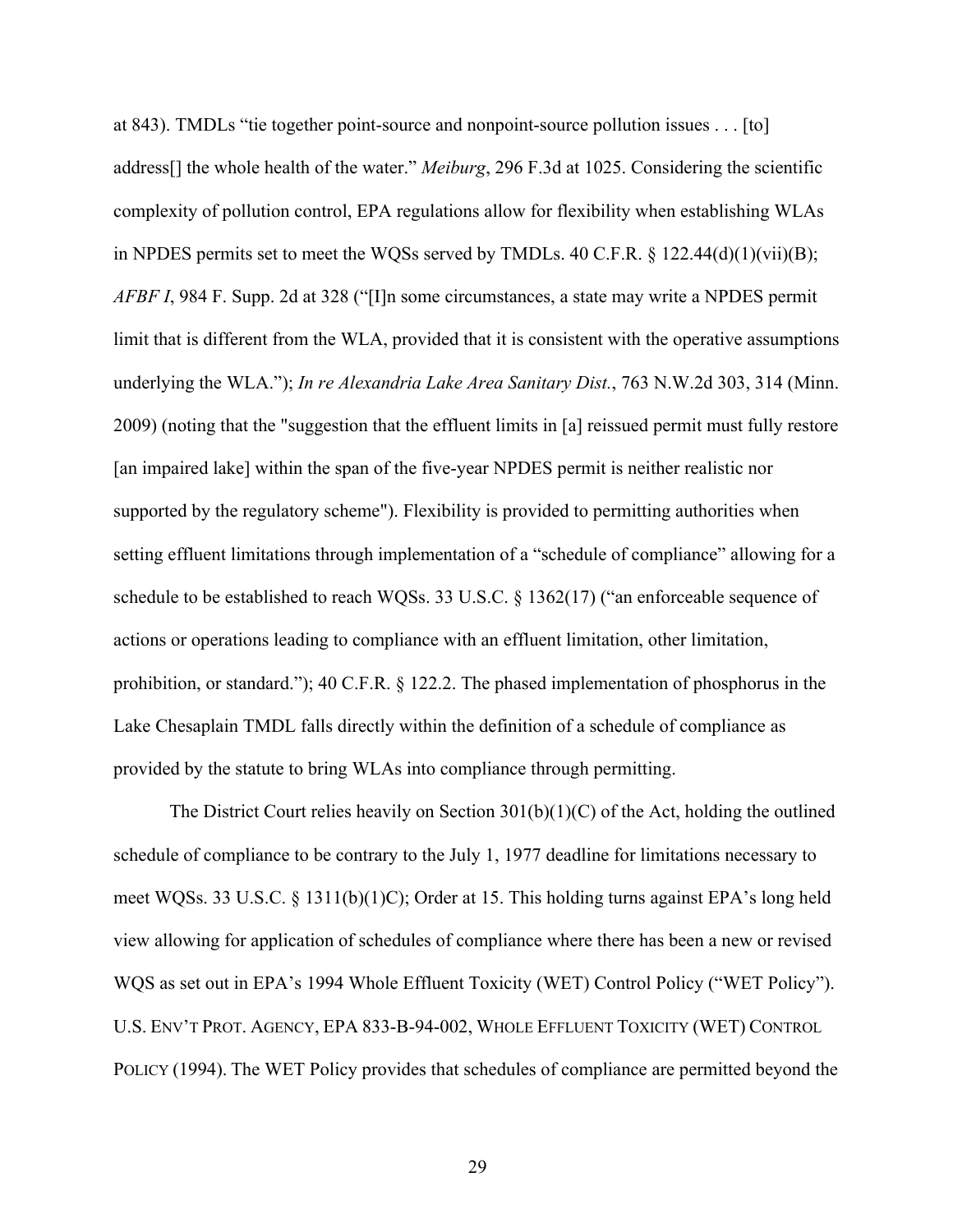July 1, 1977 deadline as long as the limitation is based on a new or revised WQS. Here, the established revised WQSs meet these requirements and although this is an agency guidance document "[c]ogent 'administrative interpretations...nevertheless warrant respect.'" *Alaska Dep't of Envtl. Conservation v. EPA*, 540 U.S. 461, 488 (2004) (quoting *Wash. State Dep't of Soc. & Health Servs. v. Guardianship Estate of Keffeler*, 537 U.S. 371, 385 (2003).

### **2. Phased phosphorus pollution reductions are proper in light of the CWA's cooperative framework to restore the Nation's waters.**

Considering the structure and purpose of the CWA, a phased load reduction in this case recognizes the "partnership between the States and the Federal Government, animated by a shared objective: 'to restore and maintain the chemical, physical, and biological integrity of the Nation's waters.' 33 U.S.C. § 1251(a)." *Arkansas v. Oklahoma*, 503 U.S. at 101 (1992). States are required to prepare a nonpoint source management plan and a "continuing planning process" outlining steps to meet WQSs. 33 U.S.C. § 1313(e)(1). The reduction of pollutants in water bodies and waterways is a dynamic practice that must consider changes over time. *AFBF II*, 792 F.3d at 300. Issuing a pollution reduction timeline recognizes the complexity of coordinating pollution control mechanisms, consistent with the partnered effort embodied in the CWA. *Id*.

Additionally, TMDLs are not self-implementing – as they do not prohibit conduct or require specific action – and act to set a goal which may be implemented through NPDES permits or nonpoint source controls. *See, e.g.*, *Meiburg*, 296 F.3d at 1025 ("Each TMDL serves as the goal for the level of that pollutant in the waterbody to which that TMDL applies. . . The theory is that individual-discharge permits will be adjusted and other measures taken so that the sum of that pollutant in the waterbody is reduced to the level specified by the TMDL."); *Pronsolino II*, 291 F.3d at 1129 ("TMDLs serve as a link in an implementation chain that includes . . . state or local plans for point and nonpoint source pollution reduction . . .")*.*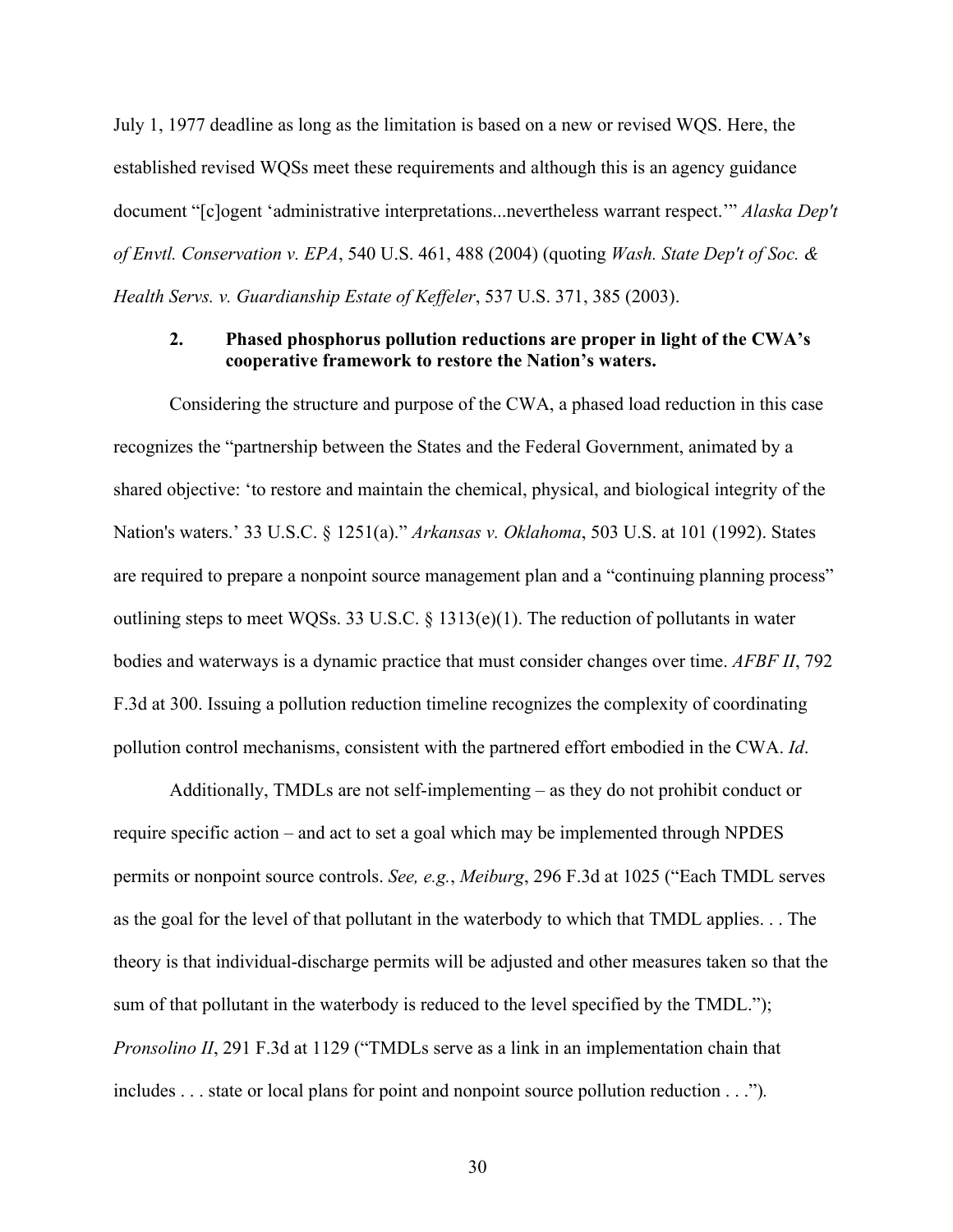Requiring the implementation of NPDES permits, nonpoint source management programs, and other mechanisms for meeting applicable WQS at the time of enactment would unlawfully impinge on state implementation authority that is tantamount to the CWA framework. *AFBF II*, 792 F.3d at 332-33.

### **C. Requiring implementation of WQSs on date of TMDL adoption would lead to absurd results that are inconsistent with the CWA.**

When interpreting the language of a statute where ambiguity exists "absurd results are to be avoided and internal inconsistencies in the statute must be dealt with." *United States v. Turkette*, 452 U.S. 576, 580 (1981). It would be absurd in this case to interpret the statute to require implementation of WQSs as soon as a TMDL is adopted. The administration of TMDLs is a complex process that must acknowledge complex scientific calculations and mechanisms for WQS attainment. Courts have acknowledged this complexity when reviewing the legality of TMDLs allowing for phased approaches to meet the statute's goals. *AFBF II*, 792 F.3d at 309 (finding the EPA has deference when administering the Chesapeake TMDL which uses a framework that sets phased load allocation goals to meet WQS).

The CWA is ambiguous as to whether a TMDL must meet applicable WQS at the time of its adoption. The EPA properly interpreted the statutory language when adopting the Lake Chesaplain TMDL in light of the cooperative framework of the provision. Interpreting the statute otherwise would lead to absurd results, contrary to the TMDLs purpose as an information tool for the implementation of WQS.

## **IV. EPA's allowance of a credit for Best Management Practices is not arbitrary or capricious.**

Best Management Practices (BMPs) may lessen the stringency of other pollution controls, according to Title 40 of the CFR, which neither in the regulation's language nor purpose requires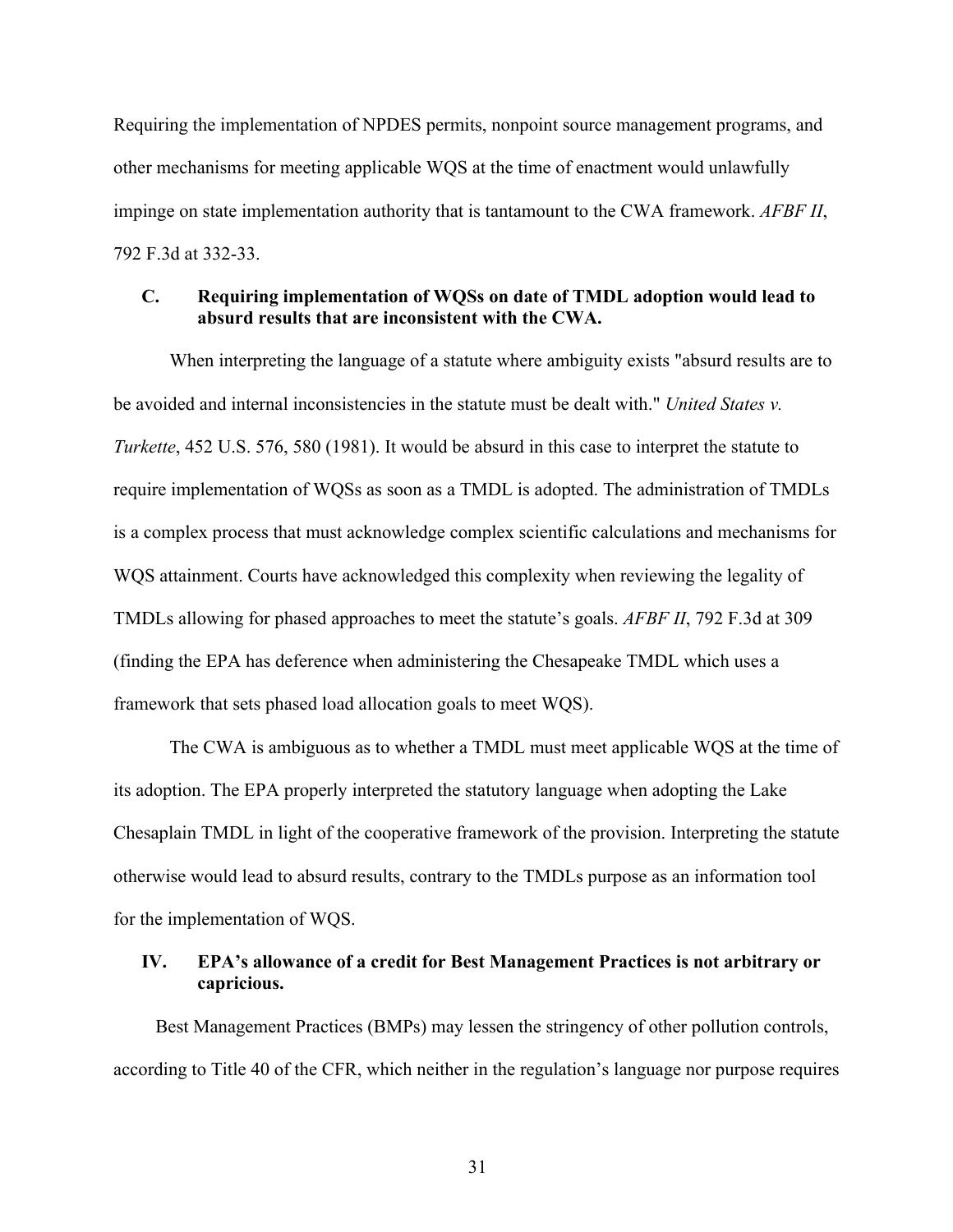"reasonable assurance." 40 C.F.R. § 130.2(i). Additionally, Congress has left open to the states whether the TMDLs will be implemented, therefore "reasonable assurances" cannot be the standard for accepting the credit outlined in Section 130.2(j). Lastly, in reviewing EPA's actions to accept credit, the Court may only overrule this agency's decision if it's arbitrary.

CLW's argument is that since New Union has not yet taken steps towards implementing the BMPs, a credit allowing for reduced stringency of wasteload allocations is premature, citing 1991 EPA Guidance which proffers the need for "reasonable assurance" of implementation in order to allow a credit. U.S. ENV'T PROT. AGENCY, GUIDANCE FOR WATER QUALITY-BASED DECISIONS: THE TMDL PROCESS (1991).

However, CLW's argument ignores that an agency's action should only be overruled if the action was "arbitrary, capricious, an abuse of discretion, or otherwise not in accordance with law." 5 U.S.C. § 706(2)(A). If an action is part of a rulemaking procedure, then it may be overruled if not supported by "substantial evidence." 5 U.S.C. § 706(2)(E). However, here, the arbitrary and capricious standard applies to EPA's decision to allow credit for BMPs because the EPA was not engaged in rulemaking processes. In reviewing the EPA's actions, the Court must "consider whether the decision was based on consideration of the relevant factors and whether there has been a clear error of judgement." *Citizens to Preserve Overton Park v. Volpe*, 401 U.S. 402, 416 (1971). Furthermore, "the court is not empowered to substitute its judgement for that of the agency." *Id.* This standard gives considerable weight to the agency's actions.

Here, the EPA is following 40 C.F.R. § 130.2(i), which says "[i]f Best Management Practices (BMPs) or other nonpoint source pollution controls make more stringent load allocations practicable, then waste load allocations can be made less stringent." This regulation allows the EPA to consider BMPs when adopting TMDL pollution load allocations. This is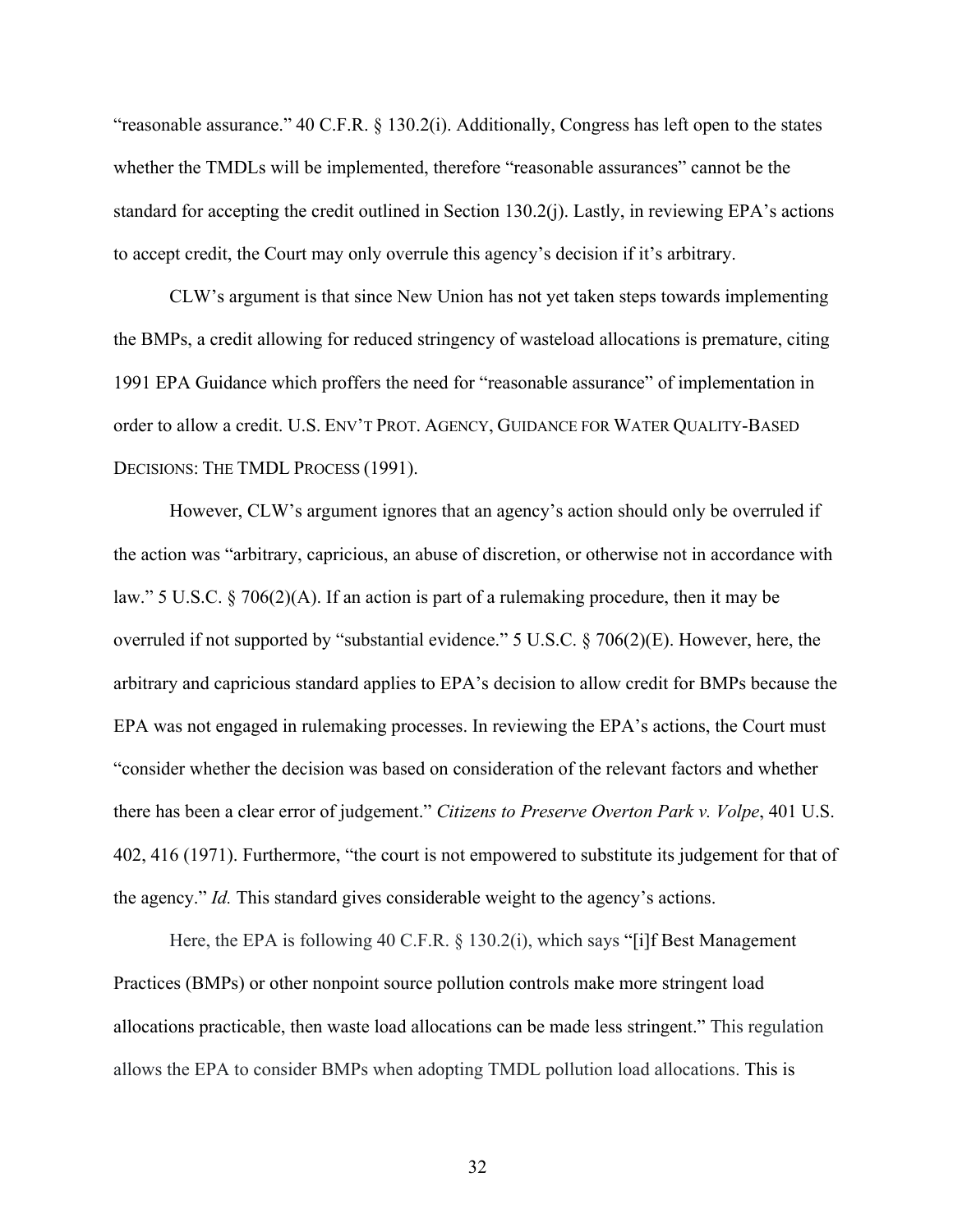neither arbitrary nor capricious as EPA is following the exact allowances the regulation gives regarding TMDLs and BMPs.<sup>6</sup> Furthermore, the goal of the TMDL is to provide an informational tool to guide states in creating implementation frameworks. Consequently, neither in the purpose of a TMDL nor in this Act's language is "reasonable assurance" required regarding the BMPs. While assurances are required by the statute and by EPA regulation for point source permits (*see* 33 U.S.C. §§ 1341, 1342; 40 C.F.R. § 121.3), no similar assurances are required with regards to nonpoint sources within a TMDL (40 C.F.R. § 130.7; 33 U.S.C. § 1313). However, the EPA – following  $\S$  130.2(i) – loosens the stringency since there are BMPs proffered to various entities of nonpoint sources that would help limit the amount of pollution in total.

Importantly, CLW's argument also ignores that Congress has left optional to the states whether to require actual implementation of, or compliance with, the TMDL. *See Meiburg,* 296 F.3d at 1025 (holding that the TMDLs bring point and nonpoint sources together to address the health of the body of water as a whole, but do not include implementation plans which is left to the state to create under cooperative federalism concept)*; Arcadia I*, 265 F. Supp. 2d 1142 at 1145 (N.D. Cal. 2003) (explaining that TMDLs do not prohibit conduct or require actions because they are only a planning and information tool that represents a goal that can be implemented by the states); *AFBF II*, 792 F.3d at 291 (describing TMDLs as informational tools that are "not self-executing" and do "not create enforceable rights and obligations"); *Bravos,* 306 F. Supp. 2d at 56 ("EPA's approval of a State's TMDL does not translate into approval of the State's implementation plan."); *Appalachian Voices v. State Water Control*, 912 F.3d 746 (4th

<sup>&</sup>lt;sup>6</sup> While New Union has challenged allocations between source types under 40 C.F.R  $\S$  130.2(i), addressed in Section II, the State did not challenge the portion of the regulation concerning using BMPs as credit.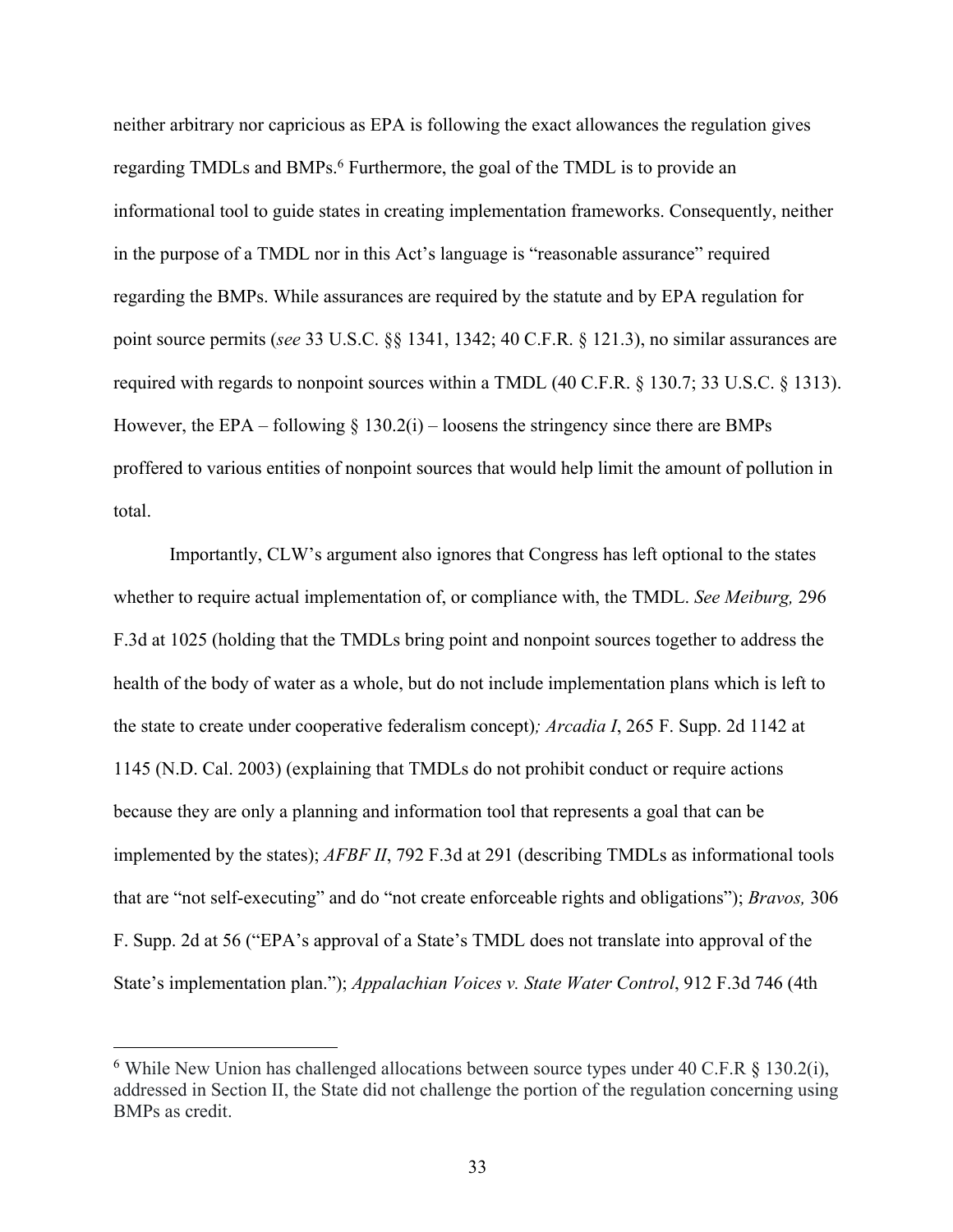Cir. 2019). Therefore, from both the purpose and the language of the regulation, it does not require any assurance or implementation. Since implementation is not required in a purely informational TMDL and EPA regulation expressly allows credit to be taken from BMPs and applied to point sources, the standard cannot be "reasonable assurance" because TMDLs do not require implementation. 40 C.F.R. § 130.2(i).

CLW also heavily relies on the 1991 EPA Guidance Document to argue that "reasonable assurance is required" because this non-binding document suggested the idea of needing reasonable assurance in order to reduce wasteload allocation stringency. However, as agency guidance documents do not carry the same binding weight as rules, EPA retains discretion as to the extent to which it administers the provisions contained in such guidance, as further indicated in this instance by the express note that the agency may "revise" the document as new information and updates become necessary. U.S. ENV'T PROT. AGENCY, GUIDANCE FOR WATER QUALITY-BASED DECISIONS: THE TMDL PROCESS (1991). Since the guidance did not go through proper rulemaking procedures, including notice-and-comment, deference is not owed to this document.

Since considerable deference is owed to the EPA when deciding how to create a TMDL and § 130.2(i) explicitly grants the ability to tradeoff between BMPs and point sources, this Court should affirm the lower court's holding that a previous agency document, which is not binding, cannot outweigh the purpose of the TMDL as an informational tool.

#### **CONCLUSION**

For the foregoing reasons, the EPA respectfully requests that this Court affirm in part and reverse in part the district's court's decision. On the issue of ripeness, this Court should reverse the lower court's holding and find that because the state has not implemented any portion of the